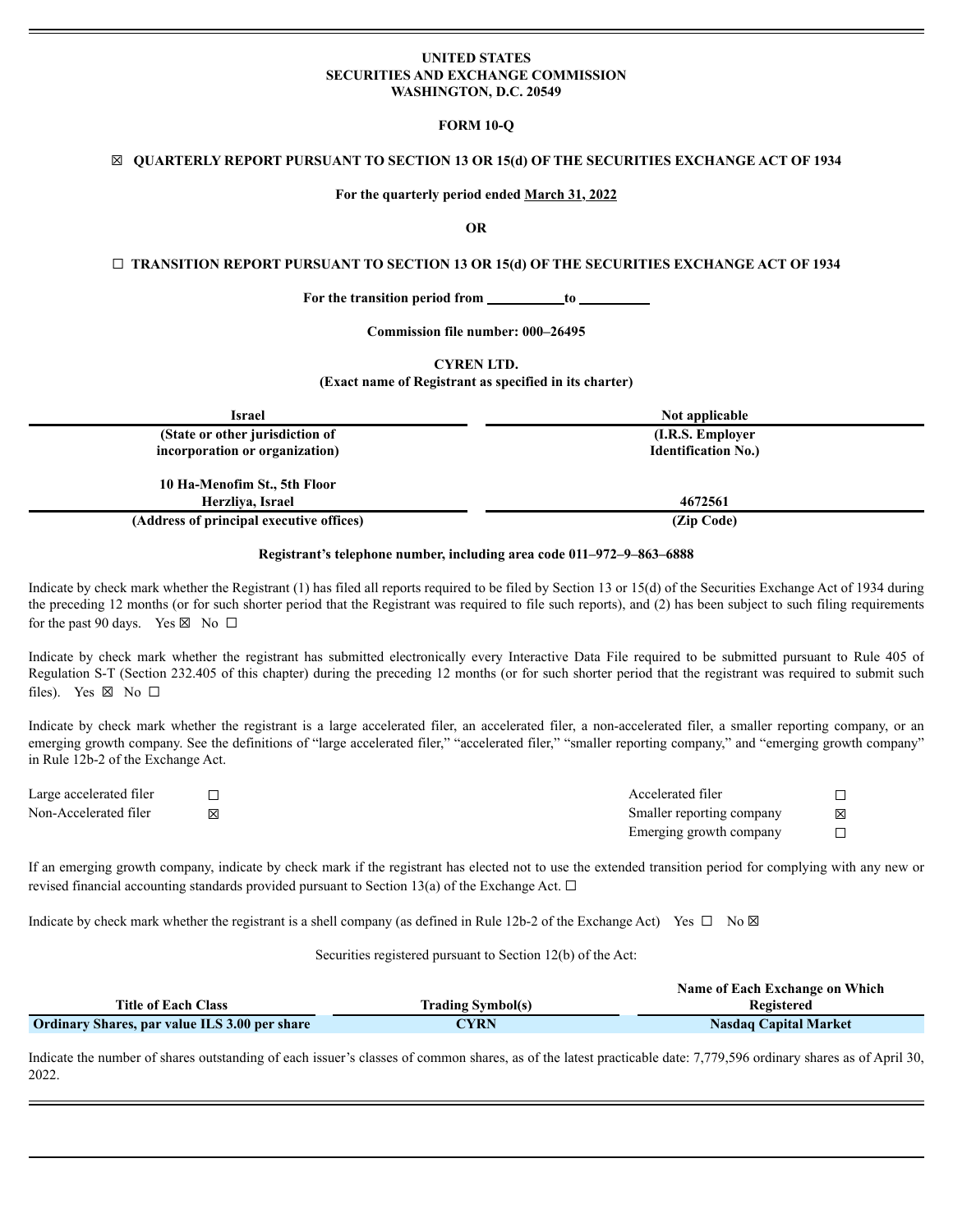# **Table of Contents**

# **PART I – FINANCIAL [INFORMATION](#page-3-0)**

| Item 1.           | <b>Financial Statements</b>                                                                                              |    |
|-------------------|--------------------------------------------------------------------------------------------------------------------------|----|
|                   | Consolidated Balance Sheets as of March 31, 2022 (unaudited) and December 31, 2021                                       |    |
|                   | Consolidated Statements of Operations (unaudited) for the three months ended March 31, 2022 and 2021                     |    |
|                   | Consolidated Statements of Comprehensive Loss (unaudited) for the three months ended March 31, 2022 and 2021             |    |
|                   | Consolidated Statement of Changes in Shareholders' Equity (unaudited) for the three months ended March 31, 2022 and 2021 |    |
|                   | Consolidated Statements of Cash Flows (unaudited) for the three months ended March 31, 2022 and 2021                     | O  |
|                   | <b>Notes to Consolidated Financial Statements (unaudited)</b>                                                            | 8  |
| Item 2.           | Management's Discussion and Analysis of Financial Condition and Results of Operations                                    | 20 |
| Item 3.           | Quantitative and Qualitative Disclosures About Market Risk                                                               | 30 |
| Item 4.           | <b>Controls and Procedures</b>                                                                                           | 32 |
|                   |                                                                                                                          |    |
|                   | <b>PART II - OTHER INFORMATION</b>                                                                                       |    |
|                   |                                                                                                                          |    |
| Item 1A           | <b>Risk Factors</b>                                                                                                      | 33 |
| Item 6.           | <b>Exhibits</b>                                                                                                          | 33 |
|                   |                                                                                                                          |    |
| <b>SIGNATURES</b> |                                                                                                                          | 34 |
|                   |                                                                                                                          |    |

i

**Page**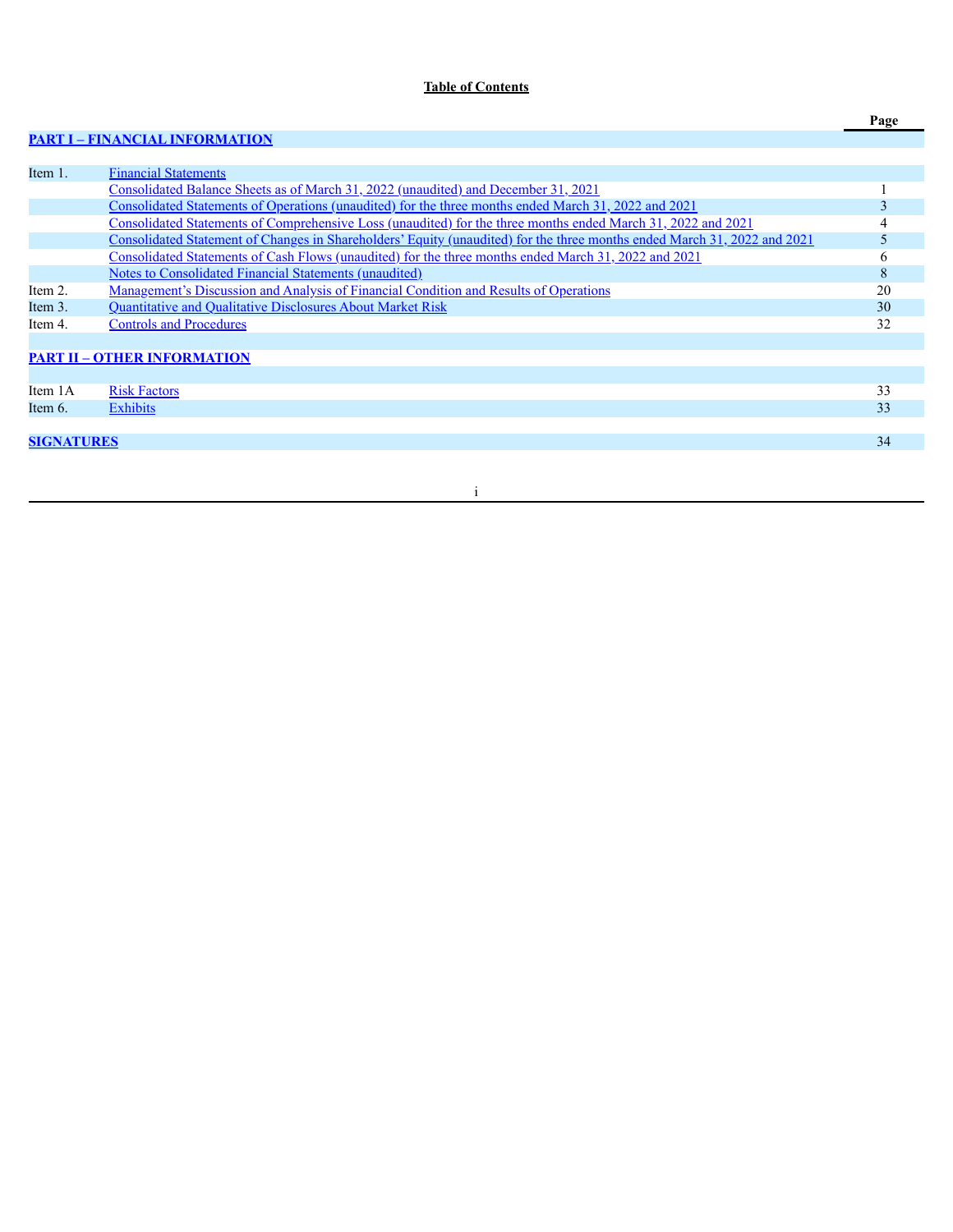# **CONDENSED CONSOLIDATED FINANCIAL STATEMENTS**

# **AS OF MARCH 31, 2022**

### **(\$USD in thousands, except share and per share amounts) (Unaudited)**

|                                                                            | Page |
|----------------------------------------------------------------------------|------|
| <b>PART I - FINANCIAL INFORMATION</b>                                      |      |
|                                                                            |      |
| <b>ITEM 1. Financial Statements (Unaudited)</b>                            |      |
|                                                                            |      |
| <b>Condensed Consolidated Balance Sheets</b>                               |      |
|                                                                            |      |
| <b>Condensed Consolidated Statements of Operations</b>                     | 3    |
|                                                                            |      |
| <b>Condensed Consolidated Statements of Comprehensive Loss</b>             | 4    |
|                                                                            |      |
| <b>Condensed Consolidated Statement of Changes in Shareholders' Equity</b> | 5    |
|                                                                            |      |
| <b>Condensed Consolidated Statements of Cash Flows</b>                     | 6    |
|                                                                            |      |
| <b>Notes to Condensed Consolidated Financial Statements</b>                | 8    |
|                                                                            |      |

ii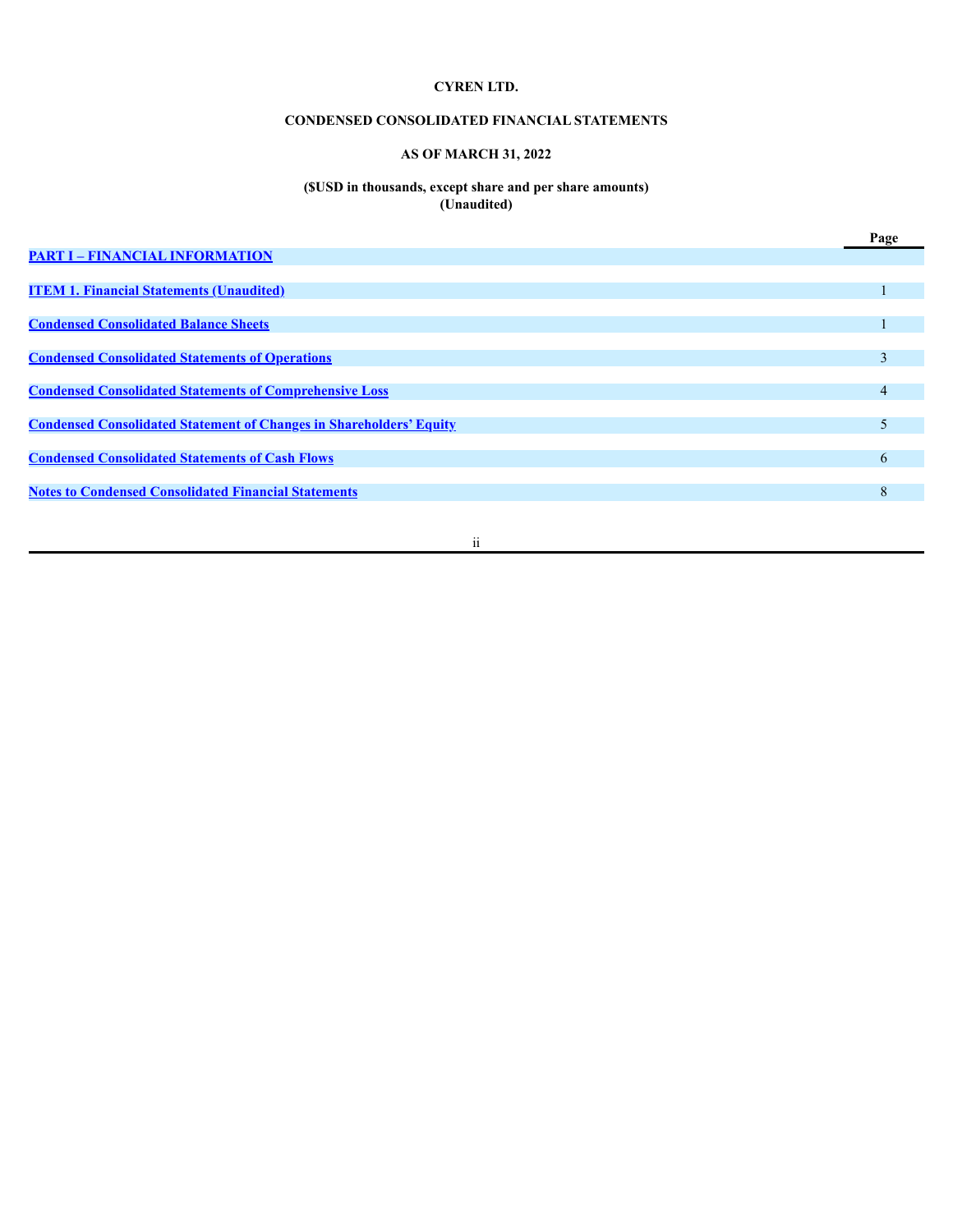# **PART I. FINANCIAL INFORMATION**

# <span id="page-3-1"></span><span id="page-3-0"></span>**ITEM 1. FINANCIAL STATEMENTS.**

# **CYREN LTD.**

# **CONDENSED CONSOLIDATED BALANCE SHEETS (\$USD in thousands, except share and per share amounts) (Unaudited)**

<span id="page-3-2"></span>

|                                                                                         | March 31,<br>2022 | December 31,<br>2021 |
|-----------------------------------------------------------------------------------------|-------------------|----------------------|
|                                                                                         | <b>Unaudited</b>  |                      |
| <b>ASSETS</b>                                                                           |                   |                      |
| <b>CURRENT ASSETS:</b>                                                                  |                   |                      |
| Cash and cash equivalents                                                               | \$<br>17,630      | \$<br>4,302          |
| Trade receivables (net of allowances for credit losses of \$73 and \$118, respectively) | 1,501             | 799                  |
| Deferred commissions                                                                    | 941               | 982                  |
| Prepaid expenses and other receivables                                                  | 1,290             | 1,241                |
|                                                                                         |                   |                      |
| Total current assets                                                                    | 21,362            | 7,324                |
|                                                                                         |                   |                      |
| LONG-TERM ASSETS:                                                                       |                   |                      |
| Long-term deferred commissions                                                          | 966               | 933                  |
| Long-term lease deposits and prepaids                                                   | 819               | 809                  |
| Operating lease right-of-use assets                                                     | 8,784             | 9,280                |
| Severance pay fund                                                                      | 903               | 921                  |
| Property and equipment, net                                                             | 1,761             | 2,183                |
| Intangible assets, net                                                                  | 3,570             | 4,304                |
| Goodwill                                                                                | 20,128            | 20,374               |
|                                                                                         |                   |                      |
| Total long-term assets                                                                  | 36,931            | 38,804               |
|                                                                                         |                   |                      |
| Total assets                                                                            | \$<br>58,293      | 46,128<br>S          |
|                                                                                         |                   |                      |

The accompanying notes are an integral part of the interim consolidated financial statements.

-1-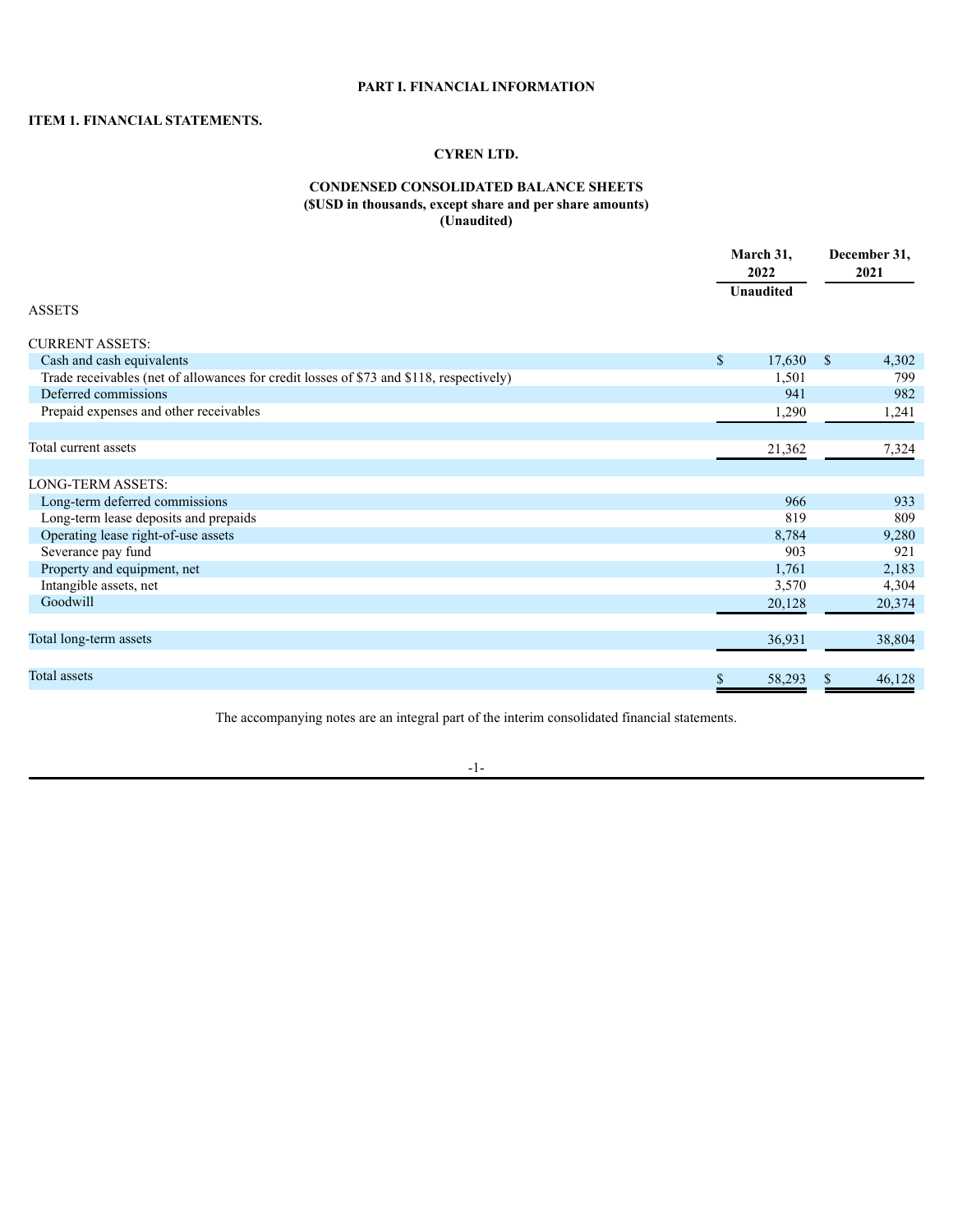# **CONDENSED CONSOLIDATED BALANCE SHEETS (\$USD in thousands, except share and per share amounts) (Unaudited)**

|                                                                                                                                                                                                                        |               | March 31,<br>2022 |              | December 31,<br>2021 |
|------------------------------------------------------------------------------------------------------------------------------------------------------------------------------------------------------------------------|---------------|-------------------|--------------|----------------------|
|                                                                                                                                                                                                                        |               | Unaudited         |              |                      |
| <b>LIABILITIES AND SHAREHOLDERS' EQUITY</b>                                                                                                                                                                            |               |                   |              |                      |
| <b>CURRENT LIABILITIES:</b>                                                                                                                                                                                            |               |                   |              |                      |
| Trade payables                                                                                                                                                                                                         | $\sqrt{\ }$   | 932               | $\mathbf{s}$ | 1,075                |
| Employees and payroll accruals                                                                                                                                                                                         |               | 4,627             |              | 4,414                |
| Accrued expenses and other liabilities (\$0 and \$4 attributable to related parties, respectively)                                                                                                                     |               | 1,123             |              | 955                  |
| Operating lease liabilities                                                                                                                                                                                            |               | 1,530             |              | 1,618                |
| Deferred revenues                                                                                                                                                                                                      |               | 8,109             |              | 4,644                |
| Total current liabilities                                                                                                                                                                                              |               | 16,321            |              | 12,706               |
|                                                                                                                                                                                                                        |               |                   |              |                      |
| <b>LONG-TERM LIABILITIES:</b>                                                                                                                                                                                          |               |                   |              |                      |
| Deferred revenues                                                                                                                                                                                                      |               | 4,466             |              | 485                  |
| Convertible Debentures (\$240 and \$238 attributable to related parties, respectively)                                                                                                                                 |               | 8,625             |              | 8,578                |
| Long-term operating lease liabilities                                                                                                                                                                                  |               | 8,111             |              | 8,624                |
| Deferred tax liability                                                                                                                                                                                                 |               | 353               |              | 407                  |
| Accrued severance pay                                                                                                                                                                                                  |               | 985               |              | 983                  |
| Other liabilities                                                                                                                                                                                                      |               | 507               |              | 517                  |
| Total long-term liabilities                                                                                                                                                                                            |               | 23,047            |              | 19,594               |
| COMMITMENTS AND CONTINGENCIES                                                                                                                                                                                          |               |                   |              |                      |
| <b>SHAREHOLDERS' EQUITY:</b>                                                                                                                                                                                           |               |                   |              |                      |
| Ordinary shares nominal value ILS 3.00 par value; Authorized: 80,000,000 shares as of March 31, 2022 (Unaudited)<br>and December 31, 2021; Issued and Outstanding: 5,776,337 and 4,532,943 shares as of March 31, 2022 |               |                   |              |                      |
| (Unaudited) and December 31, 2021, respectively                                                                                                                                                                        |               | 4,851             |              | 3,759                |
| Additional paid-in capital                                                                                                                                                                                             |               | 294,316           |              | 283,577              |
| Accumulated other comprehensive loss                                                                                                                                                                                   |               | (2,128)           |              | (1, 877)             |
| Accumulated deficit                                                                                                                                                                                                    |               | (278, 114)        |              | (271, 631)           |
| Total shareholders' equity                                                                                                                                                                                             |               | 18,925            |              | 13,828               |
| Total liabilities and shareholders' equity                                                                                                                                                                             | $\mathcal{S}$ | 58,293            | \$           | 46,128               |

The accompanying notes are an integral part of the interim consolidated financial statements.

-2-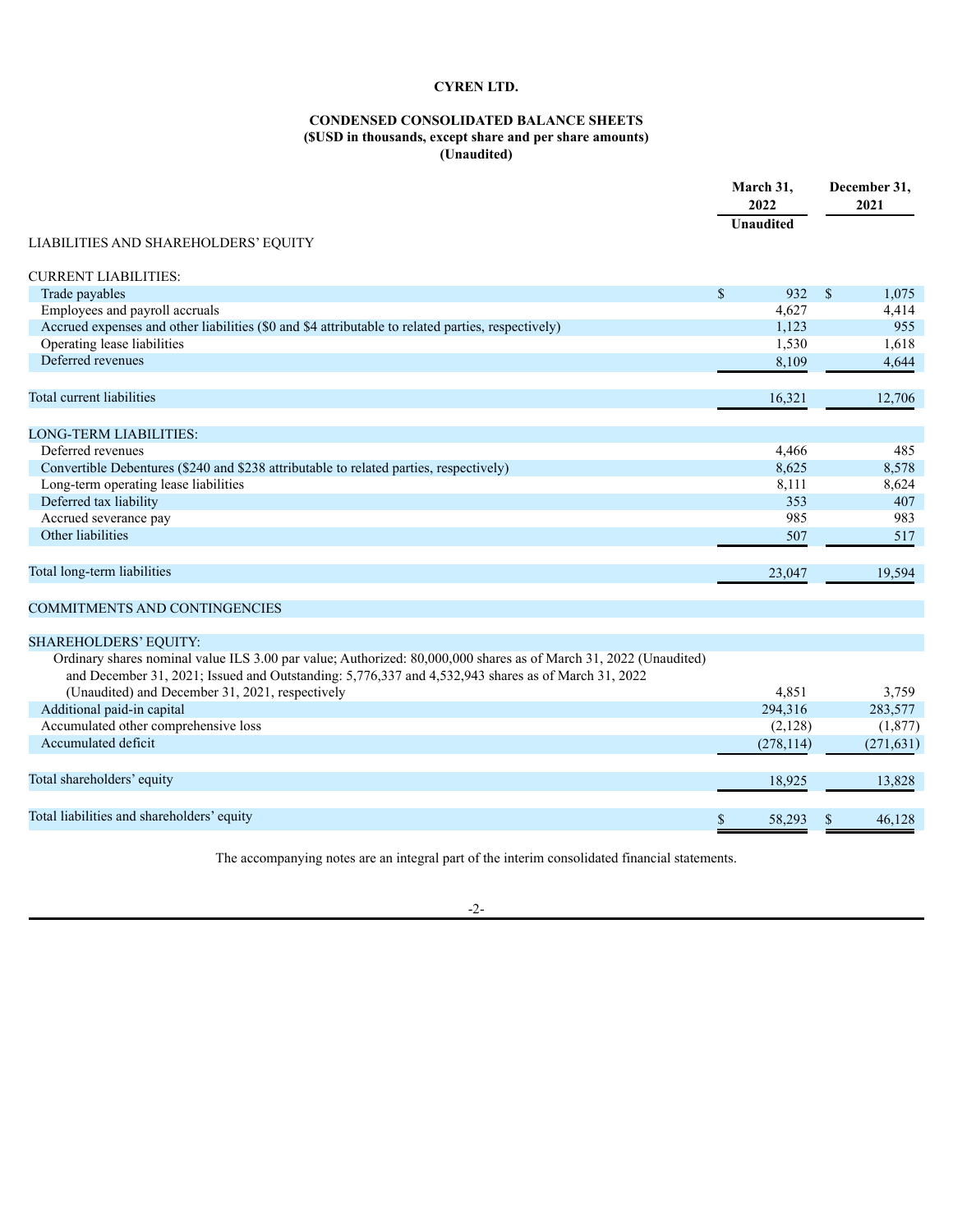# **CONDENSED CONSOLIDATED STATEMENTS OF OPERATIONS**

#### **(\$USD in thousands, except share and per share amounts) (Unaudited)**

<span id="page-5-0"></span>

|                                                                                                        |              | Three months ended<br>March 31, |                  |         |  |
|--------------------------------------------------------------------------------------------------------|--------------|---------------------------------|------------------|---------|--|
|                                                                                                        |              | 2022                            |                  | 2021    |  |
|                                                                                                        |              |                                 | <b>Unaudited</b> |         |  |
| Revenues                                                                                               | $\mathbb{S}$ | 7,259                           | $\$$             | 8,757   |  |
| Cost of revenues                                                                                       |              | 3,817                           |                  | 3,795   |  |
| Gross profit                                                                                           |              | 3,442                           |                  | 4,962   |  |
| Operating expenses:                                                                                    |              |                                 |                  |         |  |
| Research and development, net                                                                          |              | 4,445                           |                  | 4,250   |  |
| Sales and marketing                                                                                    |              | 2,707                           |                  | 2,638   |  |
| General and administrative                                                                             |              | 2,688                           |                  | 2,160   |  |
| Total operating expenses                                                                               |              | 9,840                           |                  | 9,048   |  |
| Operating loss                                                                                         |              | (6,398)                         |                  | (4,086) |  |
| Other income (expense), net                                                                            |              |                                 |                  | (18)    |  |
| Financial expenses, net (\$5 and \$140 interest expense attributable to related parties, respectively) |              | (124)                           |                  | (214)   |  |
| Loss before taxes on income                                                                            |              | (6, 521)                        |                  | (4,318) |  |
| Tax benefit                                                                                            |              | 38                              |                  | 121     |  |
| Net loss                                                                                               | \$           | (6, 483)                        | \$               | (4,197) |  |
| Basic and diluted net loss per share                                                                   |              | (1.30)                          | \$               | (1.23)  |  |
| Weighted-average number of shares used in computing basic net loss per share                           |              | 4,990                           |                  | 3,423   |  |
|                                                                                                        |              |                                 |                  |         |  |
| Weighted-average numbers of shares used in computing diluted net loss per share                        |              | 4,990                           |                  | 3,423   |  |

The accompanying notes are an integral part of the interim consolidated financial statements.

# -3-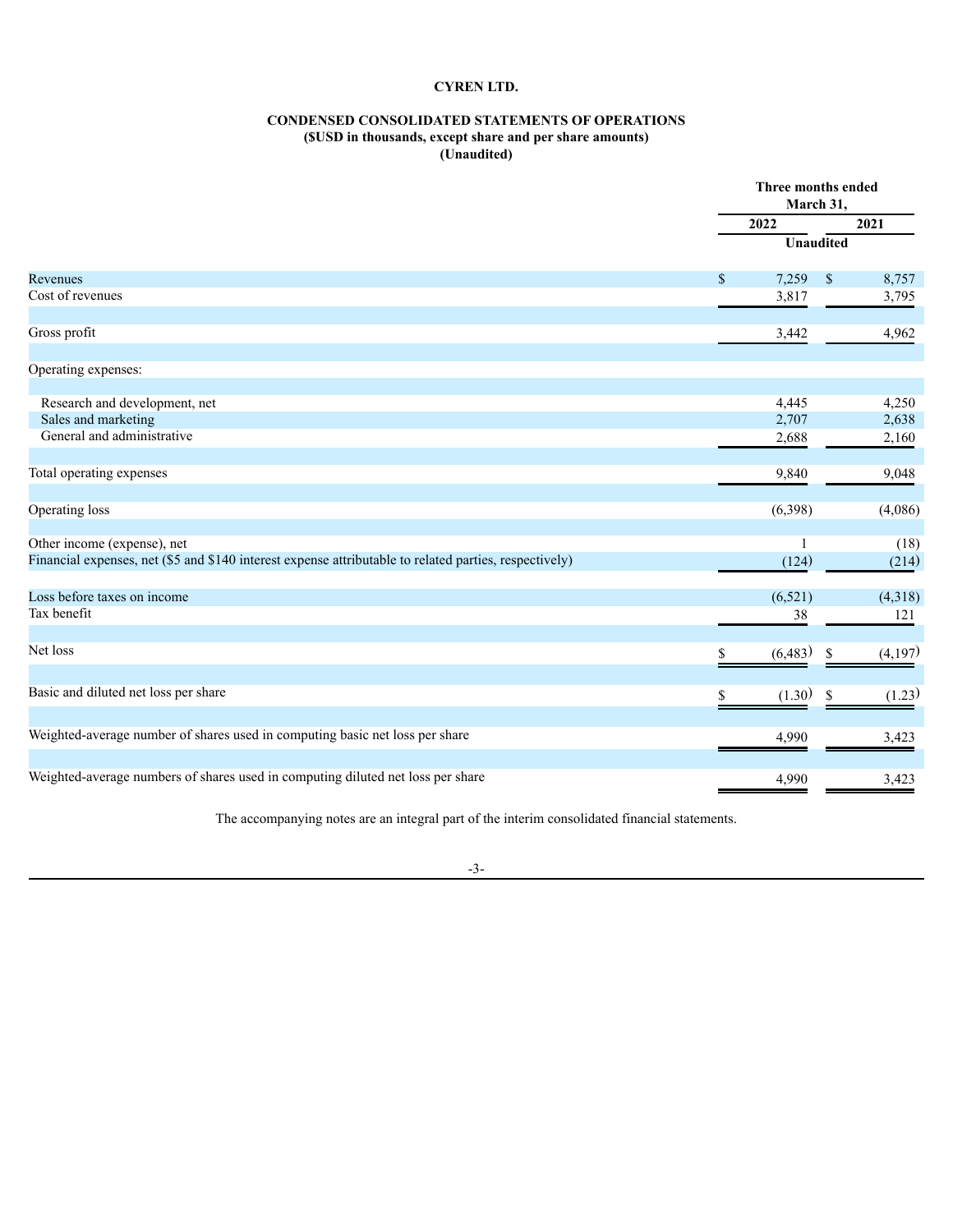# **CONDENSED CONSOLIDATED STATEMENTS OF COMPREHENSIVE LOSS**

# **(\$USD in thousands, except share and per share amounts)**

**(Unaudited)**

<span id="page-6-0"></span>

|                                          |          | Three months ended<br>March 31, |
|------------------------------------------|----------|---------------------------------|
|                                          | 2022     | 2021                            |
|                                          |          | <b>Unaudited</b>                |
| Net loss                                 | (6, 483) | (4,197)<br><sup>S</sup>         |
| Other comprehensive loss:                |          |                                 |
| Foreign currency translation adjustments |          | (659)<br>(251)                  |
| Comprehensive loss                       | (6, 734) | (4, 856)                        |

The accompanying notes are an integral part of the interim consolidated financial statements.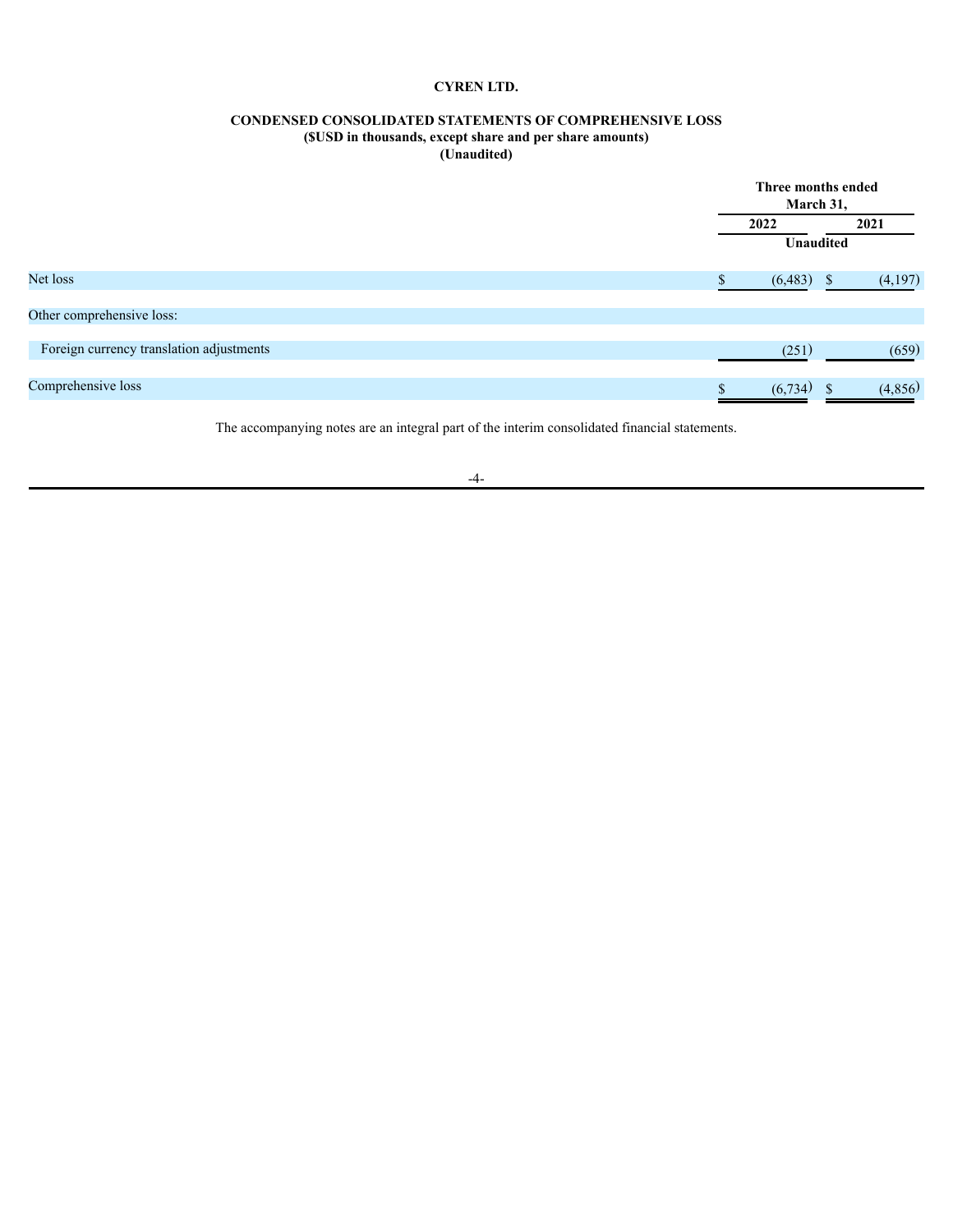# **CONDENSED CONSOLIDATED STATEMENTS OF CHANGES IN SHAREHOLDERS' EQUITY**

**(\$USD in thousands, except share amounts)**

| (Unaudited) |  |
|-------------|--|
|-------------|--|

<span id="page-7-0"></span>

|                                                                             | Number of<br>outstanding<br>ordinary<br>shares | <b>Share</b><br>capital | <b>Additional</b><br>paid-in<br>capital | Accumulated<br>other<br>comprehensive<br>$loss(*)$ | Accumulated<br>deficit | <b>Total</b><br>shareholders'<br>equity |
|-----------------------------------------------------------------------------|------------------------------------------------|-------------------------|-----------------------------------------|----------------------------------------------------|------------------------|-----------------------------------------|
| Balance as of December 31, 2020                                             | 3,063,596                                      | 2,392                   | 258,962                                 | (725)                                              | (248, 592)             | 12,037                                  |
| Share issuance for financing, net of costs<br>$(**)$                        | 600,000                                        | 556                     | 12,032                                  |                                                    |                        | 12,588                                  |
| Restricted share units vested                                               | 32,100                                         | 30                      | (30)                                    |                                                    |                        |                                         |
| Placement agent warrants                                                    |                                                | (402)                   | 402                                     |                                                    |                        |                                         |
| Payment of interest in shares                                               | 14,572                                         | 13                      | 246                                     | $\overline{\phantom{0}}$                           |                        | 259                                     |
| Share-based compensation related to<br>employees, directors and consultants |                                                |                         | 457                                     |                                                    |                        | 457                                     |
| Issuance of shares upon early conversion of                                 |                                                |                         |                                         |                                                    |                        |                                         |
| a Convertible Debentures                                                    | 60,074                                         | 55                      | 804                                     |                                                    |                        | 859                                     |
| Other comprehensive loss                                                    | $\overline{\phantom{0}}$                       |                         |                                         | (659)                                              |                        | (659)                                   |
| Net loss                                                                    |                                                |                         |                                         |                                                    | (4,197)                | (4,197)                                 |
| Balance as of March 31, 2021 (Unaudited)                                    | 3,770,342                                      | 2,644                   | 272,873                                 | (1, 384)                                           | (252,789)              | 21,344                                  |

|                                                                                        | Number of<br>outstanding<br>ordinary<br>shares | Share<br>capital |    | <b>Additional</b><br>paid-in<br>capital | Accumulated<br>other<br>comprehensive<br>$loss(*)$ |    | Accumulated<br>deficit | Total<br>shareholders'<br>equity |
|----------------------------------------------------------------------------------------|------------------------------------------------|------------------|----|-----------------------------------------|----------------------------------------------------|----|------------------------|----------------------------------|
| Balance as of December 31, 2021                                                        | 4,532,943                                      | 3,759            | S. | 283,577                                 | (1,877)                                            | S. | (271, 631)             | 13,828                           |
| Share and warrants issuance for financing.<br>net of costs $(***)$                     | 760,757                                        | 709              |    | 10,233                                  |                                                    |    |                        | 10,942                           |
| Restricted share units vested                                                          | 70,322                                         | 9                |    | (9)                                     |                                                    |    |                        |                                  |
| Exercise of pre-funded warrants                                                        | 365,059                                        | 345              |    | (345)                                   |                                                    |    |                        |                                  |
| Issuance of whole shares in lieu of<br>fractional shares due to reverse stock<br>split | 15,589                                         |                  |    |                                         |                                                    |    |                        |                                  |
| Payment of interest in shares                                                          | 31,667                                         | 29               |    | 230                                     |                                                    |    |                        | 259                              |
| Share-based compensation related to<br>employees, directors and consultants            |                                                |                  |    | 630                                     |                                                    |    |                        | 630                              |
| Other comprehensive loss                                                               |                                                |                  |    |                                         | (251)                                              |    |                        | (251)                            |
| Net loss                                                                               |                                                |                  |    |                                         |                                                    |    | (6, 483)               | (6, 483)                         |
| Balance as of March 31, 2022 (Unaudited)                                               | 5,776,337                                      | 4,851            |    | 294,316                                 | (2,128)                                            |    | (278, 114)             | 18,925                           |

(\*) Relates to foreign currency translation adjustments.

(\*\*) Net of issuance costs of \$1,212

(\*\*\*) Net of issuance costs of \$1,057

The accompanying notes are an integral part of the interim consolidated financial statements.

-5-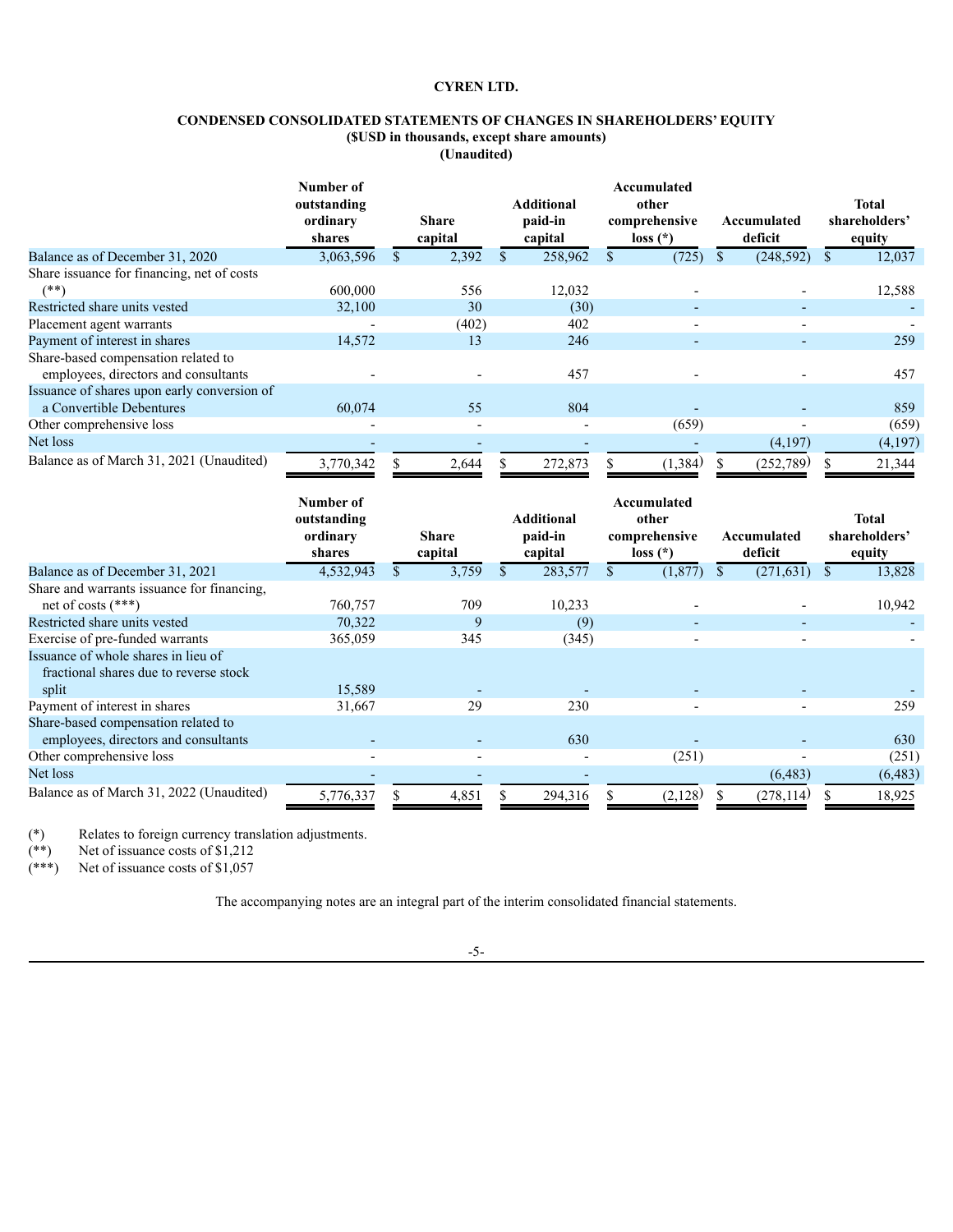# **CONDENSED CONSOLIDATED STATEMENTS OF CASH FLOWS (\$USD in thousands, except share and per share amounts) (Unaudited)**

<span id="page-8-0"></span>

|                                                                             |              | Three months ended<br>March 31, |         |  |
|-----------------------------------------------------------------------------|--------------|---------------------------------|---------|--|
|                                                                             | 2022         |                                 | 2021    |  |
| Cash flows from operating activities:                                       |              | Unaudited                       |         |  |
|                                                                             |              |                                 |         |  |
| Net loss                                                                    | $\mathbb{S}$ | $(6,483)$ \$                    | (4,197) |  |
| Adjustments to reconcile net loss to net cash used in operating activities: |              |                                 |         |  |
| (Gain) loss on disposal of property and equipment                           |              | (1)                             | 18      |  |
| Depreciation                                                                |              | 438                             | 563     |  |
| Share-based compensation                                                    |              | 630                             | 457     |  |
| Amortization of intangible assets                                           |              | 719                             | 742     |  |
| Amortization of deferred commissions                                        |              | 354                             | 325     |  |
| Operating lease right-of-use-asset                                          |              | 427                             | 466     |  |
| Interest on convertible notes                                               |              | $\mathbf{r}$                    | 142     |  |
| Interest and amortization of debt issuance costs on Convertible Debentures  |              | 174                             | 176     |  |
| Deferred taxes, net                                                         |              | (49)                            | (124)   |  |
| Changes in assets and liabilities:                                          |              |                                 |         |  |
| Trade receivables                                                           |              | (708)                           | 211     |  |
| Prepaid expenses and other receivables                                      |              | (78)                            | 2       |  |
| Deferred commissions                                                        |              | (355)                           | (208)   |  |
| Change in long-term lease deposits and prepaids                             |              | 11                              | 2       |  |
| Trade payables                                                              |              | (163)                           | 62      |  |
| Employees and payroll accruals, accrued expenses and other liabilities      |              | 524                             | (176)   |  |
| Deferred revenues                                                           |              | 7,487                           | (2,774) |  |
| Accrued severance pay, net                                                  |              | 20                              | (21)    |  |
| Operating lease liabilities                                                 |              | (537)                           | (731)   |  |
| Other long-term liabilities                                                 |              | (9)                             | (186)   |  |
| Net cash from (used in) operating activities                                |              | 2,401                           | (5,251) |  |
| Cash flows from investing activities:                                       |              |                                 |         |  |
| Proceeds from sale of property and equipment                                |              | 1                               | 2       |  |
| Capitalization of technology                                                |              | $\overline{\phantom{a}}$        | (152)   |  |
| Purchase of property and equipment                                          |              | (8)                             | (18)    |  |
| Net cash used in investing activities                                       |              | (7)                             | (168)   |  |

The accompanying notes are an integral part of the interim consolidated financial statements.

-6-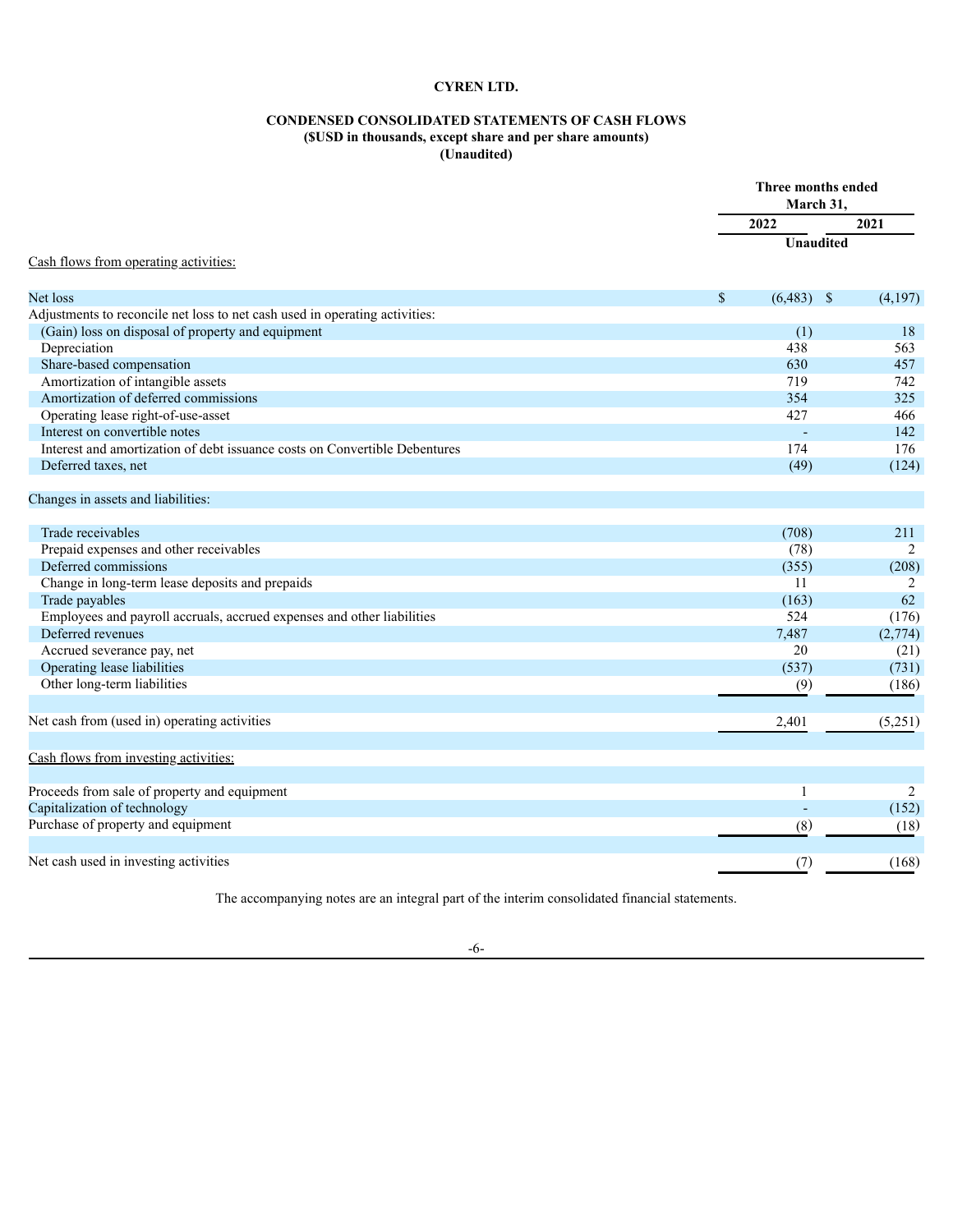# **CONDENSED CONSOLIDATED STATEMENTS OF CASH FLOWS (\$USD in thousands, except share and per share amounts) (Unaudited)**

|                                                                                                                                 | Three months ended<br>March 31, |                  |    |        |
|---------------------------------------------------------------------------------------------------------------------------------|---------------------------------|------------------|----|--------|
|                                                                                                                                 |                                 | 2022             |    | 2021   |
| Cash flows from financing activities:                                                                                           |                                 | <b>Unaudited</b> |    |        |
| Proceeds from issuance of ordinary shares and warrants, net of issuance costs                                                   |                                 | 10,942           |    |        |
| Proceeds from issuance of ordinary shares, net of issuance costs                                                                |                                 |                  |    | 12,588 |
| Net cash provided by financing activities                                                                                       |                                 | 10,942           |    | 12,588 |
| Effect of exchange rate changes on cash, cash equivalents and restricted cash                                                   |                                 | (12)             |    | (30)   |
| Increase in cash, cash equivalents and restricted cash                                                                          |                                 | 13,324           |    | 7,139  |
| Cash, cash equivalents and restricted cash at the beginning of the period                                                       |                                 | 4,951            |    | 9,914  |
| Cash, cash equivalents and restricted cash at the end of the period                                                             | \$                              | 18,275           | \$ | 17,053 |
| Supplemental disclosure of non-cash transactions:                                                                               |                                 |                  |    |        |
| Purchase of property and equipment by credit                                                                                    | \$                              | (21)             | \$ | (22)   |
| Operating lease right-of-use asset exchanged for lease obligations                                                              | \$                              | 19               |    |        |
| Issuance of shares on early conversion of Convertible Debentures                                                                | \$                              |                  |    | 859    |
| Issuance of shares for payment of interest on Convertible Debentures                                                            |                                 | 259              |    | 259    |
| Net change in accrued payroll expenses related to capitalization of technology                                                  |                                 |                  |    | (10)   |
| Reconciliation of cash, cash equivalents and restricted cash as shown in the condensed consolidated statements of cash<br>flow: |                                 |                  |    |        |
| Cash and cash equivalents                                                                                                       | $\mathbf S$                     | 17,630           | \$ | 16,455 |
| Restricted cash included in long-term restricted lease deposits                                                                 |                                 | 645              |    | 598    |
| Total cash, cash equivalents and restricted cash                                                                                | \$                              | 18,275           |    | 17,053 |
| The accompanying notes are an integral part of the interim consolidated financial statements.                                   |                                 |                  |    |        |

-7-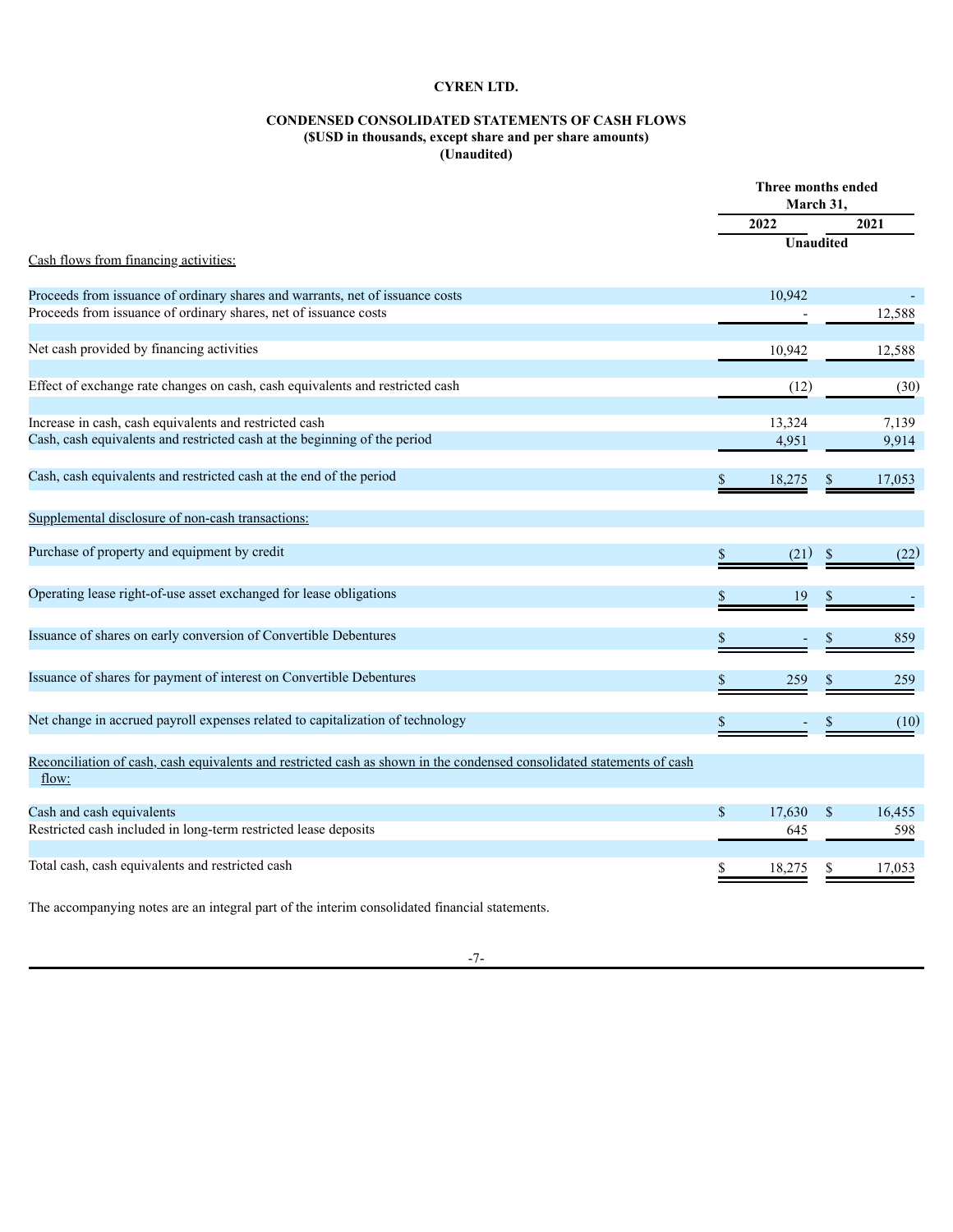## **NOTES TO INTERIM CONSOLIDATED FINANCIAL STATEMENTS (\$USD in thousands, except share and per share amounts) (Unaudited)**

## **NOTE 1: GENERAL**

Cyren Ltd. (henceforth "Cyren") was incorporated under the laws of the State of Israel on February 10, 1991 and its legal form is a company limited by shares. Cyren listed its shares to the public on July 15, 1999 under the name Commtouch Software Ltd. and changed its legal name to Cyren Ltd. in January 2014. Cyren and its subsidiaries, unless otherwise indicated, will be referred to in these consolidated financial statements as the "Company."

The Company is engaged in developing and marketing cyber security solutions to identify and protect threats in email, files and from the web. The Company sells its cloud-based solutions worldwide, in both embedded and Software-as-a-Service models, to Original Equipment Manufacturers ("OEMs"), service providers and enterprises. The Company operates in one reportable segment, which constitutes its reporting unit.

#### **NOTE 2: SIGNIFICANT ACCOUNTING POLICIES**

a. Interim Financial Statements

The accompanying consolidated balance sheet as of March 31, 2022, the consolidated statements of operations, the consolidated statements of comprehensive loss and the consolidated statements of cash flows for the three months ended March 31, 2022 and 2021, as well as the statement of changes in shareholders' equity for the three months ended March 31, 2022, are unaudited. These unaudited interim consolidated financial statements have been prepared in accordance with generally accepted accounting principles in the United States ("U.S. GAAP") and applicable rules and regulations of the Securities and Exchange Commission regarding interim financial reporting. In management's opinion, the unaudited interim consolidated financial statements include all adjustments of a normal recurring nature necessary for the fair presentation of the Company's financial position as of March 31, 2022, as well as its results of operations and cash flows for the three months ended March 31, 2022 and 2021. The results of operations for the three months ended March 31, 2022 are not necessarily indicative of the results to be expected for the year ending December 31, 2022 or for other interim periods or for future years.

b. Over the past several years, the Company has devoted substantially most of its effort to research and product development and increasing revenues through additional investments in sales & marketing. The Company has incurred losses since inception and expects to continue to incur losses for the foreseeable future. At March 31, 2022, the Company's cash and cash equivalents position is not sufficient to fund the Company's planned operations for at least a year beyond the date of the filing date of the condensed consolidated financial statements. Those factors raise substantial doubt about the Company's ability to continue as a going concern. The ability to continue as a going concern is dependent upon the Company obtaining the necessary financing to meet its obligations and repay its liabilities arising from normal business operations when they become due.

The Company intends to finance operating costs over the next twelve months through existing cash on hand, reducing operating spend, divesting non-core assets and future issuances of equity and/or debt securities. On February 10, 2022, the Company entered into a securities purchase agreement with certain institutional investors pursuant to which the Company issued and sold, in the private placement, an aggregate of 760,757 ordinary shares, pre-funded warrants to purchase up to 2,368,318 ordinary shares and Ordinary Warrants to purchase up to 3,129,075 ordinary shares for aggregate gross proceeds of approximately \$12 million, before deducting fees to the placement agent and other offering expenses payable by the Company. The purchase price of each ordinary share and associated Ordinary Warrant was \$3.835 and the purchase price of each pre-funded warrant and associated Ordinary Warrant was \$3.834. The Ordinary Warrants have an exercise price of \$3.71, are exercisable immediately and expire on August 16, 2027. The pre-funded warrants have an exercise price of \$0.001, are exercisable immediately until exercised in full. The closing of the private placement occurred on February 14, 2022. The proceeds of the offering are intended to be used for working capital and general corporate purposes.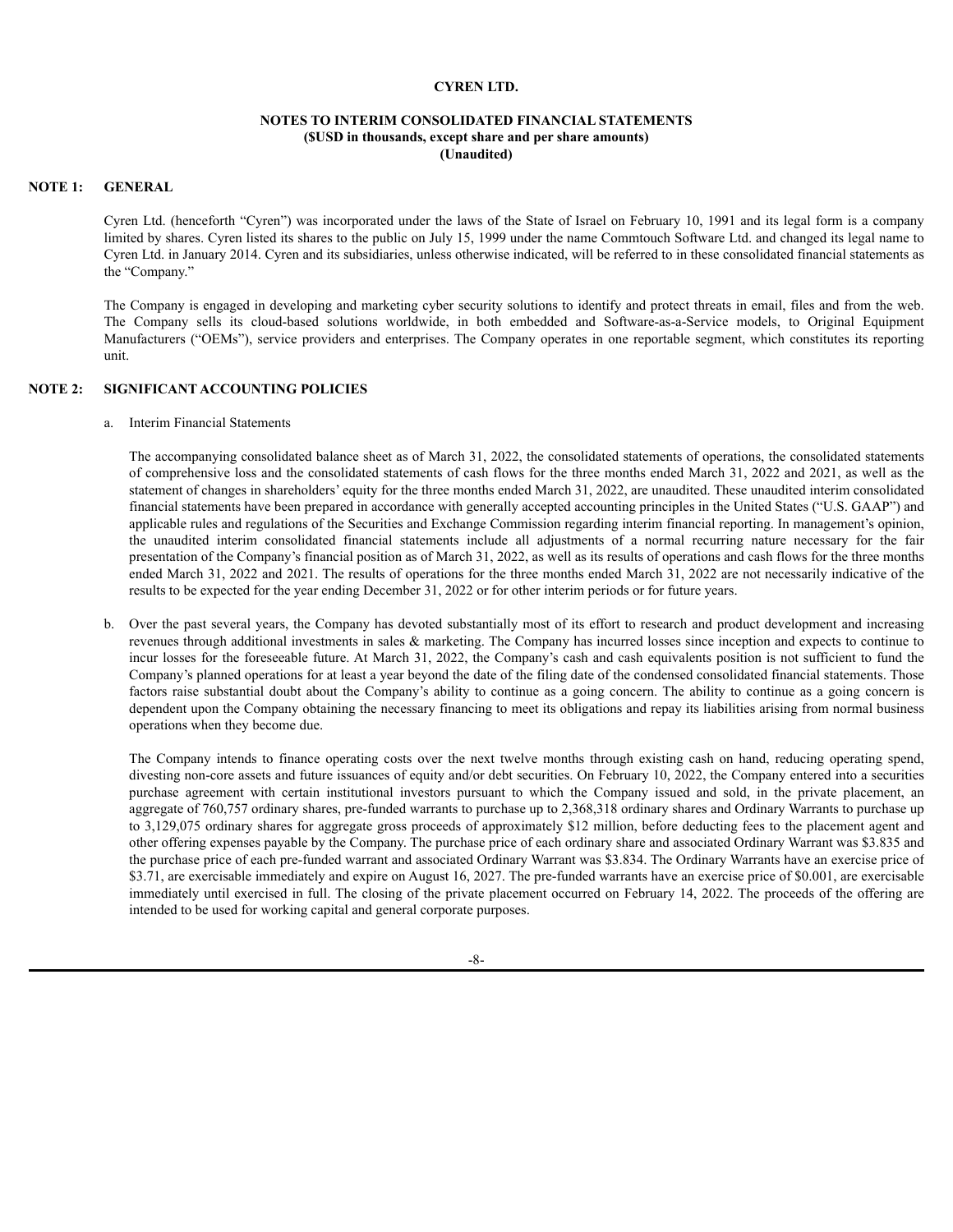## **NOTES TO INTERIM CONSOLIDATED FINANCIAL STATEMENTS (\$USD in thousands, except share and per share amounts) (Unaudited)**

## **NOTE 2: SIGNIFICANT ACCOUNTING POLICIES (Cont.)**

The accompanying condensed consolidated financial statements have been prepared assuming the Company will continue as a going concern, which contemplates the realization of assets and liabilities and commitments in the normal course of business.

The condensed consolidated financial statements for the three months ended March 31, 2022 do not include any adjustments to reflect the possible future effects on the recoverability and classification of assets or the amounts and classification of liabilities that may result from uncertainty related to the Company's ability to continue as a going concern.

c. Significant accounting policies

The accompanying unaudited interim financial statements should be read in conjunction with the Company's Annual Report on Form 10-K for the fiscal year ended December 31, 2021 (the "2021 Annual Report") filed with the Securities and Exchange Commission (the "SEC") on March 24, 2022.

Other than the change described below, there have been no changes to the significant accounting policies described in the 2021 Annual Report that have had a material impact on the unaudited interim consolidated financial statements and related notes.

d. Use of estimates:

The preparation of consolidated financial statements in conformity with U.S. GAAP requires management to make estimates, judgments and assumptions. The Company's management believes that the estimates, judgments and assumptions used are reasonable based upon information available at the time they are made. These estimates, judgments and assumptions can affect the reported amounts of assets and liabilities including goodwill impairment and disclosure of contingent assets and liabilities at the date of the consolidated financial statements and the reported amounts of revenue and expenses during the reporting period. Actual results could differ from those estimates.

e. Goodwill:

Goodwill represents the excess of the purchase price in a business combination over the fair value of net tangible and intangible assets acquired. Goodwill is not amortized but is subject to an impairment test.

The Company performs an annual impairment test as of December 31 of each year, or more frequently if impairment indicators are present. The Company operates in one operating segment, and this segment comprises its only reporting unit.

ASC 350 prescribes a two-phase process for impairment testing of goodwill. The first phase screens for impairment, while the second phase (if necessary) measures impairment. Goodwill impairment is deemed to exist if the net book value of a reporting unit exceeds its estimated fair value determined using market capitalization. In such case, the second phase is then performed, and the Company measures impairment by comparing the carrying amount of the reporting unit's goodwill to the implied fair value of that goodwill. An impairment loss is recognized in an amount equal to the excess. ASC 350 allows an entity to first assess qualitative factors to determine whether it is necessary to perform the two-step quantitative goodwill impairment test. An entity is not required to calculate the fair value of a reporting unit unless the entity determines, based on a qualitative assessment, that it is more likely than not that its fair value is less than its carrying amount. Alternatively, ASC 350 permits an entity to bypass the qualitative assessment for any reporting unit and proceed directly to performing the first step of the goodwill impairment test. Accordingly, the Company elected to proceed directly to the first step of the quantitative goodwill impairment test and compares the fair value of the reporting unit with its carrying value.

For the two years ended December 31, 2021, and 2020, no impairment losses were identified.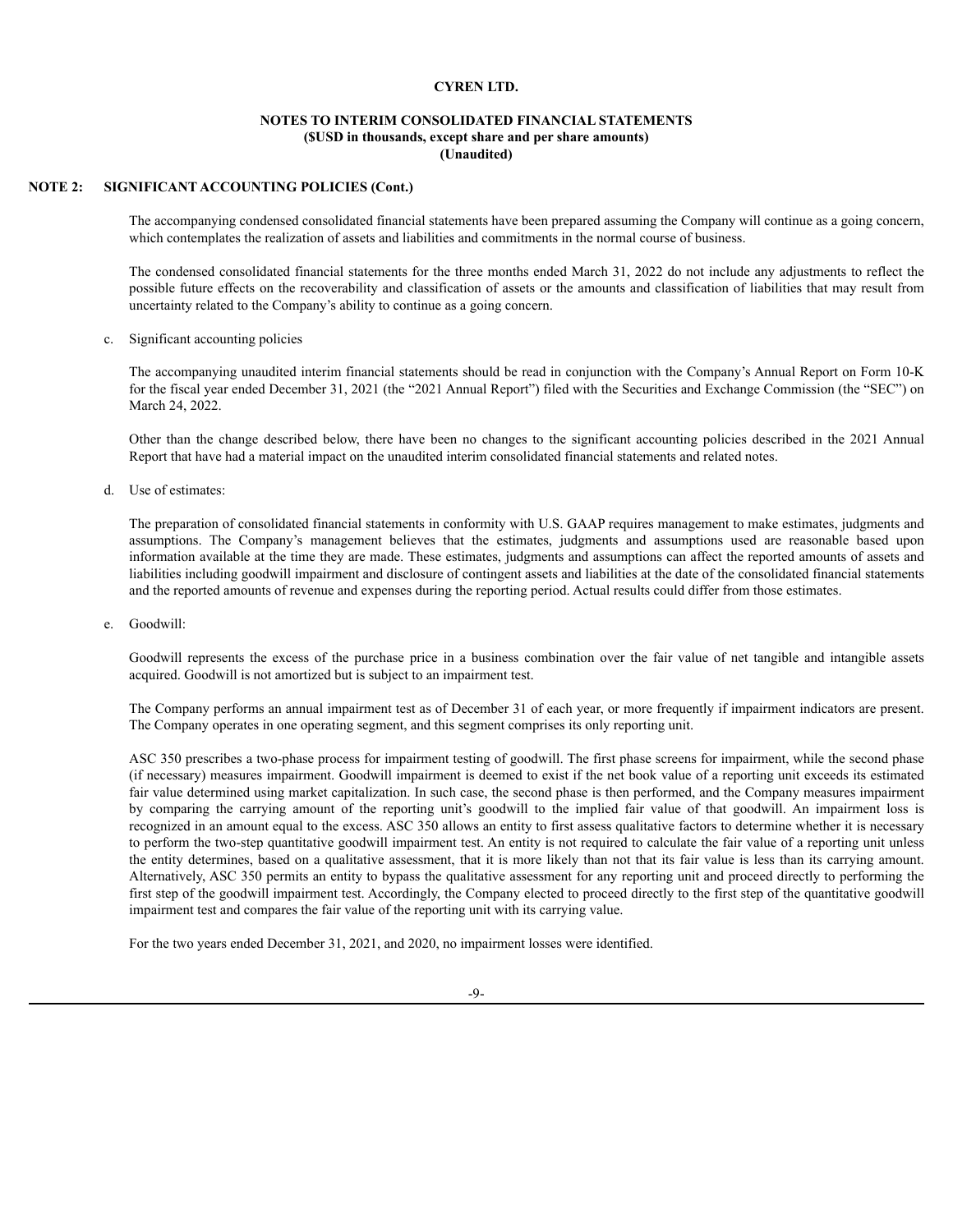## **NOTES TO INTERIM CONSOLIDATED FINANCIAL STATEMENTS (\$USD in thousands, except share and per share amounts) (Unaudited)**

## **NOTE 2: SIGNIFICANT ACCOUNTING POLICIES (Cont.)**

#### f. Recently issued and adopted pronouncements:

In August 2020, the FASB issued ASU 2020-06, ASC Subtopic 470-20 "Debt—Debt with "Conversion and Other Options" and ASC subtopic 815-40 "Hedging—Contracts in Entity's Own Equity". The standard reduced the number of accounting models for convertible debt instruments and convertible preferred stock. Convertible instruments that continue to be subject to separation models are (1) those with embedded conversion features that are not clearly and closely related to the host contract, that meet the definition of a derivative, and that do not qualify for a scope exception from derivative accounting and (2) convertible debt instruments issued with substantial premiums for which the premiums are recorded as paid-in capital. The amendments in this update are effective for fiscal years beginning after December 15, 2021, including interim periods within those fiscal years. Early adoption is permitted, but no earlier than fiscal years beginning after December 15, 2020, including interim periods within those fiscal years. The Company adopted this new guidance January 1, 2022. The adoption of ASU 2020-06 did not have a material impact on the consolidated financial statements.

### **NOTE 3: LEASES**

The Company accounts for leases according to ASC 842, Leases. The Company determines if an arrangement is a lease and the classification of that lease at inception. Right-of-use ("ROU") assets represent the right to use an underlying asset for the lease term and lease liabilities represent the Company's obligation to make lease payments arising from the lease. For leases with terms greater than 12 months, the Company records the ROU asset and liability at commencement date based on the present value of lease payments according to their term.

The Company uses incremental borrowing rates based on the estimated rate of interest for collateralized borrowing over a similar term of the lease payments at commencement date. The ROU asset also includes any lease payments made and excludes lease incentives. Lease terms may include options to extend or terminate the lease when it is reasonably certain that the Company will exercise that option. Lease expenses are recognized on a straight-line basis over the lease term.

In addition, the carrying amount of the ROU and lease liabilities are remeasured if there is a modification, a change in the lease term, a change in the in-substance fixed lease payments or a change in the assessment to purchase the underlying asset.

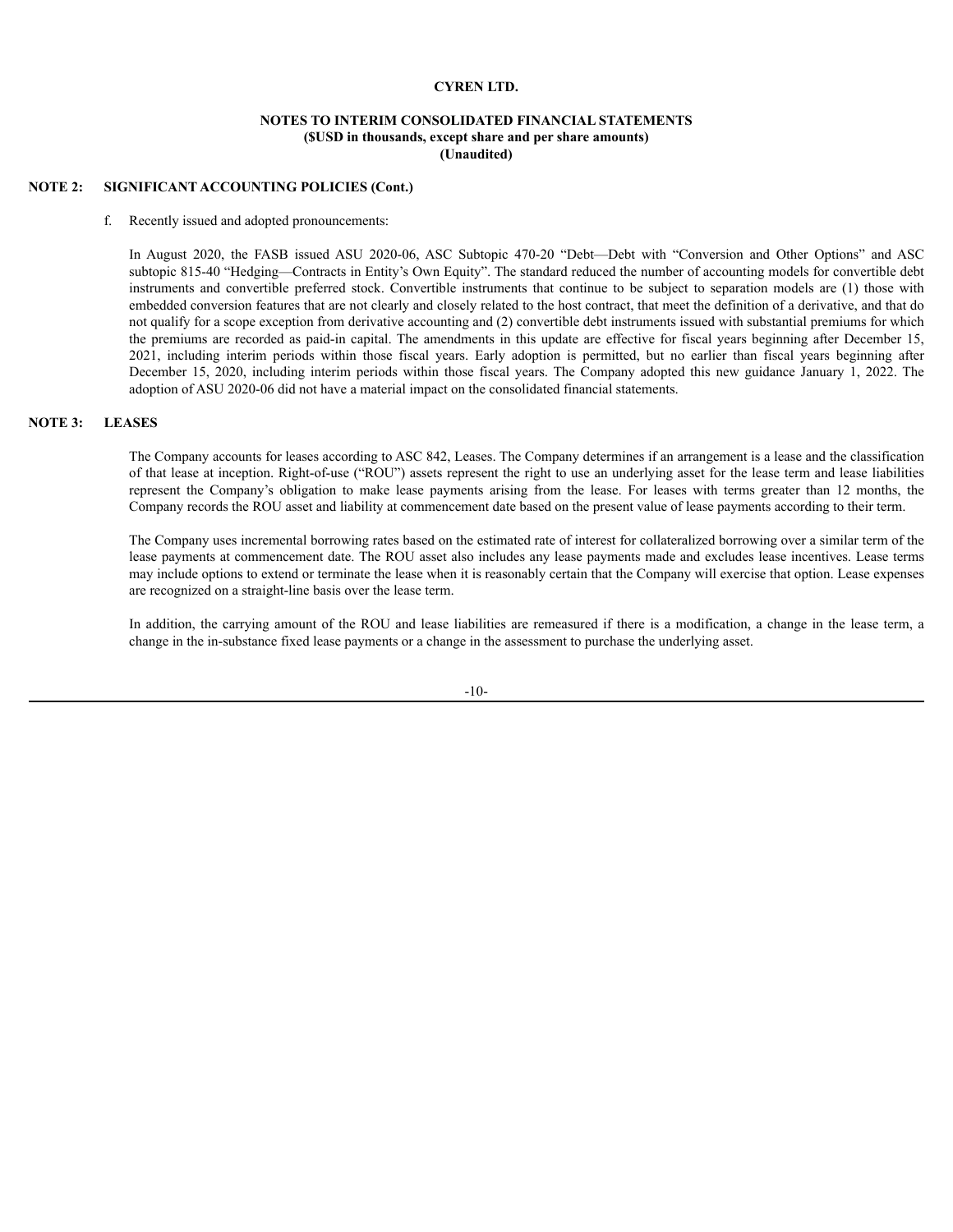# **NOTES TO INTERIM CONSOLIDATED FINANCIAL STATEMENTS (\$USD in thousands, except share and per share amounts) (Unaudited)**

## **NOTE 3: LEASES (Cont.)**

The Company elected the practical expedient for lease agreements with a term of twelve months or less and does not recognize ROU assets and lease liabilities in respect of those agreements. The Company also elected the practical expedient to not separate lease and non-lease components for its leases.

The Company has various operating leases for office space and vehicles that expire through 2030. Below is a summary of the Company's operating ROU assets and operating lease liabilities as of March 31, 2022:

| Operating lease right-of-use assets   | 8.784 |
|---------------------------------------|-------|
|                                       |       |
| Operating lease liabilities, current  | 1,530 |
| Operating lease liabilities long-term | 8,111 |
|                                       |       |
| Total operating lease liabilities     | 9.641 |

Minimum lease payments for the Company's ROU assets over the remaining lease periods as of March 31, 2022, are as follows:

| Year ended March 31,               |              |
|------------------------------------|--------------|
| 2022                               | \$<br>1,452  |
| 2023                               | 1,831        |
| 2024                               | 1,683        |
| 2025                               | 1,629        |
| 2026                               | 1,591        |
| Thereafter                         | 2,812        |
|                                    |              |
| Total undiscounted lease payments  | \$<br>10,998 |
|                                    |              |
| Less: Interest                     | 1,357        |
|                                    |              |
| Present value of lease liabilities | 9,641        |

Premises rent expense was \$662 and \$737 for the three months ended March 31, 2022 and 2021, respectively.

As of March 31, 2022, the Company subleases one real estate property as lessor. Sublease receipts were \$122 and \$172 for the three months ended March 31, 2022 and 2021, respectively.

#### -11-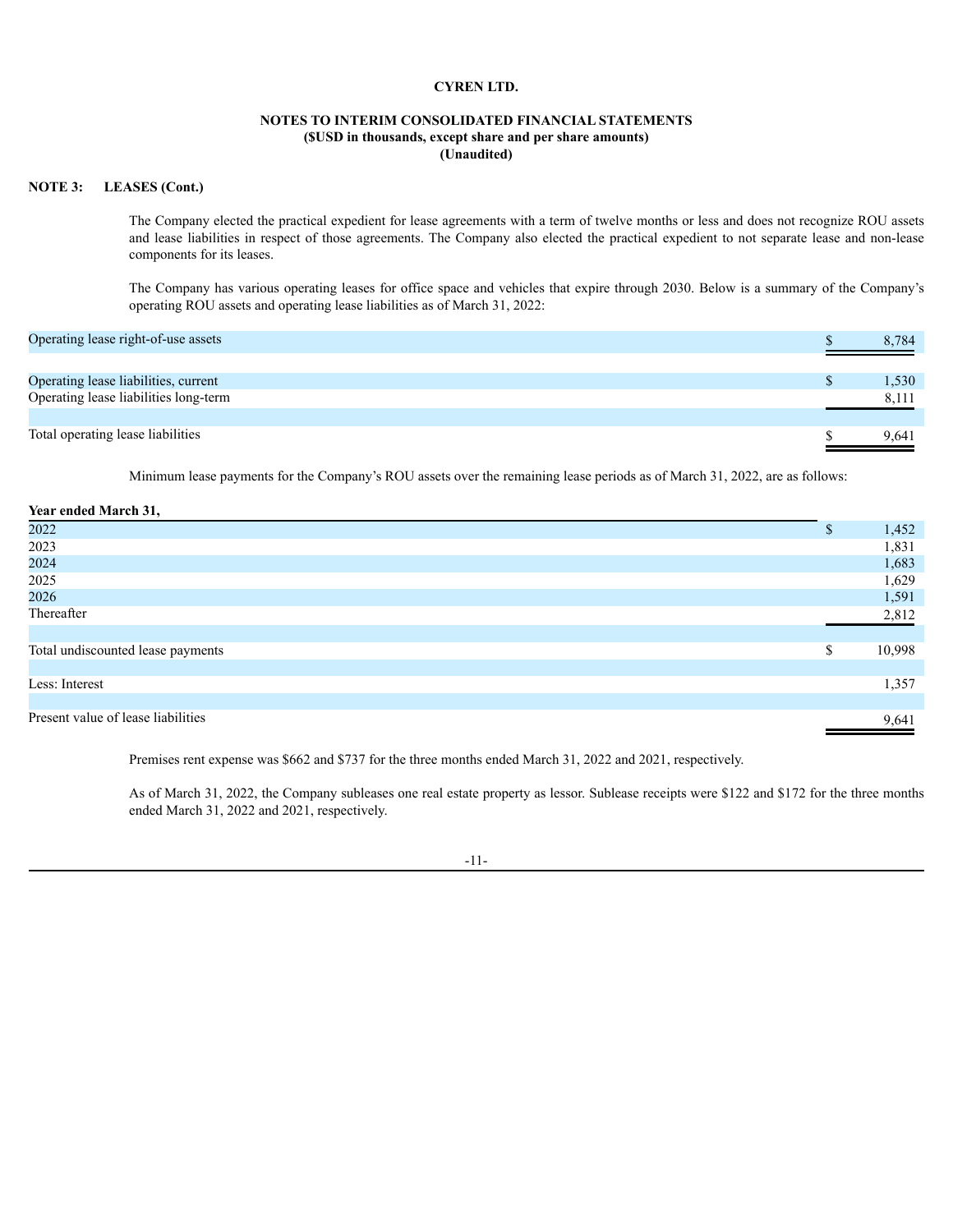# **NOTES TO INTERIM CONSOLIDATED FINANCIAL STATEMENTS (\$USD in thousands, except share and per share amounts) (Unaudited)**

## **NOTE 3: LEASES (Cont.)**

The weighted-average remaining lease terms and discount rates for all operating leases were as follows as of March 31, 2022:

Remaining lease term and discount rate:

| Weighted-average remaining lease term (years) | 6.2   |
|-----------------------------------------------|-------|
|                                               |       |
| Weighted-average discount rate                | 2.93% |

## **NOTE 4: COMMITMENTS AND CONTINGENCIES**

a. Cyren Ltd., which was incorporated in Israel, partially financed its research and development expenditures under programs sponsored by the Israel Innovation Authority ("IIA") for the support of certain research and development activities conducted in Israel.

Since the Company's inception through 2018, the Company received \$6,444 of participation payments from the IIA in connection with specific research and development. Of this amount, \$2,539 and \$2,617 were subject to repayment to the IIA through royalties related from product sales as of March 31, 2022, and December 31, 2021, respectively. In return for the IIA's participation in this program, the Company is committed to pay royalties at a rate of 3% of the program's developed product sales, up to 100% of the amount of grants received plus interest at annual LIBOR rate. For the quarters ended March 31, 2022, and 2021, \$23 and \$22, respectively, were recorded as cost of revenues with respect to royalties due to the IIA.

b. Litigation:

i. The Company is not currently involved in any legal proceedings or claims.

-12-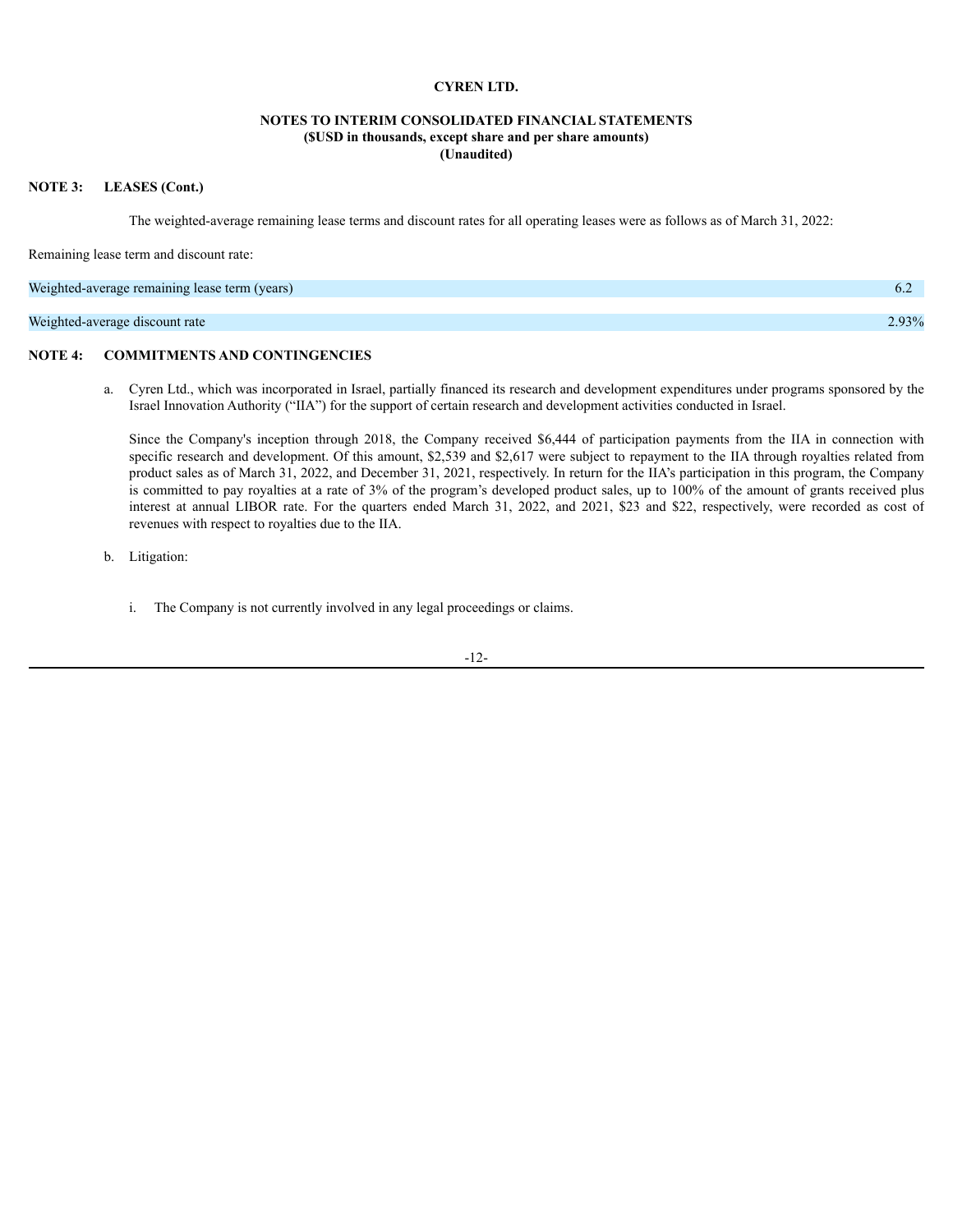## **NOTES TO INTERIM CONSOLIDATED FINANCIAL STATEMENTS (\$USD in thousands, except share and per share amounts) (Unaudited)**

## **NOTE 5: SHAREHOLDERS' EQUITY**

a. General:

Ordinary shares confer upon their holders the right to receive notice to participate and vote in general shareholder meetings of the Company and to receive dividends, if declared.

On February 7, 2022, the Company held a Special Meeting of Shareholders (the "Special Meeting"). At the Special Meeting, the Company's shareholders approved (i) an amendment to the Company's Amended and Restated Articles of Association (the "Articles of Association") to effect a Reverse Share Split of the Company's ordinary shares (the "Reverse Share Split") at a ratio of not less than one-for-four and not more than one-for-twenty, with such ratio and the implementation and timing of the Reverse Share Split to be determined by the Company's board of directors in its sole discretion within thirty days of the Special Meeting and (ii) an increase in the authorized share capital by up to NIS 216,000,000 to 240,000,000 and an amendment to the Company's Articles of Association accordingly.

Following the Special Meeting, on February 7, 2022, the board of directors of the Company approved a one-for-twenty Reverse Share Split and an increase in the Company's authorized share capital by NIS 216,000,000, and the Articles of Association of the Company were amended accordingly. The Reverse Share Split became effective on February 9, 2022. Additionally, effective at the same time, the total number of ordinary shares the Company is authorized to issue after the effect of the Reverse Share Split is 80,000,000, the par value per ordinary share is NIS 3.00 and the authorized share capital of the Company is NIS 240,000,000.

Upon the effectiveness of the Reverse Share Split, every twenty ordinary shares were automatically combined and converted into one ordinary share. Appropriate adjustments were also made to all outstanding derivative securities of the Company, including all outstanding equity awards and warrants.

No fractional shares were issued in connection with the Reverse Share Split. Instead, all fractional shares (including shares underlying outstanding equity awards and warrants) were rounded up to the nearest whole ordinary share.

All the ordinary shares and per share data have been retroactively adjusted for the impact of the Reverse Share-Split.

b. Issuance of convertible notes:

On December 5, 2018, the Company issued \$10,000 aggregate principal amount of convertible notes in a private offering. The notes were unsecured, unsubordinated obligations of Cyren and carried a 5.75% interest rate, payable semi-annually in (i) 50% cash and (ii) 50% cash or ordinary shares at Cyren's election. The notes had a 3-year term and matured in December 2021. The notes were issued with a conversion price of \$3.90 per share which was subject to adjustment using a weighted-average ratchet mechanism based on the size and price of future equity offerings and the total shares outstanding. On November 7, 2019, Cyren announced the closing of a rights offering that raised gross proceeds of \$8,019. As a result of this offering, the conversion price of the convertible notes was adjusted to \$3.73. On February 16, 2021, Cyren announced securities purchase agreements with several institutional investors for the purchase and sale, in a registered direct offering, of 12,000,000 of the Company's ordinary shares at a purchase price of \$1.15 per share for net proceeds of \$12,588. As a result of this offering, the conversion price of the convertible notes was adjusted to \$3.38. On September 17, 2021, the Company issued to several institutional investors in a private placement 14,152,799 of ordinary shares at a purchase price of \$0.72 per share and warrants to purchase up to 14,152,779 ordinary shares at an exercise price of \$0.60 per share. As a result of this offering, the conversion price of the convertible notes was adjusted to \$3.02. In addition, the notes were subject to immediate conversion upon any change in control in the Company (or subject to repayment if the price in the change in control transaction is less than the conversion price).

The Company incurred interest expense of \$0 and \$142 for the quarters ended March 31, 2022, and 2021, respectively.

The Company has accrued interest of \$0 and \$0 as of March 31, 2022, and December 31, 2021, respectively.

The principal balance of \$10,000 on the convertible notes was paid off upon maturity on December 5, 2021. No further obligations remain with respect to the convertible notes.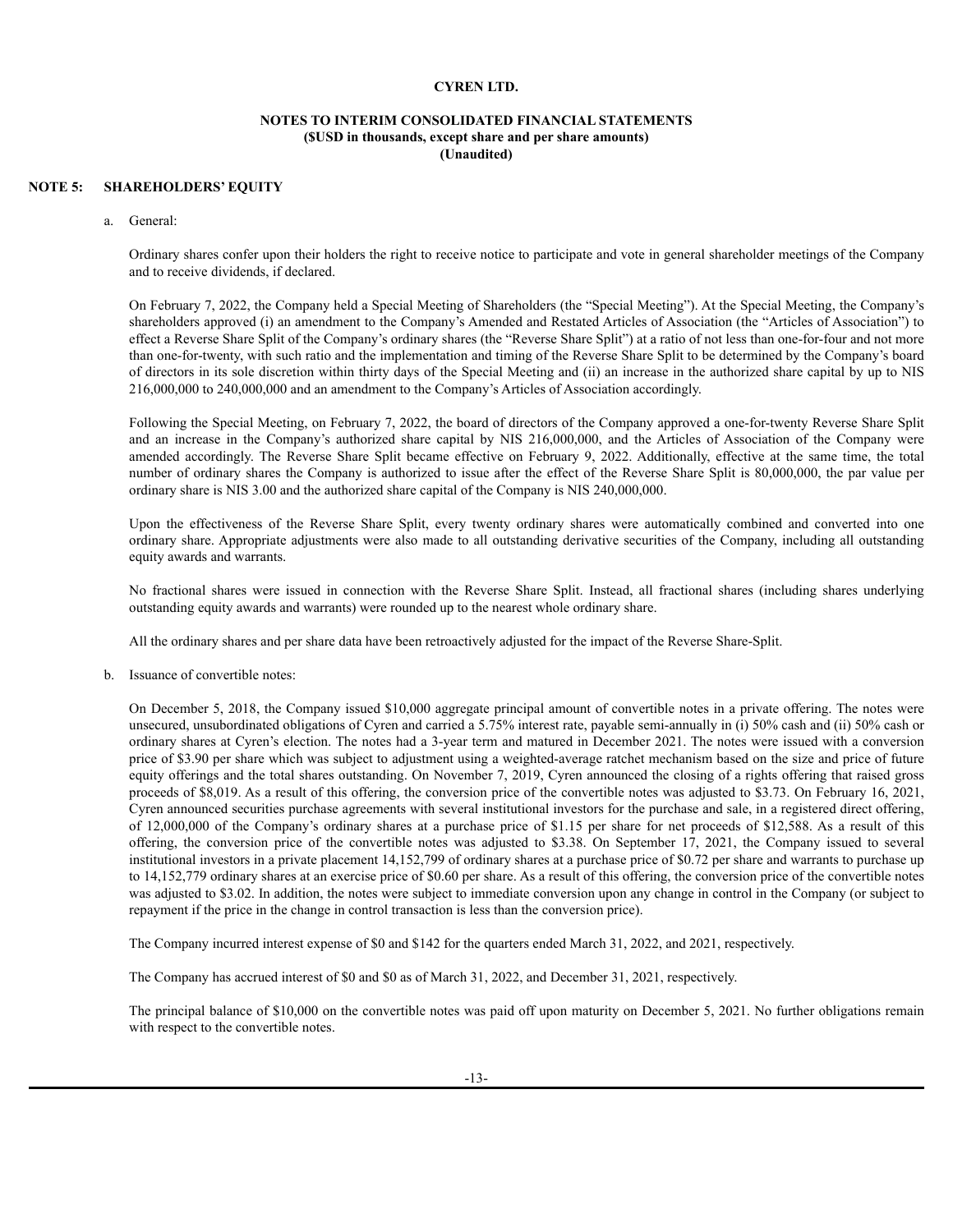## **NOTES TO INTERIM CONSOLIDATED FINANCIAL STATEMENTS (\$USD in thousands, except share and per share amounts) (Unaudited)**

## **NOTE 5: SHAREHOLDERS' EQUITY (Cont.)**

c. Issuance of Convertible Debentures:

In March 2020, the Company entered into purchase agreements with a select group of accredited investors for the purchase of \$10,250 aggregate principal amount of Convertible Debentures in a private placement. Upon the closing, the Company received approximately \$9,400 (net of \$800 in issuance expenses).

The debentures are unsecured, subordinated obligations of Cyren and carry a 5.75% interest rate per annum, payable semi-annually in cash or ordinary shares at Cyren's election. The debentures have a four-year term and mature in March 2024, unless converted in accordance with their terms prior to maturity. The debentures have a conversion price of \$15.00 per share and are convertible into 67 ordinary shares per \$1,000 principal amount of debentures. The conversion price is subject to adjustment based on the price and timing of future equity offerings and other customary adjustments. Upon the satisfaction of price and other conditions, Cyren has the right to force the conversion of the debentures.

In March 2021, the Company paid semi-annual interest payments totaling, \$259, which was paid through the issuance of 14,572 shares.

In March 2022, the Company paid semi-annual interest payments totaling, \$259, which was paid through the issuance of 31,667 shares.

For the quarter ended March 31, 2021, two debenture holders converted \$909 of principal plus interest of their debentures, which was a portion of their holding. The principal and interest were paid through the issuance of 60,074 shares. There were no conversions for the quarter ended March 31, 2022.

The Company incurred interest expense of \$174 for the quarter ended March 31, 2022, \$47 of which is related to the amortization of debt issuance costs.

The Company has accrued interest of \$5 and \$137 as of March 31, 2022, and December 31, 2021, respectively.

The principal balance of the Convertible Debentures as of March 31, 2022 was \$9,002.

d. Equity Incentive Plan:

On December 22, 2016, the Company's shareholders approved a new equity plan - the 2016 Equity Incentive Plan (the "Equity Incentive Plan"). This plan, along with its respective Israeli appendix, replaced all then-existing employee and consultants'stock option plans.

The Equity Incentive Plan allows for the issuance of Restricted Stock Units ("RSUs"), as well as options. The options and RSUs generally vest over a period of four years. Options granted under the Equity Incentive Plan generally expire after six years from the date of grant. Options and RSUs cease vesting upon termination of the optionee's employment or other relationship with the Company. The per share exercise price for options shall be no less than 100% of the fair market value per ordinary share on the date of grant. Any options and RSUs that are cancelled or not exercised within the option term become available for future grant.

On July 30, 2019, the shareholders of the Company approved an increase in the number of Ordinary Shares reserved for issuance under the 2016 Equity Incentive Plan and its respective Israeli Appendix to a total of 560,000.

As of March 31, 2022, an aggregate of 277,275 ordinary shares of the Company were available for future grant under the Equity Incentive Plan.

e. Non-Employee Directors stock option plan:

In 1999, the Company adopted the 1999 Directors Stock Option Plan, and in 2008 shareholders approved an extension of the term of this plan through July 13, 2019. On December 15, 2006, the plan was extended through 2016. On December 22, 2016, the Company's shareholders approved a new equity plan - the 2016 Non-Employee Director Equity Incentive Plan (the "Non-Employee Director Plan"). This plan, along with its respective Israeli appendix, replaced all existing Directors stock option plans.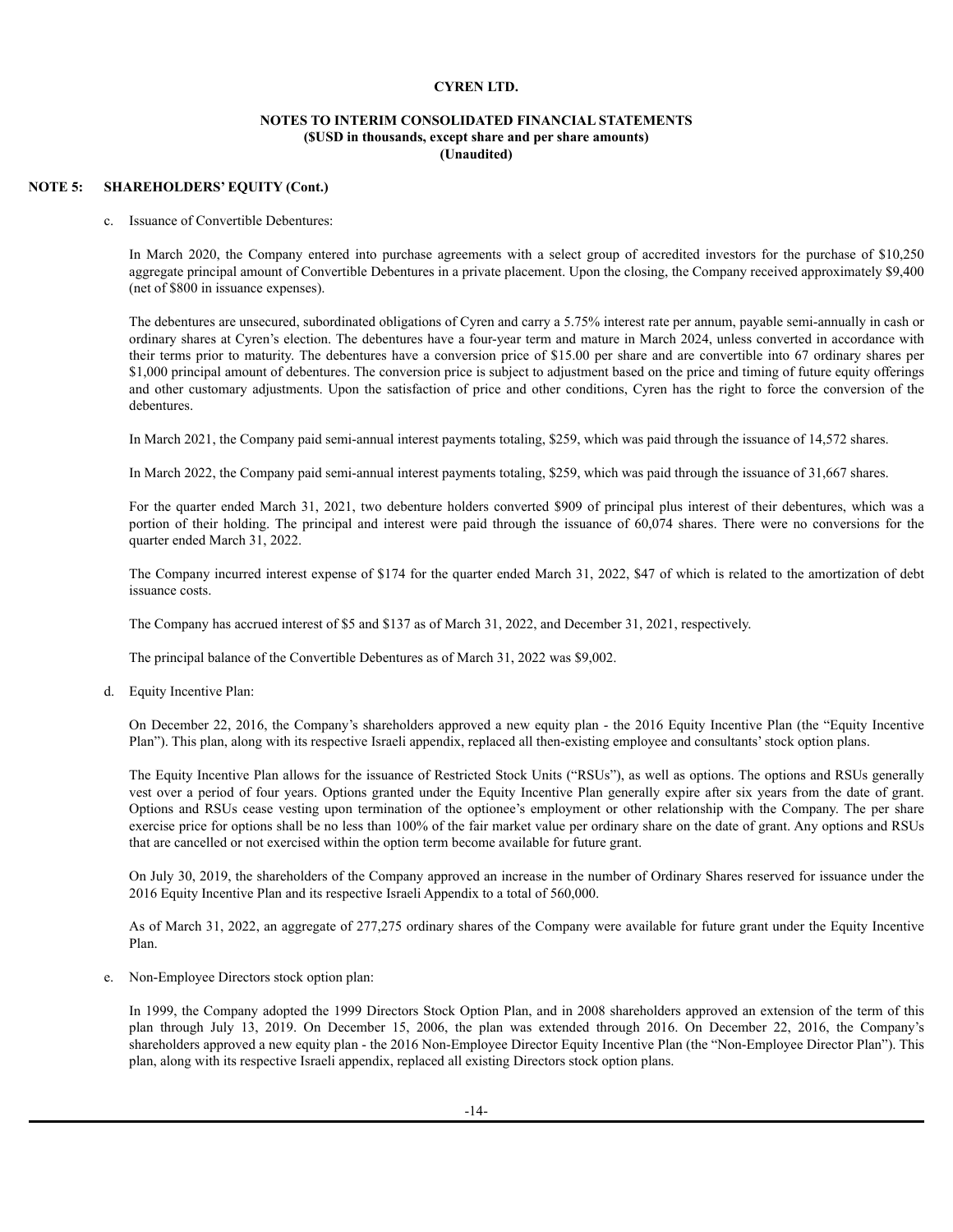## **NOTES TO INTERIM CONSOLIDATED FINANCIAL STATEMENTS (\$USD in thousands, except share and per share amounts) (Unaudited)**

## **NOTE 5: SHAREHOLDERS' EQUITY (Cont.)**

The Non-Employee Director Plan allows for the issuance of Restricted Stock Units ("RSUs"), as well as options. Each option and RSU granted under the Non-Employee Plan generally vest over a period of four years. Each option has an exercise price equal to the fair market value of the ordinary shares on the grant date of such option. Options granted under the Non-Employee Director Plan generally expire after six years from the date of grant. Options and RSUs cease vesting upon termination of the relationship with the Company.

On July 30, 2019, the shareholders of the Company approved an increase in the number of Ordinary Shares reserved for issuance under the Non-Employee Director Plan and its respective Israeli Appendix to a total of 57,500 Ordinary Shares.

As of March 31, 2022, an aggregate of 36,746 ordinary shares of the Company is still available for future grants to non-employee directors.

f. A summary of the Company's employees and directors'stock option activity under the plans is as follows:

|                                                                   | Number of<br>options |               | Weighted-<br>average<br>exercise<br>price | Weighted-<br>average<br>remaining<br>contractual<br>term<br>(years) |               | Aggregate<br>intrinsic<br>value |
|-------------------------------------------------------------------|----------------------|---------------|-------------------------------------------|---------------------------------------------------------------------|---------------|---------------------------------|
| Outstanding at December 31, 2021                                  | 181,286              | <sup>\$</sup> | 38.58                                     | 2.74                                                                | - \$          |                                 |
| Granted<br>Exercised                                              |                      |               |                                           |                                                                     |               |                                 |
| Expired and forfeited                                             | (17, 839)            |               | 31.72                                     |                                                                     |               |                                 |
| Outstanding at March 31, 2022                                     | 163,447              |               | 39.63                                     | 2.71                                                                |               |                                 |
| Options vested and expected to vest at March 31, 2022             | 160,197              | \$            | 39.80                                     | 2.69                                                                | <sup>\$</sup> |                                 |
| Exercisable options at March 31, 2022                             | 123,011              | \$            | 42.00                                     | 2.35                                                                | <sup>\$</sup> |                                 |
| Weighted-average fair value of options granted during the quarter |                      | S             | 0.00                                      |                                                                     |               |                                 |

The aggregate intrinsic value in the tables above represents the total intrinsic value (the difference between the fair value of the Company's ordinary shares as of the last day of each period and the exercise price, multiplied by the number of in-the-money options) that would have been received by the option holders had all option holders exercised their options on the last day of each period.

No options were exercised during the quarters ended March 31, 2022, and 2021, respectively, and as a result, the intrinsic value was zero as of March 31, 2022, and 2021, respectively.

The weighted-average grant date fair value of options granted to employees and directors during the quarters ended March 31, 2022, and 2021, was zero and \$10.60, respectively.

As of March 31, 2022, the Company had \$488 of unrecognized compensation expense related to non-vested stock options granted to employees and directors, expected to be recognized over a remaining weighted-average period of 1.47 years.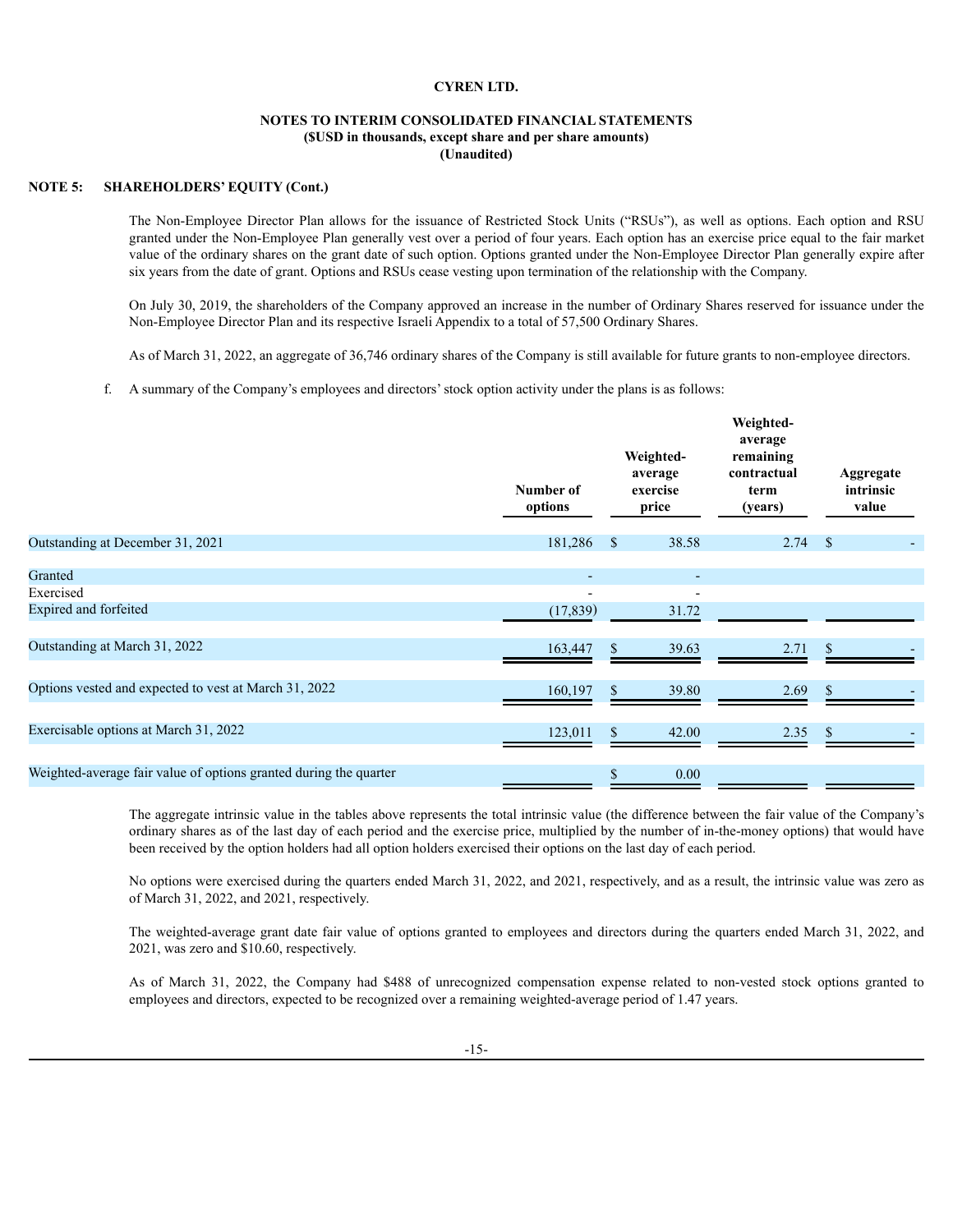# **NOTES TO INTERIM CONSOLIDATED FINANCIAL STATEMENTS (\$USD in thousands, except share and per share amounts) (Unaudited)**

# **NOTE 5: SHAREHOLDERS' EQUITY (Cont.)**

g. The employee and directors' options outstanding as of March 31, 2022, have been separated into ranges of exercise prices, as follows:

|                                 | Outstanding                   |                                                                      |               |                                                        | <b>Exercisable</b>            |     |                                                        |
|---------------------------------|-------------------------------|----------------------------------------------------------------------|---------------|--------------------------------------------------------|-------------------------------|-----|--------------------------------------------------------|
| <b>Exercise price per share</b> | <b>Options</b><br>outstanding | Weighted-<br>average<br>remaining<br>contractual<br>life in<br>years |               | Weighted-<br>average<br>exercise<br>price per<br>share | <b>Options</b><br>exercisable |     | Weighted-<br>average<br>exercise<br>price per<br>share |
| $$6.40 - $32.80$                | 34,660                        | 4.01                                                                 | \$.           | 26.22                                                  | 15,822                        | S   | 31.84                                                  |
| $$34.00 - $40.00$               | 34,751                        | 1.56                                                                 | <b>S</b>      | 37.79                                                  | 31,287                        | -S  | 38.17                                                  |
| $$41.80 - $42.60$               | 55,250                        | 3.05                                                                 | <sup>\$</sup> | 41.81                                                  | 39,500                        | -S  | 41.81                                                  |
| $$46.00 - $64.00$               | 38,786                        | 2.11                                                                 | \$            | 50.13                                                  | 36,402                        | S   | 49.90                                                  |
|                                 | 163,447                       | 2.71                                                                 | S             | 39.63                                                  | 123,011                       | \$. | 42.00                                                  |

h. Options to non-employees and non-directors:

| <b>Issuance date</b> | <b>Options</b><br>outstanding |  | <b>Exercise price</b><br>per share | <b>Options</b><br>exercisable | Exercisable<br>through |
|----------------------|-------------------------------|--|------------------------------------|-------------------------------|------------------------|
| January 24, 2017     | .250                          |  | 40.00                              | 1,250                         | $Jan-23$               |
|                      | 1,250                         |  |                                    | 1,250                         |                        |

The options vest and become exercisable at a rate of 1/16 of the options every three months.

As of March 31, 2022, the Company did not have any unrecognized compensation expense related to non-employee non-vested stock options.

i. A summary of the Company's RSUs activity for employees, directors and non-employees under the plans is as follows:

|                                           | Number of<br><b>RSUs</b> | Weighted-<br>Average<br>Grant<br>Date Fair<br><b>Value</b> |
|-------------------------------------------|--------------------------|------------------------------------------------------------|
| Awarded and unvested at December 31, 2021 | 344,307                  | \$<br>18.20                                                |
|                                           |                          |                                                            |
| Granted                                   | 54,550                   | 8.41                                                       |
| Vested                                    | (70, 694)                | 20.29                                                      |
| Forfeited                                 |                          |                                                            |
|                                           |                          |                                                            |
| Awarded and unvested at March 31, 2022    | 328,163                  | \$<br>16.11                                                |

As of March 31, 2022, the Company had approximately \$4,823 of unrecognized compensation expense related to RSUs, expected to be recognized over a weighted-average period of 2.39 years.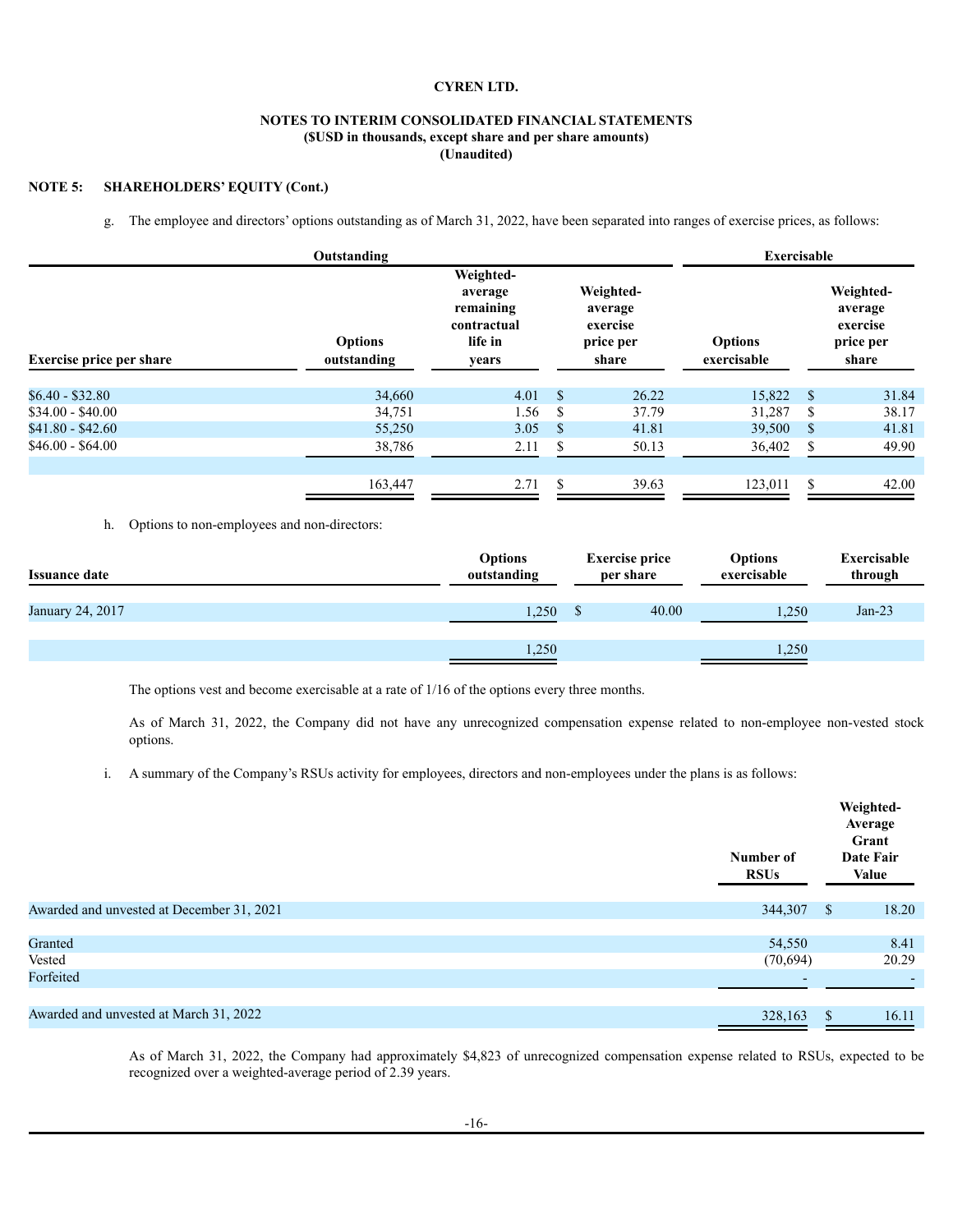# **NOTES TO INTERIM CONSOLIDATED FINANCIAL STATEMENTS (\$USD in thousands, except share and per share amounts) (Unaudited)**

# **NOTE 5: SHAREHOLDERS' EQUITY (Cont.)**

j. The total share-based compensation expense related to all of the Company's equity-based awards, recognized for the three-month periods ended March 31, 2022 and 2021 was as follows:

|                            | March 31,        | Three months ended |    |
|----------------------------|------------------|--------------------|----|
|                            | 2022<br>2021     |                    |    |
|                            | <b>Unaudited</b> |                    |    |
| Cost of revenues           | \$<br>70         | -S<br>21           |    |
| Research and development   | 54               |                    | 53 |
| Sales and marketing        | 87               |                    | 49 |
| General and administrative | 419              | 335                |    |
|                            | 630              | 458<br>\$          |    |

# **NOTE 6: SEGMENT AND GEOGRAPHIC INFORMATION**

Summary information about geographic areas:

ASC 280, "Segment Reporting," establishes standards for reporting information about operating segments. Operating segments are defined as components of an enterprise about which separate financial information is available that is evaluated regularly by the chief operating decision-maker in deciding how to allocate resources and in assessing performance. The Company manages its business on the basis of one reportable segment and derives revenues from licensing of software and sales of professional services, maintenance and technical support (see note 1 for a brief description of the Company's business). The following is a summary of revenues within geographic areas:

a. The following sets forth total revenue by solutions offered by geographic area based on the billing address of the customer:

|                      |    | <b>Three Months Ended</b> | March 31,    |       |
|----------------------|----|---------------------------|--------------|-------|
|                      |    | 2022                      |              | 2021  |
|                      |    | Unaudited                 |              |       |
| <b>United States</b> | \$ | 3,210                     | $\mathbf{s}$ | 3,966 |
| Germany              |    | 1,735                     |              | 2,125 |
| Europe-Other         |    | 911                       |              | 1,081 |
| Asia Pacific         |    | 463                       |              | 623   |
| Israel               |    | 821                       |              | 844   |
| Other                |    | 119                       |              | 118   |
|                      |    |                           |              |       |
|                      | Φ  | 7,259                     | \$.          | 8,757 |

-17-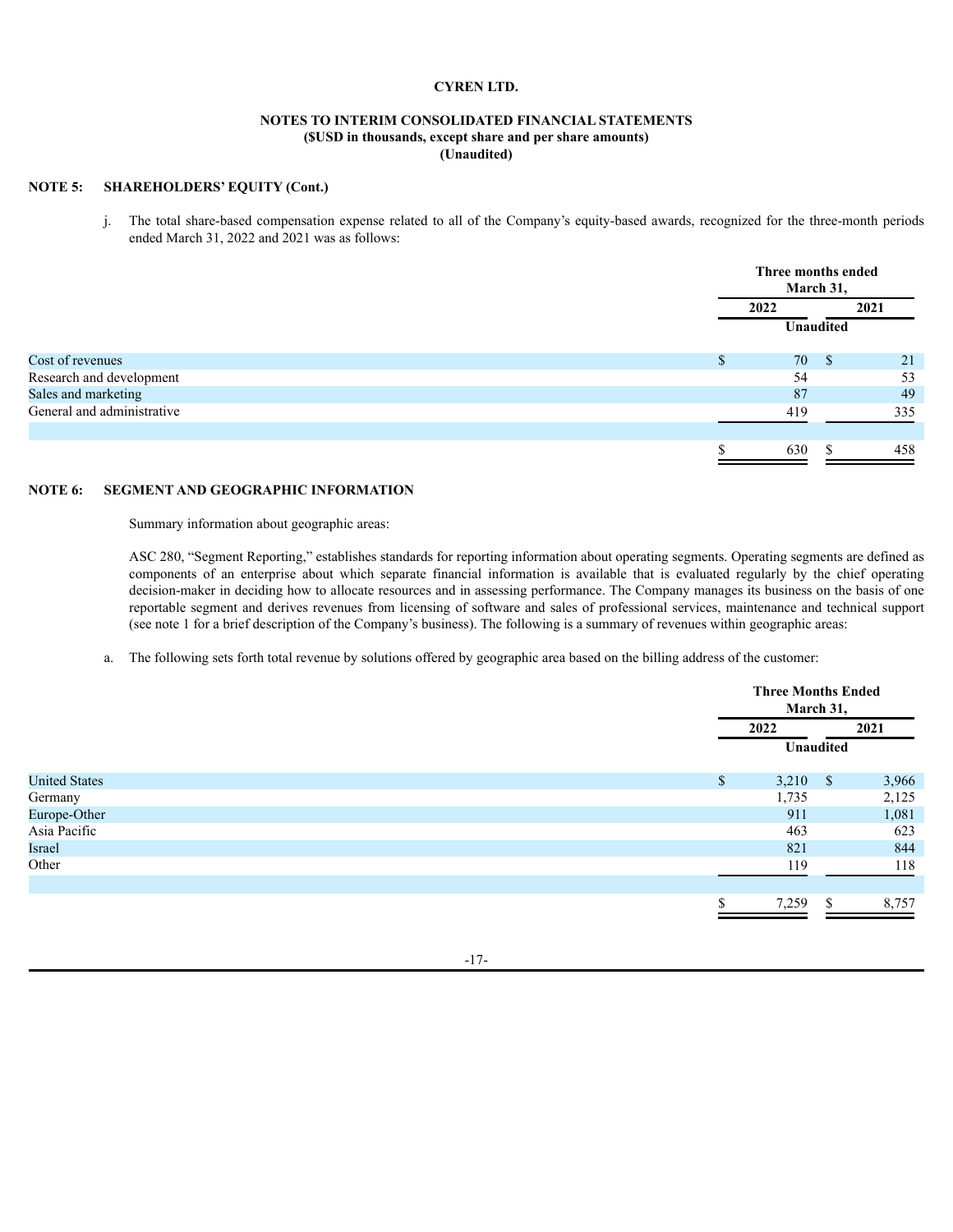# **NOTES TO INTERIM CONSOLIDATED FINANCIAL STATEMENTS (\$USD in thousands, except share and per share amounts) (Unaudited)**

# **NOTE 6: SEGMENT AND GEOGRAPHIC INFORMATION (Cont.)**

b. Major customers:

During the quarter ended March 31, 2022 and 2021, 17% and 23% of the Company's revenues were derived from customer A. During the quarter ended March 31, 2022 and 2021, no other customer accounted for more than 10% of total revenue.

c. Revenue recognized from beginning deferred revenue:

During the quarter ended March 31, 2022 and 2021, \$7,104 and \$8,566 of revenue was recognized from deferred revenue as of the beginning of the period, respectively.

d. Remaining performance obligations:

As of March 31, 2022, approximately \$28,711 of revenue is expected to be recognized from remaining performance obligations that are unsatisfied (or partially unsatisfied) for non-cancellable contracts. The Company expects to recognize revenue on approximately 54% of these remaining performance obligations during the remainder of 2022, approximately 32% in 2023, with the remainder recognized thereafter.

e. Revenue generated by Customer Type:

|                           |   | March 31,<br>2022 | March 31,<br>2021 |                  |
|---------------------------|---|-------------------|-------------------|------------------|
|                           |   | <b>Unaudited</b>  |                   | <b>Unaudited</b> |
| OEM/Embedded Security (*) | S | 5,865             | <sup>S</sup>      | 7,069            |
| Enterprise/SMB (**)       |   | 1,394             |                   | 1,688            |
|                           |   |                   |                   |                  |
|                           |   | 7,259             |                   | 8,757            |

(\*) This market represents customers who embed Cyren Threat Detection Services and Threat Intelligence Feeds into their infrastructure and/or products to protect their customers and users.

(\*\*) In this market, Cyren provides enterprise and SMB customers email security products and threat intelligence to help protect their employees, data and IP.

f. The following sets forth the Company's long-lived tangible assets, net by geographic area:

|                      | March 31,<br>2022 | December 31,<br>2021 |
|----------------------|-------------------|----------------------|
|                      | Unaudited         |                      |
| Israel               | 5,346<br>\$       | 5,612<br>- \$        |
| <b>United States</b> | 774               | 1,017                |
| Germany              | 3,599             | 3,945                |
| Other                | 825               | 889                  |
|                      |                   |                      |
|                      | 10,544            | 11,463<br>\$.        |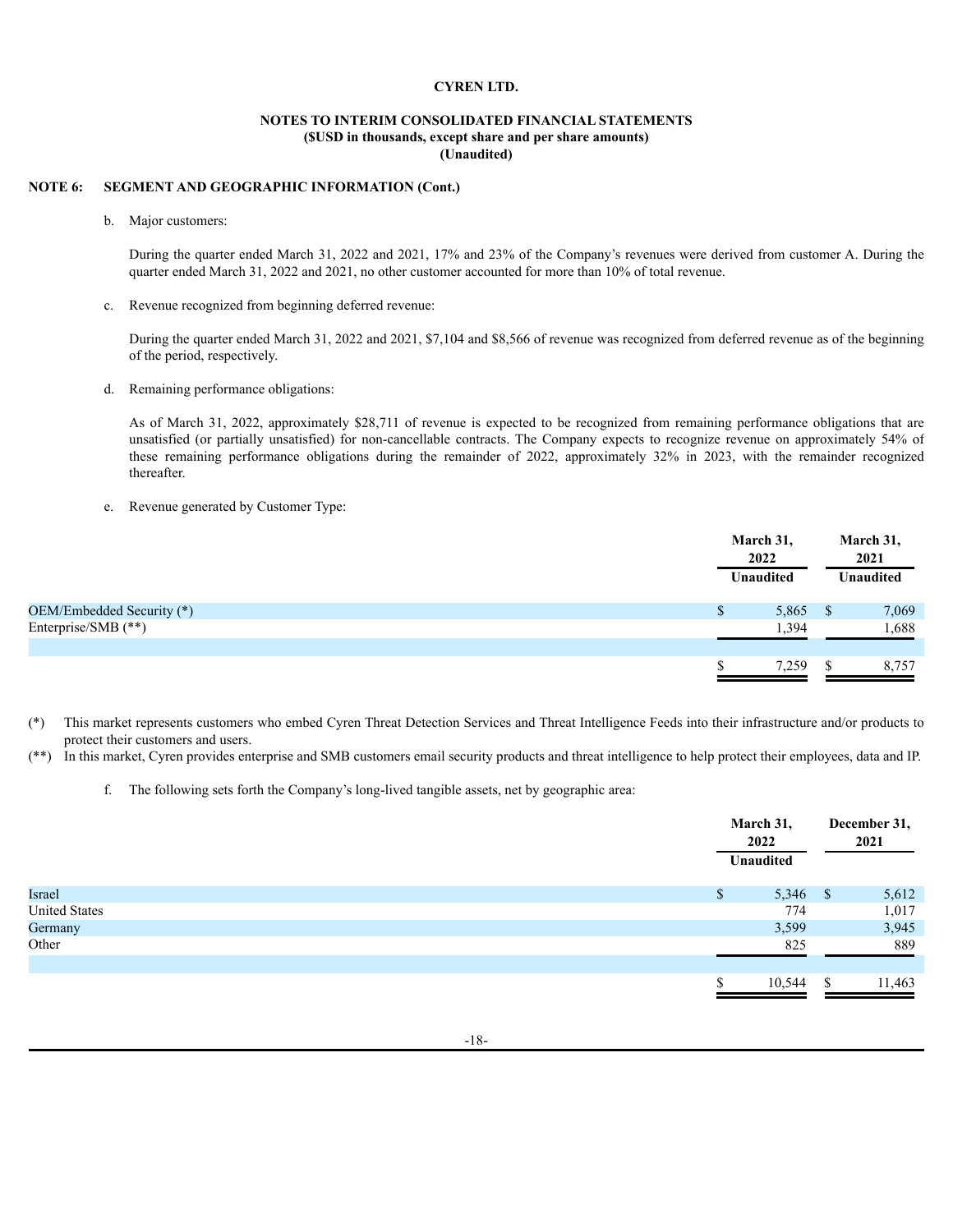# **NOTES TO INTERIM CONSOLIDATED FINANCIAL STATEMENTS (\$USD in thousands, except share and per share amounts) (Unaudited)**

## **NOTE 7: FINANCIAL EXPENSE, NET**

|                                            | March 31,<br>2022 |            | March 31<br>2021 |
|--------------------------------------------|-------------------|------------|------------------|
|                                            | <b>Unaudited</b>  |            | <b>Unaudited</b> |
| Expenses:                                  |                   |            |                  |
| Interest and accretion of discount         | S.                | $(216)$ \$ | (319)            |
| Foreign currency exchange differences, net |                   | 110        | 121              |
| Other                                      |                   | (18)       | (16)             |
|                                            |                   |            |                  |
|                                            |                   | (124)      | (214)            |

# **NOTE 8: RELATED PARTIES**

a. Balances with related parties:

|                                                       | March 31,<br>2022<br>Unaudited | December 31,<br>2021 |  |
|-------------------------------------------------------|--------------------------------|----------------------|--|
| Interest expense accrual – Convertible Debentures (*) | $\sim$ 100 $\sim$              |                      |  |
| Long-term Convertible Debentures (**)                 | 240                            | 238                  |  |

(\*) Related to the semi-annual interest payable due in March and September related to the Convertible Debentures entered into March 19, 2020. See notes 5b. and 5c., respectively for further details.

(\*\*) Related to the Convertible Debentures entered into March 19, 2020. See note 5c. for further details.

b. Transactions with related parties:

|                                                  | March 31,<br>2022<br>Unaudited |        | March 31,<br>2021<br>Unaudited |
|--------------------------------------------------|--------------------------------|--------|--------------------------------|
| Revenue $(*)$                                    |                                | 25     |                                |
| Interest expense on Convertible Notes (**)       |                                | $\sim$ | 142                            |
| Interest expense on Convertible Debentures (***) |                                |        |                                |

(\*) Related to a new OEM customer agreement signed in Q3 2021 where the Company and this customer share an investor that qualifies as a related party for each.

(\*\*) Related to the semi-annual interest payable due in June and December related to the Convertible Note entered into December 5, 2018. The principal was repaid in December 2021. See note 5b. for further details.

(\*\*\*) Related to the semi-annual interest payable due in March and September related to the Convertible Debentures entered into March 19, 2020. See note 5c. for further details.

- - - - - - - - - - - - -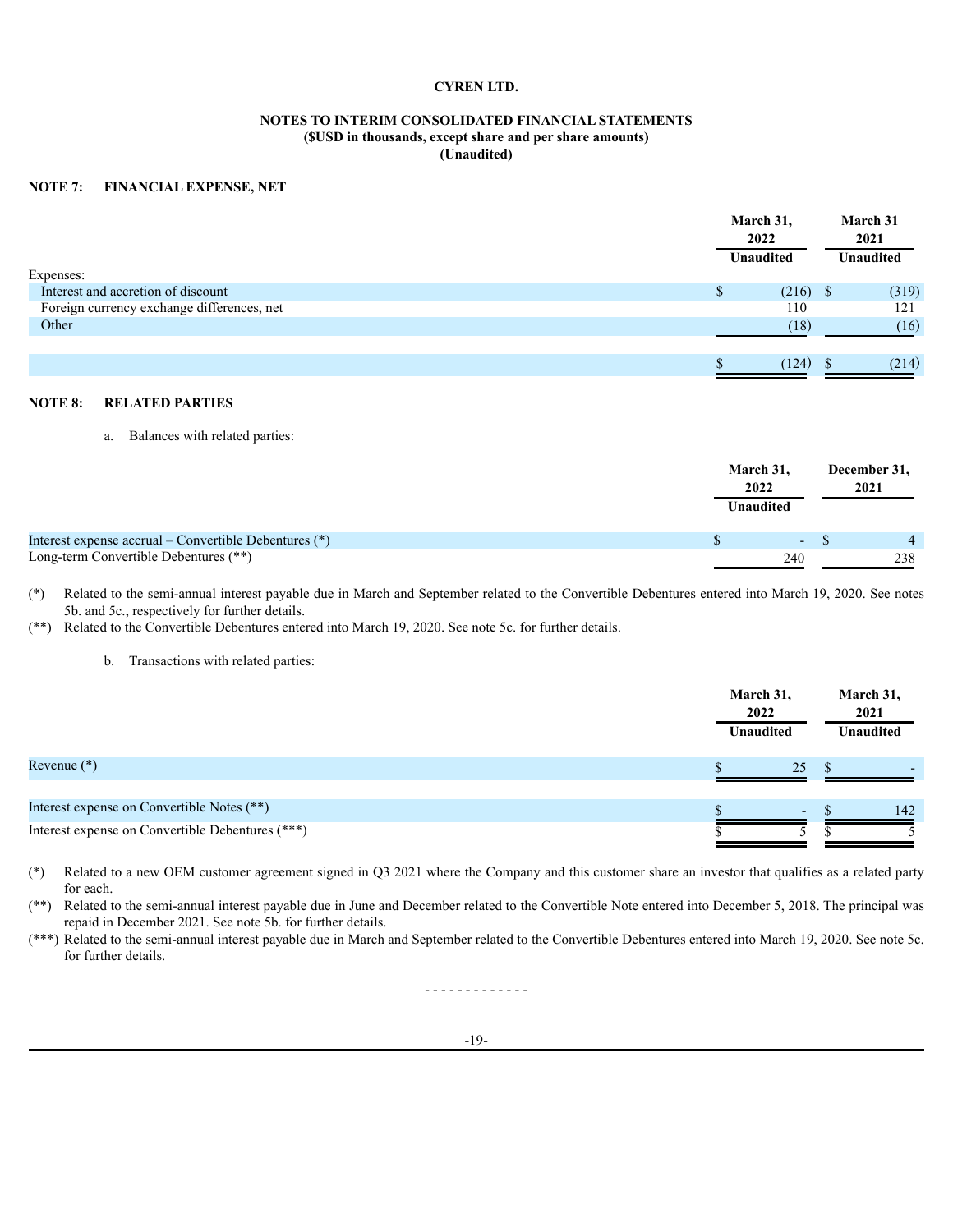## <span id="page-22-0"></span>**ITEM 2. MANAGEMENT'S DISCUSSION AND ANALYSIS OF FINANCIAL CONDITION AND RESULTS OF OPERATIONS**

The following Management's Discussion and Analysis of Financial Condition and Results of Operations and other parts of this Quarterly Report on Form 10-Q ("Quarterly Report") describe the principal factors affecting the financial results, liquidity, capital resources, and critical accounting estimates of Cyren, LTD ("Cyren," "we," "our," and "us"), and should be read in conjunction with the information contained in our consolidated financial statements and the notes thereto. The following discussion and analysis includes forward-looking statements that involve certain risks and uncertainties, including, but not limited to, those described in Item 1A. Risk Factors in our most recent Annual Report on Form 10-K (the "2021 Annual Report"). Our actual results may differ *materially from those discussed below. See "Special Note Regarding Forward-Looking Statements" below.*

## **Overview**

Cyren was an early pioneer and leading innovator of cloud delivered Software-as-a-Service (SaaS) cyber security solutions that protect businesses, their employees and customers against threats from email, files, and the web.

We believe our cloud-based approach to security sets us apart from other vendors in the market. Our security solutions are architected around the fundamental belief that cyber security is a race against time – and the cloud best enables the speed, sophistication, and advanced automation needed to detect and block threats as they emerge on the internet. As more and more businesses move their data and applications to the cloud, they need a security provider that is able to keep pace.

Security threats are more prevalent and stealthier than ever. As cybercrime has become more sophisticated, every malware, phishing, and ransomware variant is unique, making it more difficult to detect attacks. While organizations have traditionally protected their users with gateway security appliances at their network perimeter, more frequent and evasive attacks combined with a more distributed workforce are reducing the effectiveness of this approach. Traditional appliances lack the real-time threat intelligence and processing power to detect emerging threats, and the growth of mobile devices and an increasingly distributed workforce means that more and more business is conducted outside of the traditional network perimeter. As a result, when new attacks appear in a matter of seconds, legacy cyber security products can leave companies vulnerable for hours, days, or even weeks.

Cyren's cloud security products and services fall into three categories:

- **Cyren Threat Detection Services –** these services detect a variety of threats in email, files, and from the web, and are embedded into products from the world's leading email providers, cyber security vendors and managed service providers. Cyren Threat Detection Services include our Email Security Detection Engine, Malware Detection Engine, Web Security Engine, and Threat Analysis Service.
- **Cyren Threat Intelligence Data –** Cyren's Threat Intelligence Products provide valuable threat intelligence data that can be used by enterprise or OEM customers to support threat detection, threat hunting, and incident response. Cyren's Threat Intelligence offerings include IP Reputation Intelligence, Phishing Intelligence, Malware Intelligence, and Zombie Intelligence.
- **Cyren Enterprise Email Security Products –** these include cloud-based solutions designed for enterprise customers and are sold either directly or through channel partners. Cyren Enterprise Email Security products include Cyren Email Security, a cloud-based secure email gateway, and Cyren Inbox Security, an anti-phishing product for Microsoft 365.

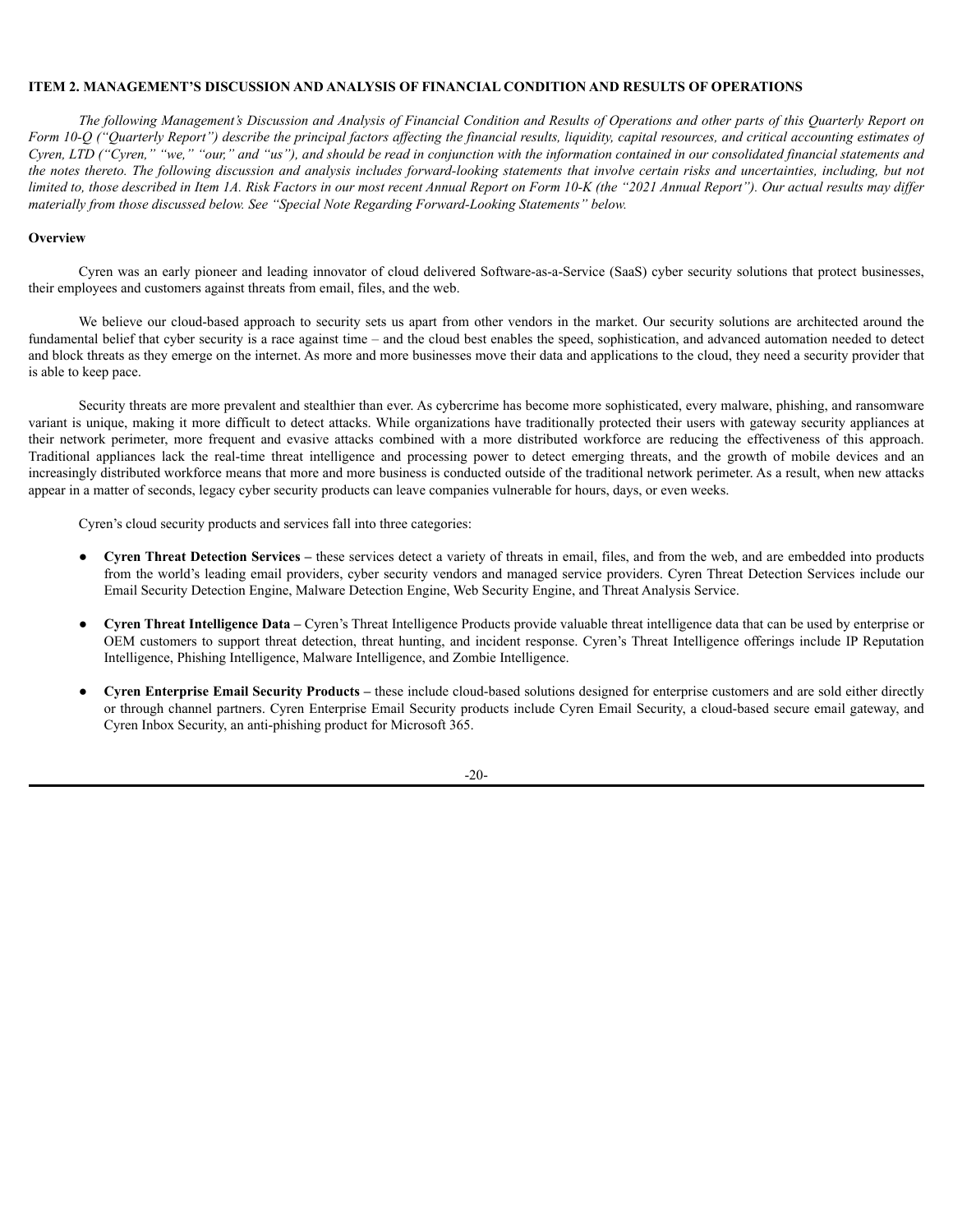## **Key Opportunities and Challenges**

## *Threat Landscape*

The last several years have possibly experienced the greatest amount of dramatic global incidents directly related to malware and cyber threats since the advent of the internet. From election hacks to global ransomware attacks, malware threats are at an all-time high. Phishing attacks have become increasingly common, and no company, large or small seems immune to these threats. Hackers have become more successful at monetizing these attacks, and as long as these activities prove lucrative, we expect these incidents to continue.

## *Cloud and Mobility*

Businesses are going through a massive change in their IT strategies as they look to drive more business value, agility, and better customer experiences, while cloud and mobility are becoming increasingly important, as evidenced by the following trends:

- Business internet traffic continues to increase every year;
- Data and applications are increasingly moving to the cloud;
- More and more users are working remotely, particularly since the COVID-19 pandemic;
- Buyers continue to move away from traditional on-premise solutions;
- Mature and legacy on premise deployments are reaching end of life and are increasingly being replaced by cloud and SaaS alternatives;
- IT security staffing shortages;
- Increasingly fast, sophisticated, expensive, and high-profile attacks target organizations of all sizes;
- Compliance and regulatory mandates;
- Heightened cybercrime activity among commercial enterprises and nation states;
- Automation is increasingly considered critical to accelerating detection and protection; and
- The need to simplify operations through vendor consolidation.

These are some of the reasons why we believe Cyren's vision for 100% cloud security is compelling to IT security teams looking to protect their businesses in today's cloud-centric mobile-first world.

## *Investments in Operations, Research and Development and Sales and Marketing*

Our cost of revenues, research and development expenses, and sales and marketing expenses are all significant contributing factors to our operating losses. Over time, we expect we will increase utilization of our cloud infrastructure which we expect will provide the opportunity for improved gross margins. We believe that our investments in research and development are required in order to enhance and improve our solutions. In the future, we expect to lower the rate of R&D investment as a percentage of revenue. The return on our sales and marketing investment is tied to attracting new customers and enhancing our business with existing customers, thereby lowering the overall sales and marketing costs as a percent of revenues. We continue to monitor expenses and where possible, reduce expenses. We believe managing future headcount and expense growth will be key in improving our gross and operating margins over time given the recent decline in revenue.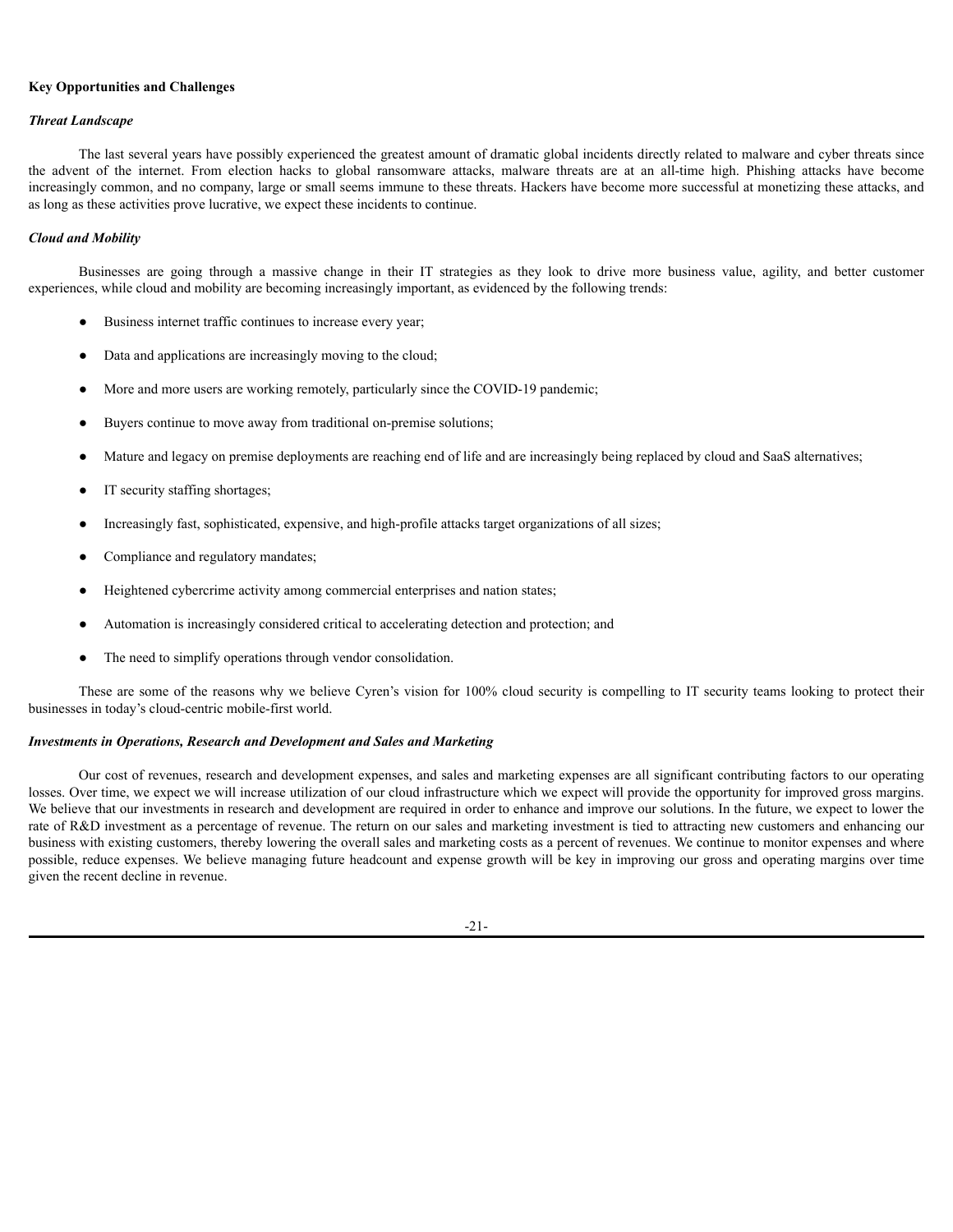#### *Growing Our Enterprise Business*

Cyren has prioritized growing its enterprise revenues. With the mid-2020 release of our anti-phishing solution, Cyren Inbox Security (CIS), we believe helping enterprises mitigate phishing attacks is our most significant revenue growth opportunity. Given the substantial size of the enterprise anti-phishing market, Cyren believes this new revenue stream has the potential to grow faster than our legacy OEM business. As this CIS business grows, it has the potential to eventually contribute to a larger portion of our overall revenue, and longer term, we expect deferred revenue to increase and our operating results and cash flow to improve.

### **Components of our Operating Results**

# *Revenue*

We derive revenues from the sale of real-time cloud-based services for each of Cyren's email security, threat detection services and threat intelligence data product offerings.

We sell all of our solutions as subscription services, either to OEMs and service providers or directly or indirectly to enterprises.

#### *Cost of Revenue*

Personnel costs, which consist of salaries, benefits, bonuses, and share-based compensation for employees that operate our network and provide support services to our customers, as well as data center costs, are the most significant components of our cost of revenues. Other costs include third party contractors, royalties for use of third-party technologies, amortization of intangibles and depreciation of data center equipment. We expect these costs may increase in absolute dollars as we continue to optimize our cloud infrastructure and our support services, but should reduce as a percentage of overall revenue

#### *Operating Expenses*

Our operating expenses consist of research and development, sales and marketing, and general and administrative expenses. Personnel costs, which consist of salaries, benefits, bonuses, and share-based compensation, are the most significant component of our operating expenses. Operating expenses also include allocated overhead costs for facilities, IT, and depreciation. We expect operating expenses to increase in absolute dollars as we continue to grow.

*Research and Development*. Research and development expenses consist primarily of personnel costs and outsourced engineering services. We believe these investments are crucial for our ability to continue to enhance the functionality of our services, as well as to develop and introduce new services to the market. Development costs related to internal use technology that supports our security services are capitalized on the balance sheet, while other development costs are expensed as they are incurred.

*Sales and Marketing*. Sales and marketing expenses primarily include personnel costs, sales commissions, marketing activities, and travel associated with sales and marketing. We market and sell our services worldwide through our sales organization and distribution channels. We capitalize sales commissions paid to internal sales personnel and amortize these expenses over an estimated period of benefit that reflects the expected future revenue streams. Sales and marketing expense declined in 2021 but we anticipate that we may need to increase investment in these areas related to new products launched in 2020 and enhance our sales and marketing efforts to support our further growth. Newly hired sales personnel are typically not immediately productive, and therefore the increase in expenses we incur when adding personnel is not immediately accompanied by increased revenue and in some cases may not result in increased revenue if these new sales personnel are unsuccessful in becoming productive.

*General and Administrative*. General and administrative expenses consist primarily of personnel costs, audit fees, legal expenses, recruiting expenses and other general operating costs. We expect our general and administrative expenses to continue to grow in absolute dollars as we continue our business pursuits.

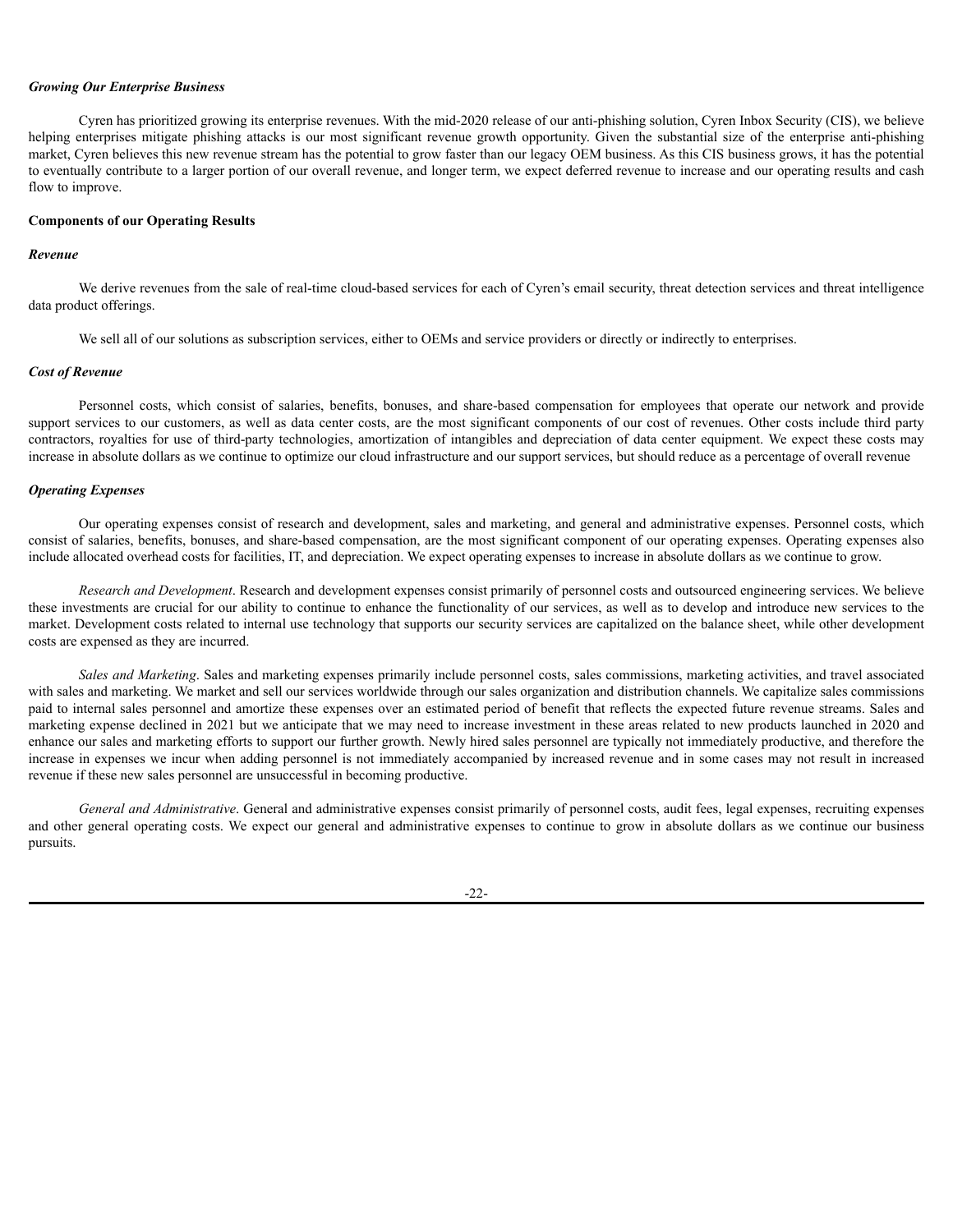## *Other Income (Expense), net*

Other income (expense), net consists generally of capital gain or loss from the sale of assets.

## *Financial Expenses, net*

Financial expenses, net consist mainly of foreign exchange gains and losses, interest expense on our outstanding debt, and interest income earned on our cash and cash equivalents. In 2021 and 2022, these expenses also included income related to the accounting for a multi-year arrangement where a customer paid upfront the full contract value. This has been deemed a significant financing component under ASC 606.

## *Tax Benefit*

Our tax benefit is derived primarily from income taxes in foreign jurisdictions in which we conduct business. We estimate income taxes in each of the jurisdictions in which we operate. This process involves determining income tax expense together with calculating the deferred income tax expense related to temporary differences resulting from the differing treatment of items for tax and accounting purposes. Deferred tax assets and liabilities are measured using enacted tax rates in effect for the year in which those temporary differences are expected to be recovered or settled. These temporary differences result in deferred tax assets and liabilities, which are included net as applicable within our balance sheets. For most of our recent years, we have incurred operating losses in Israel and the U.S., where we have recorded a full valuation allowance against our deferred tax assets in those jurisdictions.

# **RESULTS OF OPERATIONS**

The following table sets forth financial data for the three months ended March 31, 2022 and 2021. Percentages may not add due to rounding.

|                               |          | Three months ended March 31, |             |         |  |
|-------------------------------|----------|------------------------------|-------------|---------|--|
|                               |          | 2022                         |             | 2021    |  |
|                               |          | $%$ of                       |             | $%$ of  |  |
|                               | Amount   | Revenue                      | Amount      | Revenue |  |
| Revenues                      | 7,259    | 100%                         | 8,757<br>-S | 100%    |  |
| Cost of revenues              | 3,817    | 53                           | 3,795       | 43      |  |
| Gross profit                  | 3,442    | 47                           | 4,962       | 57      |  |
| Operating expenses:           |          |                              |             |         |  |
| Research and development, net | 4,445    | 61                           | 4,250       | 49      |  |
| Sales and marketing           | 2,707    | 37                           | 2,638       | 30      |  |
| General and administrative    | 2,688    | 37                           | 2,160       | 25      |  |
| Total operating expenses      | 9,840    | 136                          | 9,048       | 103     |  |
| <b>Operating loss</b>         | (6,398)  | 88                           | (4,086)     | (47)    |  |
| Other income (loss), net      |          | $\overline{\phantom{a}}$     | (18)        |         |  |
| Financial expenses, net       | (124)    | (2)                          | (214)       | (2)     |  |
| Loss before taxes on income   | (6,521)  | (90)                         | (4,318)     | (49)    |  |
| Tax benefit                   | 38       |                              | 121         |         |  |
| Net loss                      | (6, 483) | $(89) \%$ \$                 | (4,197)     | (48)%   |  |

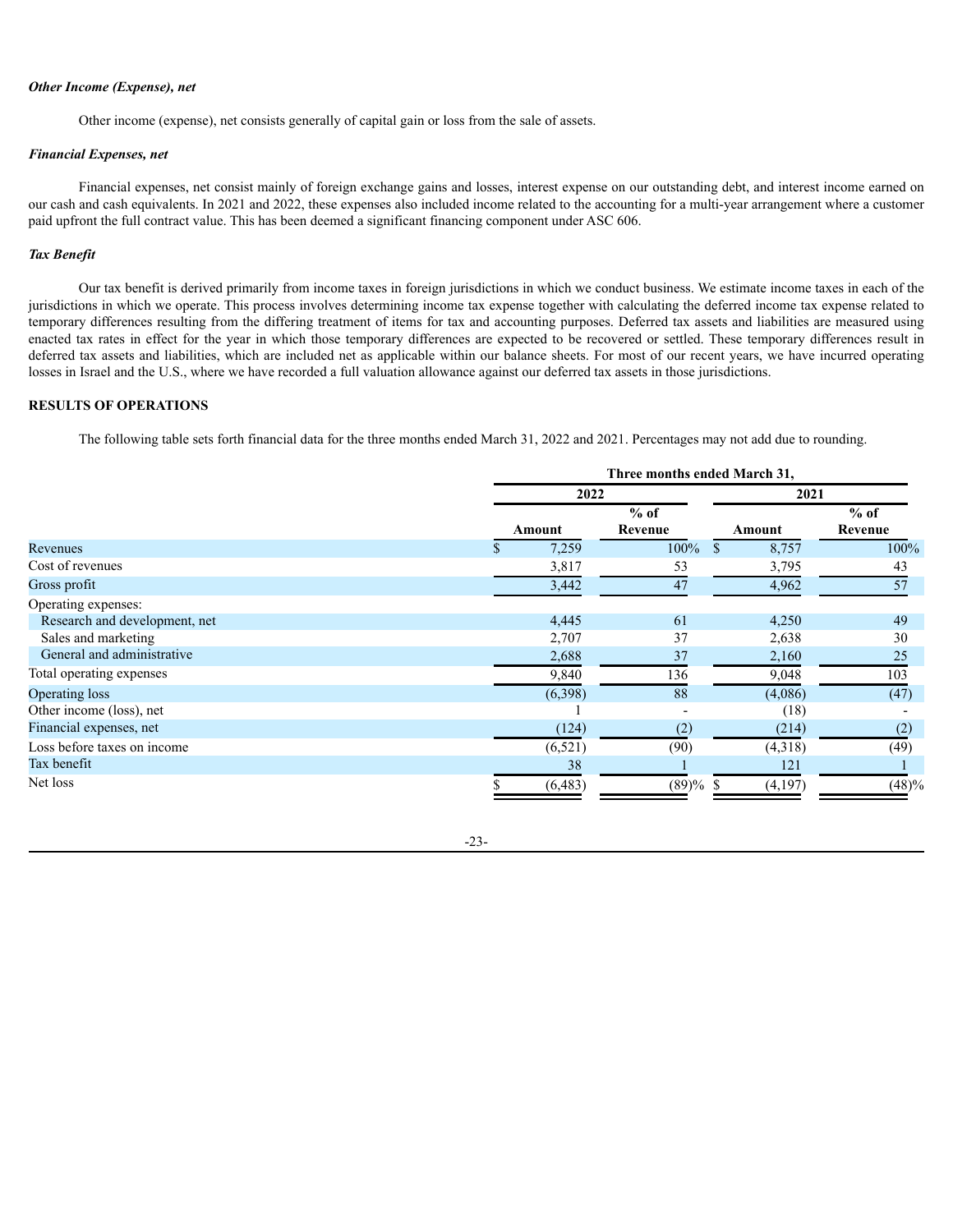## **Three Months Ended March 31, 2022 Compared to Three Months Ended March 31, 2021**

*Revenues*. Revenues decreased by \$1.5 million, or 17%, from \$8.8 million for the three months ended March 31, 2021 to \$7.3 million for the three months ended March 31, 2022. The decrease was mainly driven by a contract reduction from our largest customer (as first disclosed in the Q3 2020 Form 10- Q), which was effective in Q2 2021. The revenue impact of this contract reduction was \$0.7 million. Additionally, revenue was adversely impacted by customer contracts renewals at lower values and churn coupled with the end of life of several legacy products that began during 2020. These declines were offset by new customers added in 2021 and 2022 in our Threat Detection and email security businesses.

During the second quarter of 2020, the Company released two new products, Cyren Inbox Security and Threat InDepth. Since these product launches, the Company has signed numerous new customer contracts representing over \$3.3 million in estimated revenue over the lives of the contracts, but due to the timing, duration and ratable nature of the contracts, there was not a material amount of revenue recognized for the three months ended March 31, 2022 or March 31, 2021.

*Cost of Revenues.* Cost of revenues for the three months ended March 31, 2022 was consistent with cost of revenues for the three months ended March 31, 2021. For the three months ended March 31, 2022, cost of revenues represented 53% of revenue, compared to 43% during the same period in the prior year, and accordingly, gross margins for the period were 47% for the three months ended March 31, 2022 compared to 57% for the same period in the prior year, primarily due to the decline in revenue. Payroll and related expenses decreased by \$0.1 million or 1% primarily due to a decline in headcount from 36 employees as of March 31, 2021, compared to 31 as of March 31, 2022. Offsetting some of this decrease was an increase of \$0.1 million in share-based compensation related to new equity awards issued in the period ending March 31, 2022. Other costs of revenue expenses increased by \$0.1 million or 3% primarily due to an increase in costs associated with maintaining our datacenters.

*Operating Expenses.* Overall operating expenses increased by \$0.8 million, 9%, from \$9.0 million for the three months ended March 31, 2021 to \$9.8 million for the three months ended March 31, 2022. Operating expenses for the quarter totaled 136% of quarterly revenue, compared to 103% of quarterly revenue a year ago. The increase in operating expenses was primarily due to a decrease in capitalized R&D, which reduces expenses, for the three months ended March 31, 2022 and an increase in legal and outside services associated with the Special Meeting of the Company's shareholders held in February 2022 and the associated Reverse Share Split along with other Corporate matters, offset by a decrease in operating employee headcount, which totaled 166 employees at the end of March 31, 2022, compared to 176 employees at the end of March 31, 2021.

*Research and Development, Net.* R&D expenses increased by \$0.2 million, or 5%, from \$4.3 million for the three months ended March 31, 2021 to \$4.5 million for the three months ended March 31, 2022. R&D expenses for the quarter represented 61% of revenue, compared to 49% a year ago. Payroll and related expenses was consistent for the three months ended March 31, 2022 compared to March 31, 2021. Salary costs decreased as the headcount was 106 employees as of March 31, 2022 compared to 111 employees as of March 31, 2021 offset by an increase in expense associated with bonus amounts and an increase in vacation expense as more employees have taken time off. Capitalization of technology development, which reduces expenses, decreased from \$0.2 million for the three months ended March 31, 2021 to zero for the three months ended March 31, 2022, which as a result, increased expenses by \$0.2 million.

*Sales and Marketing*. Sales and marketing expenses increased by \$0.1 million, or 3%, from \$2.6 million for the three months ended March 31, 2021, to \$2.7 million for the three months ended March 31, 2022. Sales and marketing expenses for the quarter totaled 37% of quarterly revenue, compared to 30% of quarterly revenue a year ago. Sales and marketing headcount decreased to 34 employees as of March 31, 2022 compared to 36 as of March 31, 2021. The use of outside services and consultants increased for the three months ended March 31, 2022 by \$0.1 million compared to the three months ended March 31, 2021 due to an effort to increase sales and marketing efforts to support the growth of the CIS product.

-24-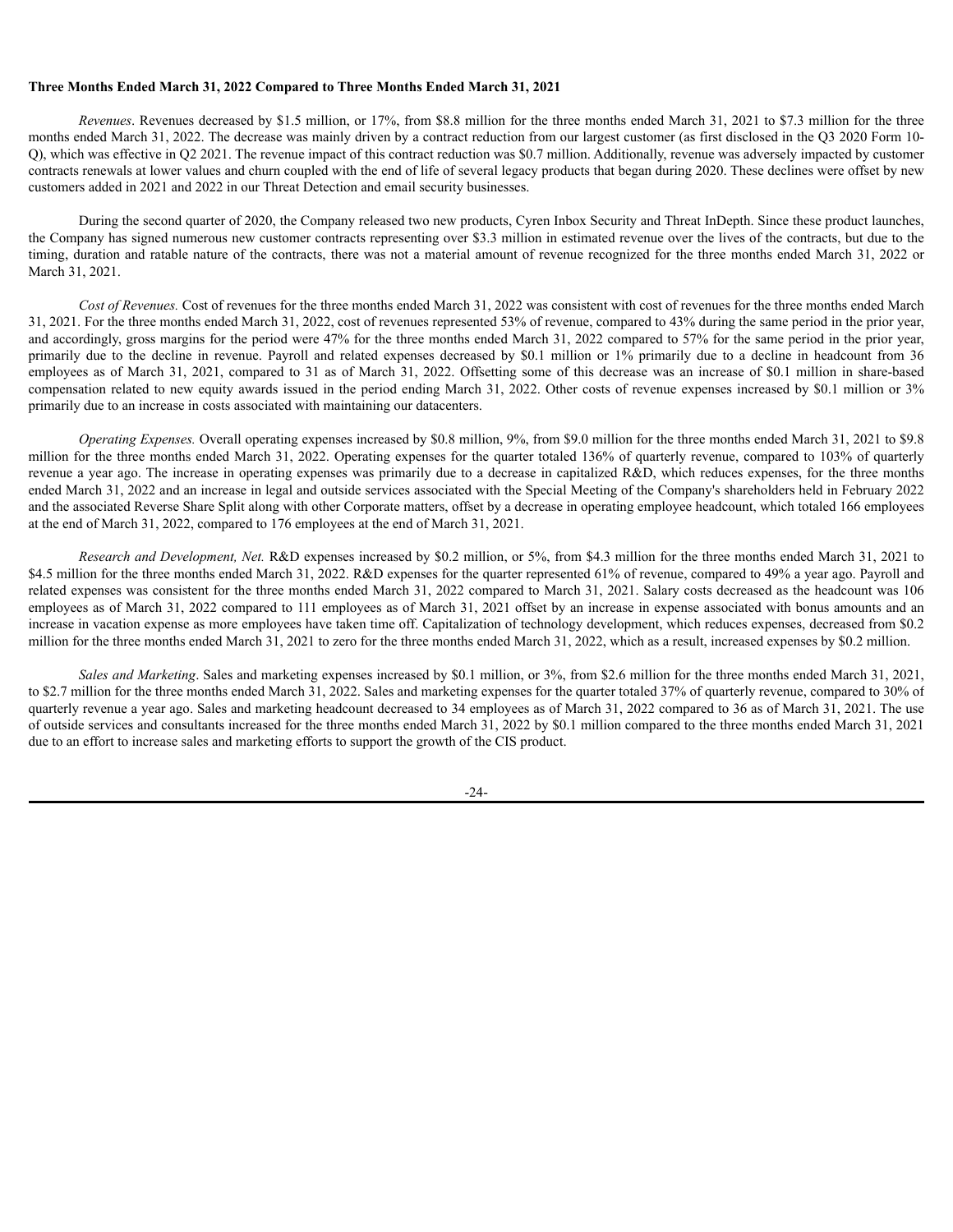*General and Administrative*. General and administrative ("G&A") expenses increased by \$0.5 million or 24%, from \$2.2 million for the three months ended March 31, 2021, to \$2.7 million for the three months ended March 31, 2022. G&A expenses for the quarter totaled 37% of quarterly revenue, compared to 25% of quarterly revenue a year ago. Payroll and related costs increased by \$0.1 million for the three months ended March 31, 2022, compared to the three months ended March 31, 2021. This increase is primarily driven by higher share-based compensation related to new equity awards, an increase in vacation expense as more employees have taken time off, and higher bonus amounts offset by a decrease in salary costs due to a decline in G&A headcount. Other nonpayroll-related G&A expenses increased by \$0.4 million for the three months ended March 31, 2022 compared to the three months ended March 31, 2021. This increase is primarily due to an increase in legal and outside services associated with the Special Meeting of the Company's shareholders held in February 2022 which accounted for a \$0.4 million increase year over year.

*Other Income (Expense), Net*. Other income, net for the three months ended March 31, 2022 was \$0.001 million. Other income, net for the three months ended March 31, 2021 was \$0.018 million of expenses primarily related to the disposal of fixed assets due to the exit of an office lease.

*Financial Expense, Net*. Financial expenses, net, decreased by \$0.09 million for the three months ended March 31, 2022, to \$0.12 million from \$0.21 million as of March 31, 2021. Interest expense decreased by \$0.10 million for the three months ended March 31, 2022 compared to the three months ended March 31, 2021. The convertible notes were paid in full upon maturity in December 2021, as a result, there was only interest associated with the Convertible Debentures for the three months ended March 31, 2022. Interest expense associated with the convertible notes for the three months ended March 31, 2021 was \$0.14 million compared to zero for the three months ended March 31, 2022. Income associated with the foreign currency exchange differences, net, decreased by \$0.01 million for the three months ended March 31, 2022 compared to the three months ended March 31, 2021.

### *Ef ective Corporate Tax Rates*

Corporate tax rates and real capital gains tax in Israel were 23% for the three months ended March 31, 2022 and 2021.

Our German subsidiary is subject to German tax at a consolidated rate of approximately 30%.

Other non-Israeli subsidiaries are taxed according to the tax laws in their respective countries of residence.

We do not provide deferred tax liabilities when we intend to reinvest earnings of foreign subsidiaries indefinitely. As of March 31, 2022, there were no undistributed earnings of foreign subsidiaries.

We may currently qualify as an "industrial company" within the definition of the Law for the Encouragement of Industry (Taxation) and, as such, we may be eligible for certain tax benefits, including, inter alia, special depreciation rates for machinery, equipment and buildings, amortization of patents, certain other intangible property rights and deduction of share issuance expenses.

## *Net Operating Loss Carryforwards*

As of December 31, 2021, Cyren Ltd.'s operating loss carryforwards for tax purposes amounted to \$114.2 million. Capital loss carryforwards amounted to \$17.8 million which may be carried forward and offset against taxable income in the future, for an indefinite period.

As of December 31, 2021, the U.S. subsidiary had net operating loss carryforwards of \$42.8 million for federal tax purposes and \$12.9 million for state tax purposes. These losses may offset any future U.S. taxable income of the U.S. subsidiary and will expire in the years 2021 through 2041.

Management currently believes that based upon its estimations for future taxable income, it is more likely than not that the deferred tax assets regarding the loss carryforwards will not be utilized in the foreseeable future. Thus, a valuation allowance was provided as of March 31, 2022, to reduce deferred tax assets to their realizable value.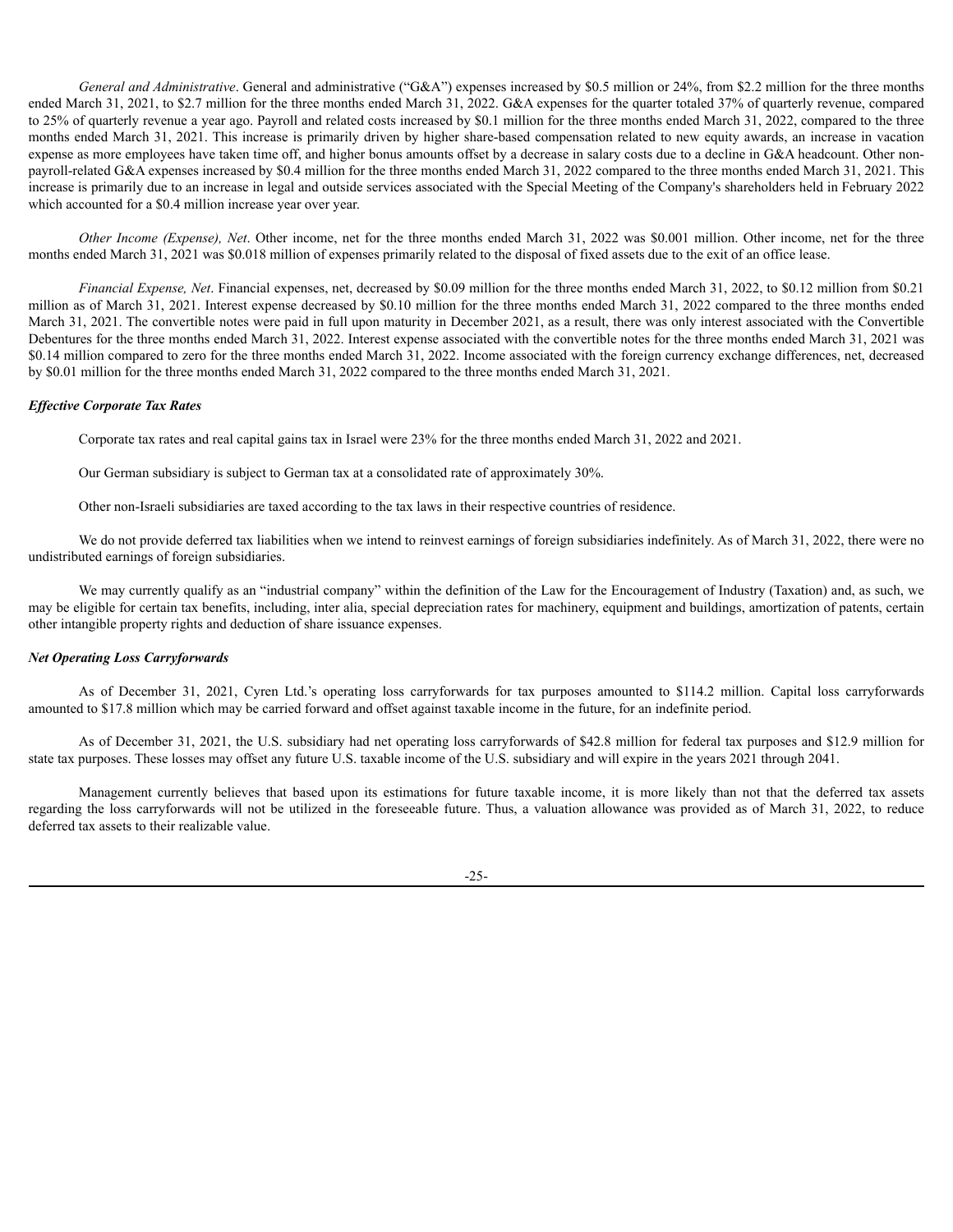## **LIQUIDITY AND CAPITAL RESOURCES**

The Company has incurred losses since inception and expects to continue to incur losses for the foreseeable future and therefore, the Company intends to finance operating costs over the next twelve months through a combination of existing cash on hand, reducing operating spend, potentially divesting assets, and future issuances of equity and/or debt securities. As of March 31, 2022, we had an accumulated deficit of \$278.1 million, cash and cash equivalents of \$17.6 million. Current assets amounted to approximately \$21.4 million with current liabilities of approximately \$16.3 million, resulting in positive working capital (defined as current assets minus current liabilities) of approximately \$5.1 million. For the three months ended March 31, 2022, we recorded a net loss of \$6.5 million. We have incurred losses since inception and expect to continue to incur losses for the foreseeable future. The current cash balance and historical trend of cash used in operations along with the lack of certainty regarding a future capital raise, provides substantial doubt about our ability to continue as a going concern for the next twelve months from the date of issuance of this Quarterly Report. The inability to borrow or raise sufficient funds on commercially reasonable terms, would have serious consequences to our financial condition and results of operations.

Our future capital requirements will depend on many factors, including, but not limited to our growth, market acceptance of our offerings, the timing and extent of spending to support our efforts to develop our products, and the expansion of sales and marketing activities based on our market opportunities. We expect to require additional equity or debt financing. If additional financing is required from outside sources, we may not be able to raise it on terms acceptable to us or at all. If we issue additional equity securities to raise additional funds, further dilution to existing shareholders may occur. However, we cannot predict with certainty the outcome of our actions to generate liquidity, including the availability of additional financing. If we are unable to raise additional capital when desired, our business, financial condition, and results of operations could be adversely affected.

Please see the *Financings* section below for more details on the Company's recent efforts to fund operating activities.

### *Outlook*

The Company intends to finance operating costs over the next twelve months through a combination of existing cash on hand, reducing operating spend, potentially divesting assets and future issuances of equity and/or debt securities. However, the Company has incurred losses since inception and expects to continue to incur losses for the foreseeable future.

The Company's ability to continue as a going concern is dependent upon the Company growing the business, obtaining the necessary financing to meet its obligations and repay its liabilities arising from normal business operations. While the Company intends to finance operating costs over the next twelve months through a combination of existing cash on hand, reducing operating spend, potentially divesting assets, and future issuances of equity and/or debt securities the Company cannot predict the availability of additional financing or the outcome of its actions to generate liquidity or maintain compliance with the Nasdaq Capital Market listing standards.

At a Special Meeting of the Company's shareholders held on February 7, 2022, the Company's shareholders approved a Reverse Share Split (including the relevant amendments to the Articles of Association of the Company) within a range of 1:4 to 1:20, and amendments to the Company's Articles of Association authorizing an increase in the Company's authorized share capital (and corresponding authorized ordinary shares) by up to NIS 216 million. The Board of Directors approved the implementation of a one-for-twenty Reverse Share Split and an increase in the Company's authorized share capital by NIS 216 million to NIS 240 million. The Reverse Share Split was effective on February 8, 2022 and the Company's ordinary shares began trading on a split-adjusted basis on February 9, 2022. Following the Reverse Share Split and increase in authorized share capital, the total number of ordinary shares that the Company is authorized to issue is 80 million shares. While the Company was able to regain compliance with the Nasdaq minimum bid price requirement in February 2022 following the effectiveness of the Reverse Share Split, there can be no assurance that the Company will continue to meet the Nasdaq listing requirements. The inability to remain listed on Nasdaq may make it difficult for us to raise additional capital.

Over the past several years, the Company has devoted most of its effort to research and development and increasing revenues through additional investments in sales and marketing. The Company generated a net loss of \$6.5 million for the three months ended March 31, 2022 and a positive cash flow of \$2.4 million from operating activities for the three months ended March 31, 2022. The Company recorded a net loss of \$23.0 million for the twelve months ended December 31, 2021 and a negative cash flow of \$16.5 million from operating activities for the twelve months ended December 31, 2021. The Company has incurred losses since inception and expects to continue to incur losses for the foreseeable future.

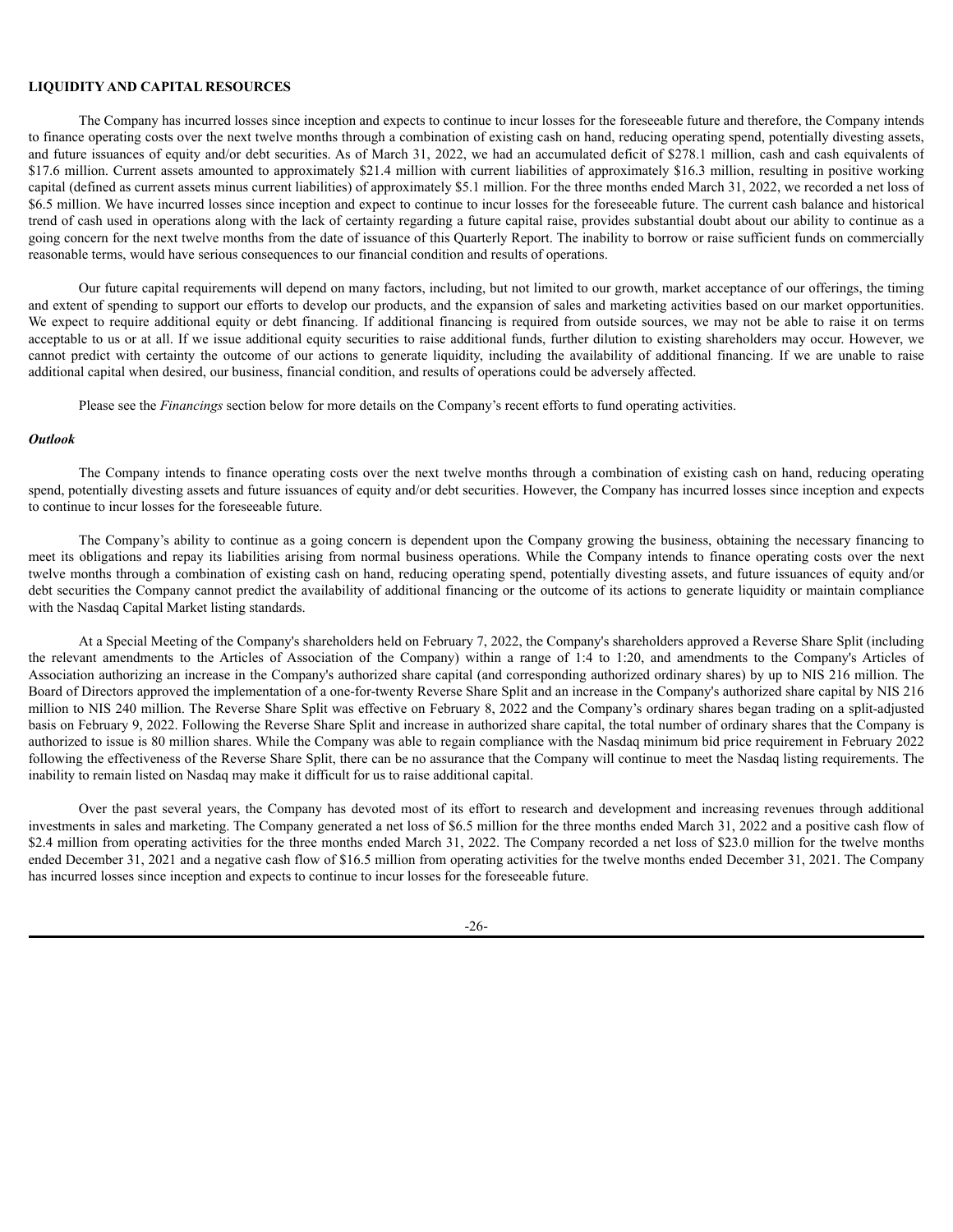## *Cash Flows from Operating Activities*

Our primary source of cash provided by operating activities is revenues generated from sales of our services. Our primary uses of cash from operating activities include personnel costs, costs associated with maintaining our datacenters and services necessary to support our customers.

Cash used in operating activities is calculated by adjusting our net loss for changes in working capital, as well as by excluding non-cash items such as: depreciation, non-cash operating lease expense, amortization expense of intangible assets, share-based compensation, write-off of technology R&D capitalization, amortization of deferred commissions, deferred taxes, net, non-cash interest expense on the convertible notes and Convertible Debentures.

Cash from operating activities was \$2.4 million for the three months ended March 31, 2022 as compared cash used in operating activities of \$5.3 million for the three months ended March 31, 2021.

For the three months ended March 31, 2022, the factors affecting our operating cash flows during the period was the net loss of \$6.5 million, adjusted for non-cash items of \$0.6 million of share based compensation expense, \$0.4 million for operating lease right-of-use ("ROU") asset, \$1.2 million for depreciation and amortization of our property, equipment and intangible assets, interest and amortization of debt issuance costs on the Convertible Debentures of \$0.2 million, and \$0.4 million for amortization of deferred commissions. The primary drivers of the changes in operating assets and liabilities were a \$0.5 million decrease in operating lease liabilities, a \$0.2 million decrease in trade payables, a \$0.4 million decrease in deferred commissions, a \$0.1 million decrease in prepaid expenses and other receivables, and a \$0.7 million decrease in trade receivables, net, offset by a \$7.5 million increase in deferred revenue due to a 36-month and 15-month upfront payment from two customers, \$0.5 million increase in employee and payroll accruals, accrued expenses and other liabilities

For the three months ended March 31, 2021, the factors affecting our operating cash flows during the period was the net loss of \$4.2 million, adjusted for non-cash items of \$0.5 million of share based compensation expense, \$0.5 million for operating lease ROU asset, \$1.3 million for depreciation and amortization of our property, equipment and intangible assets, interest on convertibles notes of \$0.1 million and interest and amortization of debt issuance costs on the Convertible Debentures of \$0.2 million, and \$0.3 million for amortization of deferred commissions. The primary drivers of the changes in operating assets and liabilities were a \$2.8 million decrease in deferred revenue due to a 36-month upfront customer payment, a \$0.7 million decrease in operating lease liabilities, a \$0.2 million decrease in other long-term liabilities, a \$0.2 million decrease in employee and payroll accruals, accrued expenses and other liabilities, and a decrease in deferred commissions of \$0.2 million, offset by a \$0.2 million increase in trade receivables, net.

#### *Cash Flows from Investing Activities*

Cash used in investing activities primarily consists of payments related to capitalized technology, purchases of computer and network equipment to support our datacenter infrastructure, and furniture and equipment. The extent of these investments will be affected by our ability to expand relationships with existing customers, grow our customer base, as well as constraints on cash expenditures due to our financial position and the current economic environment.

For the three months ended March 31, 2022, net cash used in investing activities was \$0.007 million which primarily consisted of the purchase of computers.

For the three months ended March 31, 2021, net cash used in investing activities was \$0.2 million which primarily consisted of \$0.2 million for capitalization of technology.

Our capital expenditures over the last several years consisted primarily of continued investment in R&D and also purchases of property and equipment to modernize and expand our data centers and to invest in our infrastructure in order to support new products and facilitate the growth of the Company. We anticipate that capital expenditures for 2022 will be approximately \$0.8 million.

# *Cash Flows from Financing Activities*

The changes in cash flows from financing activities primarily relate to the issuance of the Convertible Debentures, and the issuance of ordinary shares and warrants to fund operations, offset by the repayment of debt upon maturity.

For the three months ended March 31, 2022, net cash generated by financing activities was \$10.9 million as we issued to several institutional investors in February 2021 in a private placement, 3,129,075 ordinary shares at a purchase price of \$3.835 per share (or ordinary share equivalent) and associated warrants for net proceeds of approximately \$10.9 million.

For the three months ended March 31, 2021, net cash generated by financing activities was \$12.6 million as we issued to several institutional investors in February 2021 in a registered direct offering 12,000,000 of our ordinary shares at a purchase price of \$1.15 per share for net proceeds of approximately \$12.6 million.

## *Working Capital*

As of March 31, 2022, we had positive working capital of \$5.1 million and as of March 31, 2021, we had negative working capital of \$3.0 million.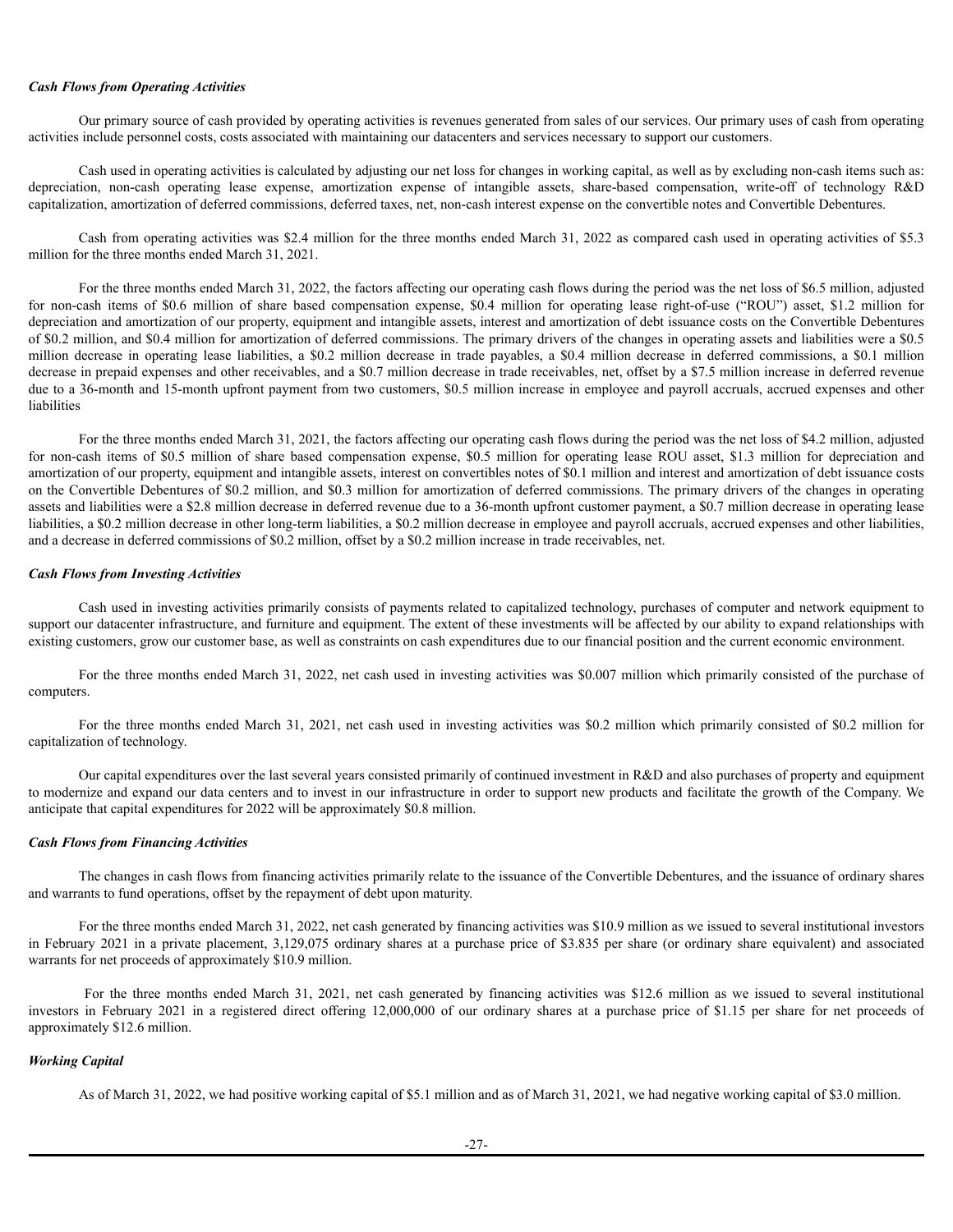## *Financings*

On December 5, 2018, the Company issued \$10.0 million aggregate principal amount of convertible notes in a private placement to affiliates of an existing minority institutional shareholder. The convertible notes were unsecured, unsubordinated obligations of the Company and carried 5.75% interest rate, payable semi-annually in (i) 50% cash and (ii) 50% cash or ordinary shares at the Company's election. The notes were issued with a conversion price of \$78.00 per share which was subject to adjustment using a weighted-average ratchet mechanism based on the size and price of future equity offerings and the total shares outstanding. The convertible notes matured in December 2021, and the principal and last interest payment was paid in December 2021 in accordance with the terms of the convertible notes. The Company has no outstanding obligations associated with these convertible notes.

On March 19, 2020, we issued \$10.25 million aggregate principal amount of Convertible Debentures in a private placement to certain investors. The Convertible Debentures are secured by a guarantee by two of our subsidiaries and carry a 5.75% interest rate, payable semi-annually in cash or, subject to the satisfaction of certain equity conditions, in ordinary shares. The Convertible Debentures mature in March 2024, unless converted in accordance with their terms prior to maturity. The Convertible Debentures have an initial conversion price of \$15.00 per share, subject to adjustments. If the closing bid price of our ordinary shares has been at least \$45.00 (subject to adjustment) for at least 20 trading days during any 30 consecutive trading day period, and certain conditions are satisfied, we may force a conversion of all or any part of the outstanding principal amount of the Convertible Debentures, accrued and unpaid interest and any other amounts then owing, subject to certain conditions.

On February 16, 2021, we issued to several institutional investors in a registered direct offering, 600,000 of our ordinary shares at a purchase price of \$23.00 per share for net proceeds of approximately \$12.6 million. We used the proceeds from this offering for working capital and general corporate purposes.

We also issued to the placement agent or its designees warrants to purchase up to 36,000 ordinary shares, representing 6% of the aggregate number of ordinary shares sold in the offering. The placement agent warrants have an exercise price equal to \$28.75, or 125% of the offering price, per Ordinary Share and became exercisable on August 16, 2021 for five years from the effective date of the offering.

On September 17, 2021, we issued to several institutional investors in a private placement, 707,639 of our ordinary shares at a purchase price of \$14.40 per share and warrants to purchase up to 707,639 ordinary shares at an exercise price of \$12.00 per share for net proceeds of approximately \$10.2 million. We used the gross proceeds from this offering for working capital and general corporate purposes. The warrants were exercisable immediately and terminate on March 17, 2025.

We also issued to the placement agent or its designees warrants to purchase up to 42,459 ordinary shares, representing 6.0% of the aggregate number of ordinary shares sold in the offering. The placement agent warrants have an exercise price equal to \$18.00 per share, or 125% of the offering price per share, were exercisable immediately and terminate on March 17, 2025.

On February 14, 2022, we issued to several institutional investors in a private placement, 3,129,075 ordinary shares (or ordinary share equivalents) and warrants to purchase up to 3,129,075 ordinary shares at a purchase price of \$3.835 per share (or ordinary share equivalent) and associated warrant for net proceeds of approximately \$12 million. We used the gross proceeds from this offering for working capital and general corporate purposes. The warrants were exercisable immediately, have an exercise price of \$3.71 per ordinary share and terminate on August 16, 2027.

We also issued to the placement agent or its designees warrants to purchase up to 187,745 ordinary shares, representing 6.0% of the aggregate number of ordinary shares sold in the offering. The placement agent warrants have an exercise price equal to \$4.79 per share, or 125% of the offering price per share, were exercisable immediately and terminate on February 15, 2027.

#### *Registration Statements*

On September 21, 2018, we filed a shelf registration statement on Form F-3 with the SEC, which we converted to a Form S-3 on August 16, 2019. This registration statement enables us to issue debt securities, ordinary shares, warrants or subscription rights up to an aggregate amount of \$50 million. Under the rules governing shelf registration statements, we will file a prospectus supplement with the SEC which describes the amount and type of securities being offered each time we issue securities under this registration statement. In November 2019, we issued shares as part of our rights offerings and in February 2021, we issued shares in the registered direct offering using our Form S-3 as described above. Our market capitalization may limit our ability to raise additional capital in the public markets. Although we are currently eligible to use our Form S-3, we are limited to selling no more than one-third of our unaffiliated market capitalization, or public float, on Form S-3 in a 12-month period as our public float is below \$75 million.

-28-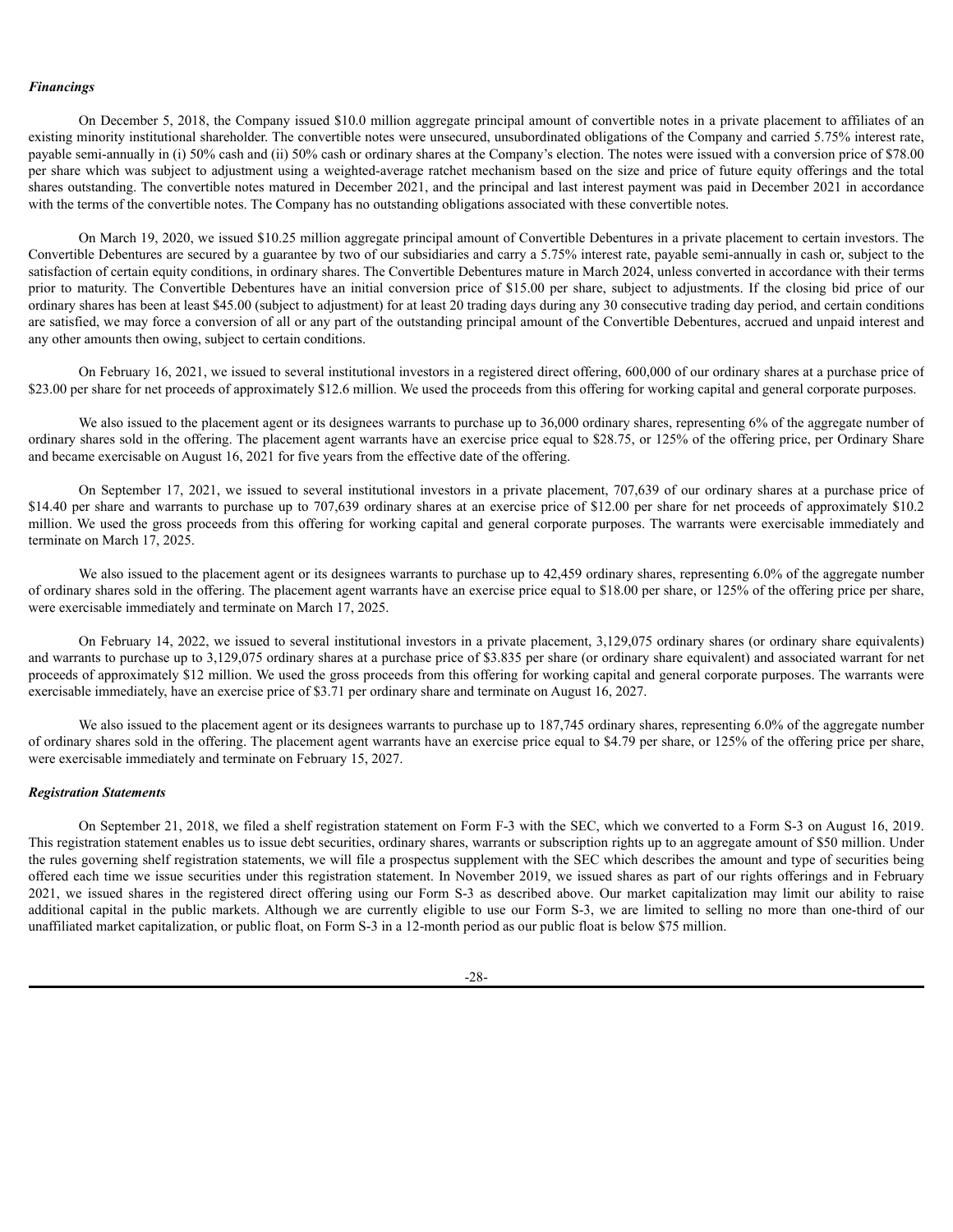## **Critical Accounting Policies and Estimates**

Our significant accounting policies are discussed in Note 2. Significant Accounting Policies to our consolidated financial statements included in the Company's 2021 Annual Report. There have been no significant changes to these policies for the three months ended March 31, 2022, except as described in Note 2. Significant Accounting Policies to our condensed consolidated financial statements are included elsewhere in this Quarterly Report. The critical accounting policies requiring estimates, assumptions, and judgments that we believe have the most significant impact on our consolidated financial statements are described in Part II, Item 7. Management's Discussion and Analysis of Financial Condition and Results of Operations included in our 2021 Annual Report.

Goodwill represents the excess of the purchase price in a business combination over the fair value of net tangible and intangible assets acquired. Goodwill is not amortized, but rather is subject to an impairment test.

The Company performs an annual impairment test as of December 31 of each year, or more frequently if impairment indicators are present. The Company operates in one operating segment, and this segment comprises its only reporting unit.

ASC 350 prescribes a two-phase process for impairment testing of goodwill. The first phase screens for impairment, while the second phase (if necessary) measures impairment. Goodwill impairment is deemed to exist if the net book value of a reporting unit exceeds its estimated fair value determined using market capitalization. In such case, the second phase is then performed, and the Company measures impairment by comparing the carrying amount of the reporting unit's goodwill to the implied fair value of that goodwill. An impairment loss is recognized in an amount equal to the excess. ASC 350 allows an entity to first assess qualitative factors to determine whether it is necessary to perform the two-step quantitative goodwill impairment test. An entity is not required to calculate the fair value of a reporting unit unless the entity determines, based on a qualitative assessment, that it is more likely than not that its fair value is less than its carrying amount. Alternatively, ASC 350 permits an entity to bypass the qualitative assessment for any reporting unit and proceed directly to performing the first step of the goodwill impairment test. Accordingly, the Company elected to proceed directly to the first step of the quantitative goodwill impairment test and compares the fair value of the reporting unit with its carrying value.

For each of the two years in the period ended December 31, 2021, no impairment losses were identified.

The Company determined that impairment indicators were present due to declines in the value of its share price and market capitalization and on March 31, 2022, the Company performed an interim assessment of goodwill impairment. Even though the Company determined that there was no goodwill impairment at March 31, 2022, continued declines in the value of its share price after March 31, 2022 indicate that a further assessment of goodwill should be performed at June 30, 2022. If such declines continue, a future impairment charge will be necessary.

It is possible that changes in circumstances existing at the measurement date or at other times in the future, or in the numerous estimates associated with management's judgments, assumptions and estimates made in assessing the fair value of our goodwill, could result in an impairment charge of a portion or all of our goodwill. If the Company recorded an impairment charge, its financial position and results of operations would be adversely affected. For additional information, see "Risk Factors" in Item 1A of Part II of this report. We will continue to monitor certain events that impact our operations to determine if an interim assessment of goodwill impairment should be performed prior to the next required assessment date of December 31, 2022.

## *Recent Accounting Pronouncements*

Please refer to Note 2. Significant Accounting Policies to our condensed consolidated financial statements included elsewhere in this Quarterly Report for a full description of recent accounting pronouncements.

-29-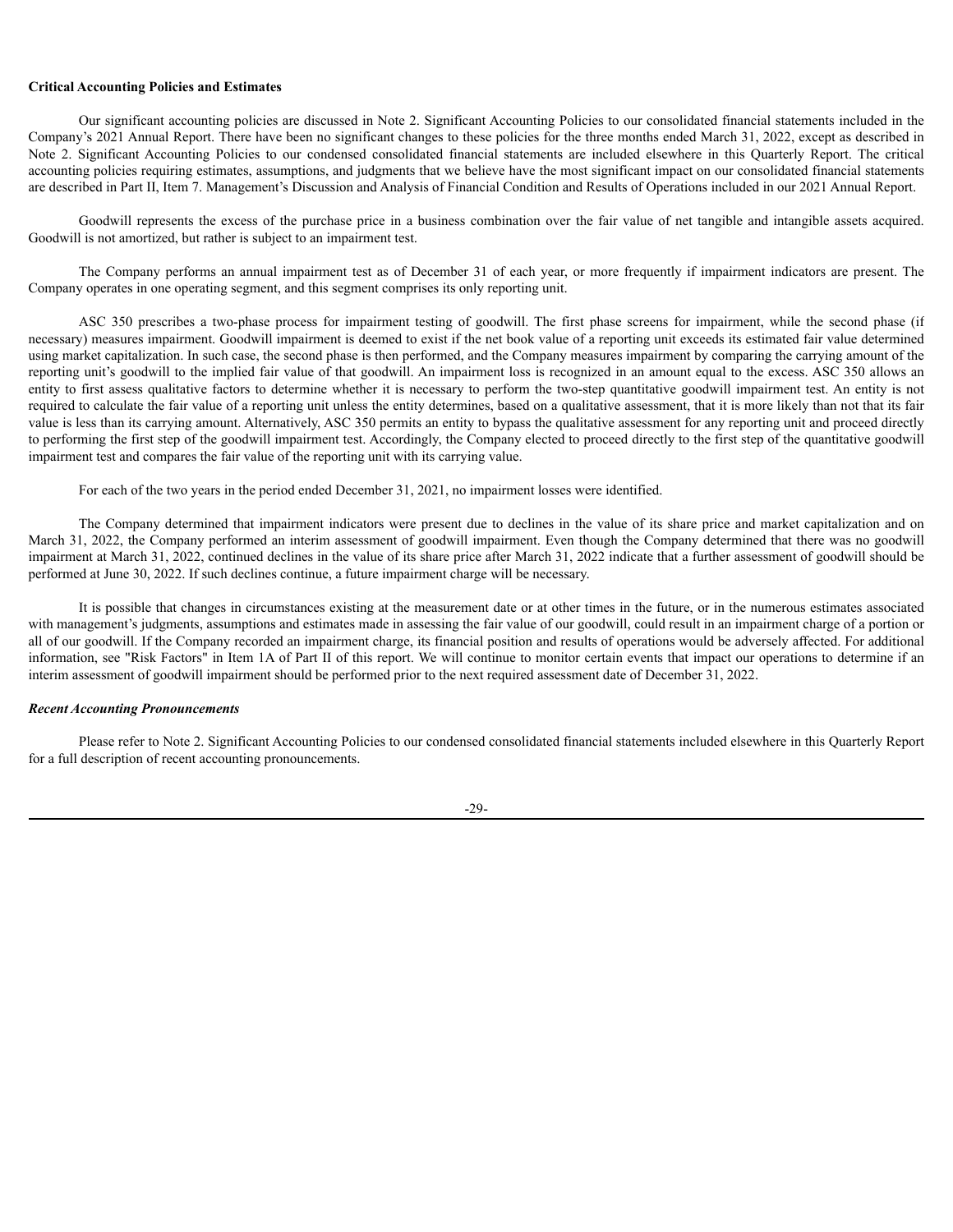## **Russia's Invasion of Ukraine**

We have sales operations, employees, and customers located in multiple countries. We have contractors in Ukraine that assist in our operations group which support our products. The ongoing military conflict between Ukraine and Russia has resulted in minimal interruption of our operations in Ukraine and we are developing alternative plans should our contractors not be available for a period of time. While the precise effect of the ongoing military conflict and the sanctions on the Russian and global economies remains uncertain, should tensions continue to increase, financial markets may continue to experience significant volatility as well as economic and security consequences.

While as of the date of this Quarterly Report there have not been any material impacts from the above-mentioned matter in our consolidated financial statements, we are continuously monitoring the developments to assess any potential future impacts that may arise as a result of the ongoing crisis.

Other potential consequences include, but are not limited to, growth in the number of popular uprisings in the region, increased political discontent, especially in the regions most affected by the conflict or economic sanctions, increase in cyberterrorism activities and attacks, displacement of persons to regions close to the areas of conflict and an increase in the number of refugees fleeing across Europe, among other unforeseen social and humanitarian effects.

A protracted conflict between Ukraine and Russia, any escalation or expansion of that conflict, and the financial and economic sanctions and the above-mentioned adverse effect on the wider global economy and market conditions could, in turn, have a material adverse effect on our business, financial condition and results of operations

## **ITEM 3. QUANTITATIVE AND QUALITATIVE DISCLOSURES ABOUT MARKET RISK**

Not required for smaller reporting companies.

## **Special Note Regarding Forward-Looking Statements**

This Quarterly Report contains "forward-looking statements" within the meaning of Section 27A of the Securities Act and Section 21E of the Exchange Act. These statements concern expectations, beliefs, projections, plans and strategies, anticipated events or trends and similar expressions concerning matters that are not historical facts. We urge you to consider that statements which use the terms "anticipate," "believe," "expect," "plan," "intend," "estimate," "will" and similar expressions are intended to identify forward-looking statements. Specifically, this Quarterly Report contains forward-looking statements regarding:

- our expectations regarding our future profitability and revenue growth;
- our expectations regarding increases in cost of revenue and operating expenses, including as a result of our anticipated investments in R&D;
- our expectation to lower the rate of R&D investment as a percentage of revenue in the future and to drive more revenue from existing solutions rather than by adding new solutions;
- our expectations regarding reducing the historical rate of headcount growth and its resulting impact on our gross and operating margins over time;
- our expectations regarding growth of our enterprise business and its expected impact on our business, including its contribution to our cash flow and return on investment;
- our expectations regarding our ability to raise additional capital or issue more debt;
- our expectations regarding our capital expenditures for 2022;
- our belief regarding the adequacy of our existing capital resources and other future measures to satisfy our expected liquidity requirements;
- our beliefs regarding our competitive position in the market in which we operate;
- our expectations regarding the regulatory environment of data privacy in the EU;
- our anticipated significant investments in R&D and promotion of our brand;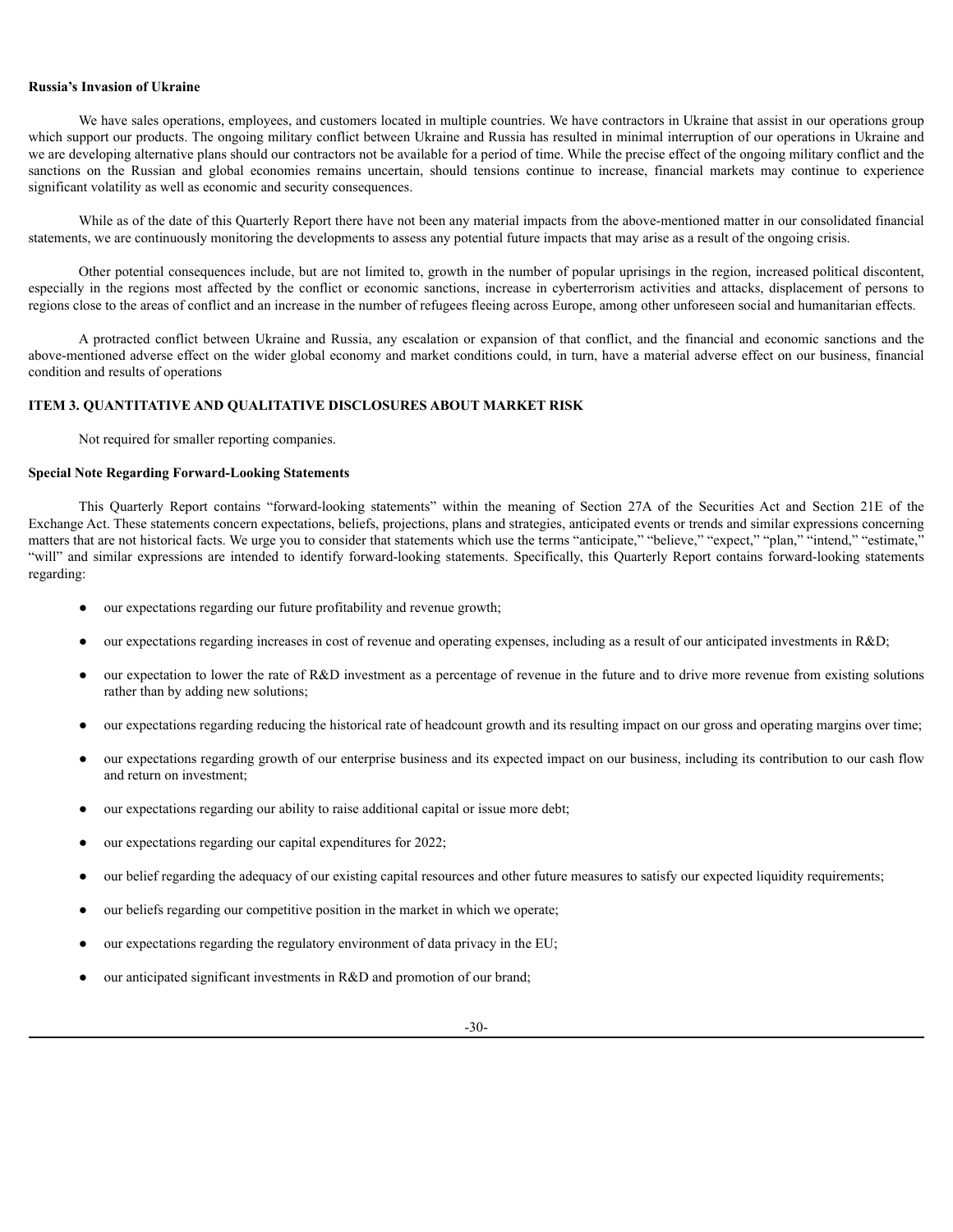- our expectations regarding trends in the market for internet security and technology industry;
- our expectations regarding existing and new threats, key challenges and opportunities in our industry and their impact on our business, including the impact of innovations in the technology industry;
- our expectations regarding the increase in utilization of our cloud infrastructure and the resulting impact on our gross margins;
- our expectations regarding continued and future customers that will contribute to our revenue, and the solutions we provide to such customers;
- our beliefs regarding factors that make our vision compelling to the IT security market;
- our expectations regarding the locations where we conduct our business;

These forward-looking statements reflect our current views about future events and are subject to risks, uncertainties and assumptions. We wish to caution readers that certain important factors may have affected and could in the future affect our actual results and could cause actual results to differ significantly from those expressed in any forward-looking statement. The most important factors that could prevent us from achieving our goals, and cause the assumptions underlying forward-looking statements and the actual results to differ materially from those expressed in or implied by those forward-looking statements include, but are not limited to, the following:

- our ability to continue as a going concern;
- our ability to execute our business strategy;
- our ability to successfully enhance our existing products and introduce new products;
- the commercial success of our products;
- lack of demand for our products, including actual or perceived decreases in levels of cyber attacks;
- our ability to manage our costs, indebtedness and avoid unanticipated liabilities and achieve profitability;
- our ability to grow our revenues, including the ability of existing products to drive sufficient revenue;
- our ability to raise additional capital or debt;
- our ability to attract new customers and increase revenue from existing customers;
- the impact of future impairments of goodwill or other assets;
- market acceptance of our existing and new products;
- our ability to adapt to changing technological requirements and shifting preferences of our customers;
- the impact of COVID-19;
- our ability to remain listed on The Nasdaq Stock Market ("Nasdaq");
- loss of any of our large customers or contracts;
- adverse conditions in the national and global financial markets;
- the impact of currency fluctuations;
- political and other conditions that may limit our R&D activities;
- the impact of the ongoing military conflict between Ukraine and Russia or any further escalation or expansion;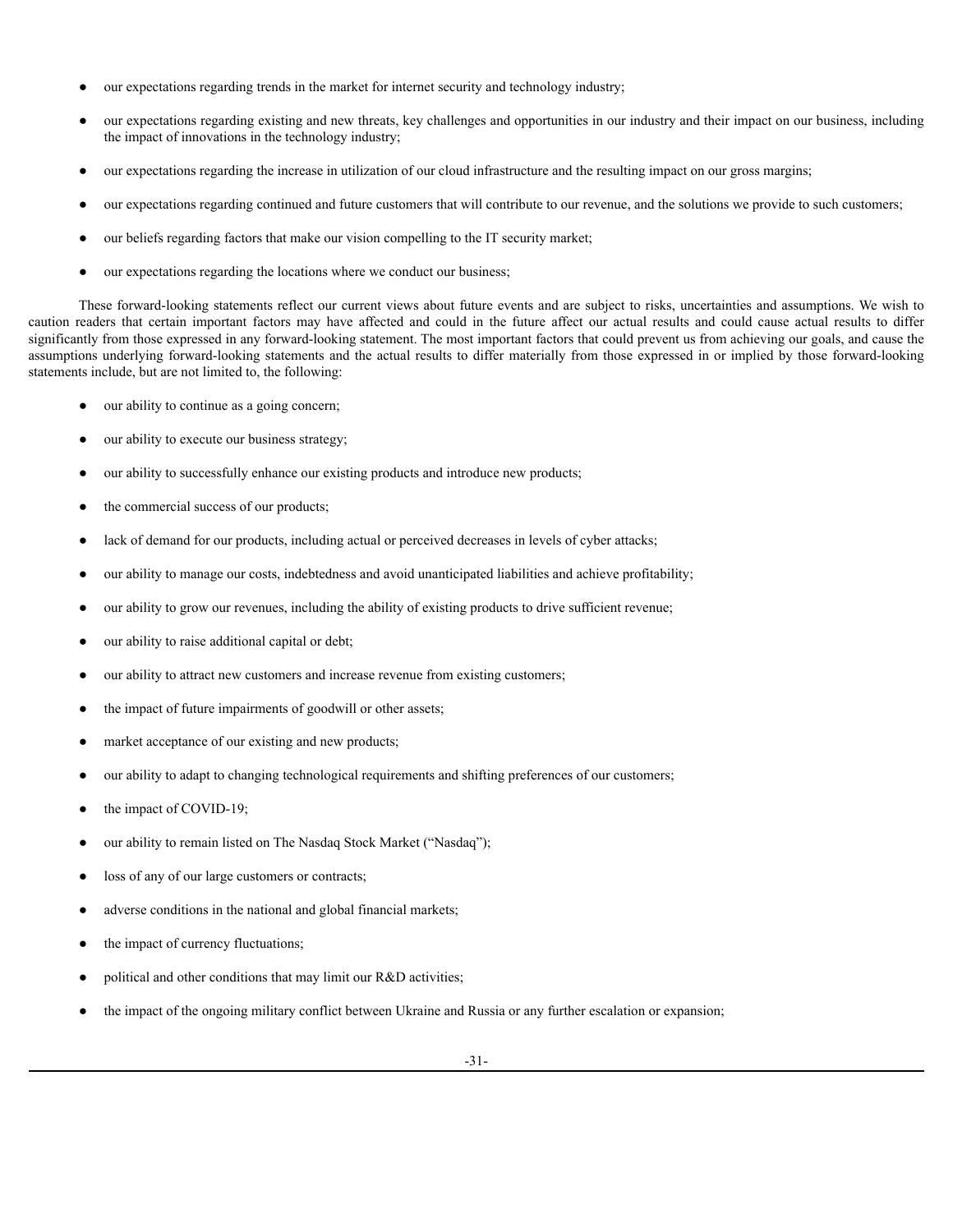- The impact of increased inflation;
- increased competition or our ability to anticipate or effectively react to competitive challenges;
- the ability of our brand awareness strategies to enhance our brand recognition;
- our ability to retain key personnel;
- performance of our OEM partners, service providers and resellers;
- our ability to successfully estimate the impact of regulatory matters;
- our ability to comply with applicable laws and regulations and the impact of changes in applicable laws and regulations, including tax legislation or policies;
- economic, regulatory, and political risks associated with our international operations;
- the impact of cyber attacks or a security breach of our systems;
- our ability to protect our brand name and intellectual property rights; and
- our ability to successfully estimate the impact of certain accounting and tax matters, including the effect on our company of adopting certain accounting pronouncements.

The foregoing list of important factors does not include all such factors, nor necessarily present them in order of importance. In addition, you should consult other disclosures made by the Company (such as in our other filings with the SEC or in company press releases) for other factors that may cause actual results to differ materially from those projected by the Company. Please refer to Part I. Item 1A. Risk Factors, of the 2021 Annual Report for additional information regarding factors that could affect our results of operations, financial condition and liquidity. Readers are cautioned not to place undue reliance on these forward-looking statements, which speak only as of the date hereof. Except as required by applicable law, including the securities laws of the United States, we undertake no obligation to update or revise any forward-looking statements to reflect new information, future events or circumstances, or otherwise after the date hereof.

## <span id="page-34-0"></span>**ITEM 4. CONTROLS AND PROCEDURES**

### **Management's Evaluation of Disclosure Controls and Procedures**

In order to ensure that the information we must disclose in our filings with the SEC is recorded, processed, summarized and reported on a timely basis, we have formalized our disclosure controls and procedures. Our principal executive officer and principal financial officer have reviewed and evaluated the effectiveness of our disclosure controls and procedures, as defined in Securities and Exchange Act Rules 13a-15(e) and 15d-15(e) as of March 31, 2022. Based on such evaluation, such officers have concluded that, as of March 31, 2022, our disclosure controls and procedures were effective.

### **Changes in Internal Control over Financial Reporting**

There were no changes to our internal control over financial reporting, as defined in Securities and Exchange Act Rules 13a-15(f) and 15d-15(f), that occurred during the quarter ended March 31, 2022 that have materially affected, or are reasonably likely to materially affect, our internal control over financial reporting.

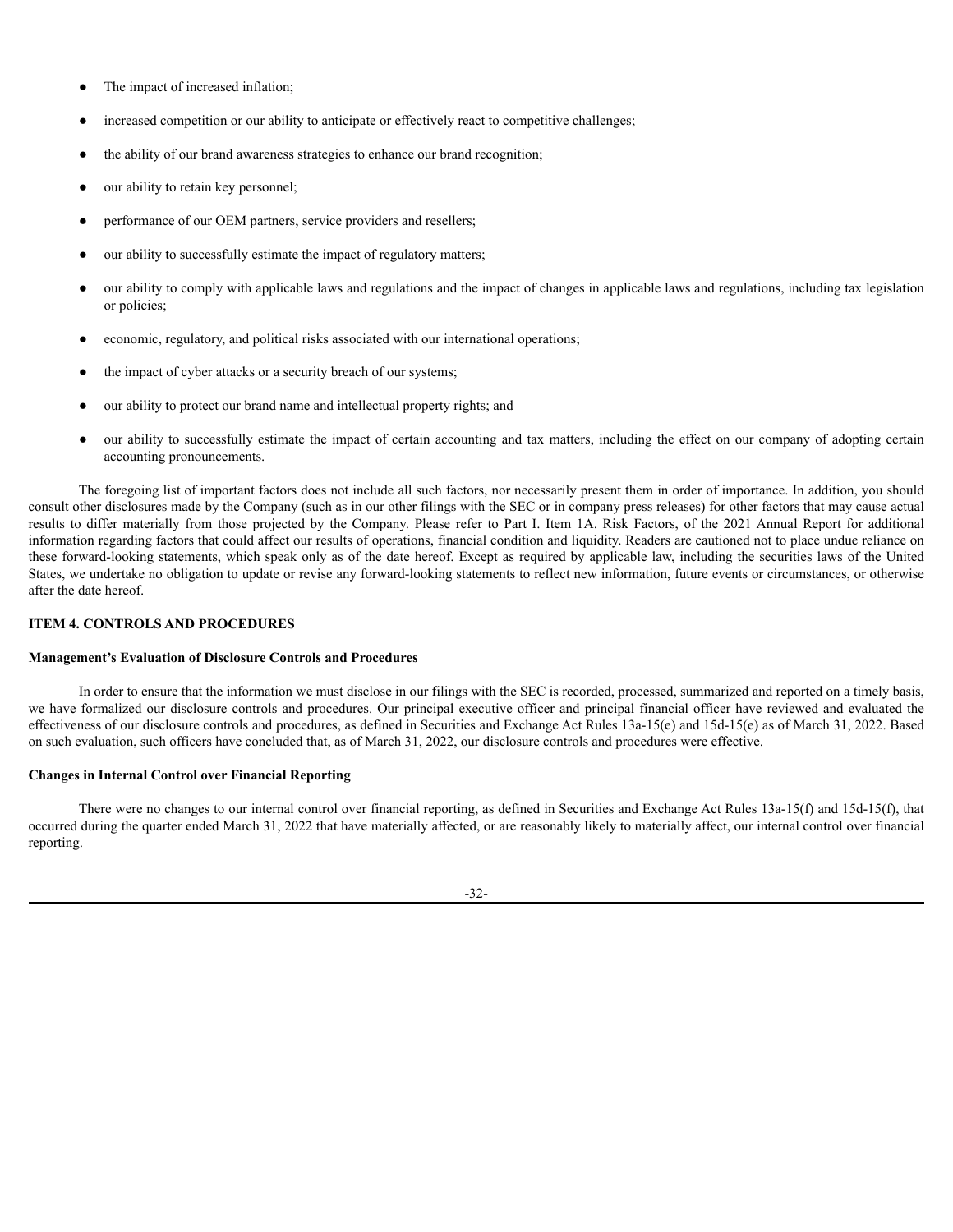## **PART II – OTHER INFORMATION.**

# <span id="page-35-1"></span><span id="page-35-0"></span>**ITEM 1A. RISK FACTORS**

Except as provided below, there have been no material changes with respect to the risk factors disclosed in Part I, Item 1A. of our 2021 Annual Report.

## If our goodwill or other intangible assets become impaired, we may be required to record a significant charge to earnings and reduce our *shareholders' equity.*

As of March 31, 2022, approximately 41% of our total consolidated assets reflected on the consolidated balance sheet included in this report consisted of goodwill and other intangible assets. Under U.S. generally accepted accounting principles, most of these intangible assets must be tested for impairment on an annual basis or more frequently whenever events or circumstances indicate that their carrying value may not be recoverable. From time to time, including in the fourth quarter of 2021, we have recorded large non-cash charges to earnings in connection with required reductions of the value of our intangible assets. We determined that impairment indicators were present due to declines in the value of our share price and market capitalization and performed an interim assessment of goodwill impairment on March 31, 2022. Even though we determined that there was no goodwill impairment at March 31, 2022, continued declines in the value of our share price after March 31, 2022, indicate that a further assessment of goodwill should be performed at June 30, 2022.

A sustained decline in the value of our share price may result in a future impairment charge. If our intangible assets are determined to be impaired in the future, we may be required to record additional significant, non-cash charges to earnings during the period in which the impairment is determined to have occurred. Any such charges could, in turn, have a material adverse effect on our results of operation and financial condition.

The Company determined that impairment indicators were present due to declines in the value of its share price and market capitalization and on March 31, 2022, the Company performed an interim assessment of goodwill impairment. Even though the Company determined that there was no goodwill impairment at March 31, 2022, continued declines in the value of its share price after March 31, 2022, indicate that a further assessment of goodwill should be performed at June 30, 2022. If such declines continue, a future impairment charge will be necessary.

# <span id="page-35-2"></span>**ITEM 6. EXHIBITS**

| <b>Exhibit No.</b> | <b>Description of Exhibits</b>                                                                                                   |
|--------------------|----------------------------------------------------------------------------------------------------------------------------------|
| 31.1               | Certification by Chief Executive Officer, pursuant to Section 302 of the Sarbanes-Oxley Act of 2002.                             |
| 31.2               | Certification by Chief Financial Officer, pursuant to Section 302 of the Sarbanes-Oxley Act of 2002.                             |
| 32.1               | Certification by Chief Executive Officer and Chief Financial Officer, pursuant to Section 906 of the Sarbanes-Oxley Act of 2002. |
| 101.INS            | Inline XBRL Instance Document.                                                                                                   |
| 101.SCH            | Inline XBRL Taxonomy Extension Schema Document.                                                                                  |
| 101.CAL            | Inline XBRL Taxonomy Extension Calculation Linkbase Document.                                                                    |
| 101.DEF            | Inline XBRL Taxonomy Extension Definition Linkbase Document.                                                                     |
| $101$ LAB          | Inline XBRL Taxonomy Extension Label Linkbase Document.                                                                          |
| 101.PRE            | Inline XBRL Taxonomy Extension Presentation Linkbase Document.                                                                   |
| 104                | Cover Page Interactive Data File (formatted as Inline XBRL and contained in Exhibit 101).                                        |

-33-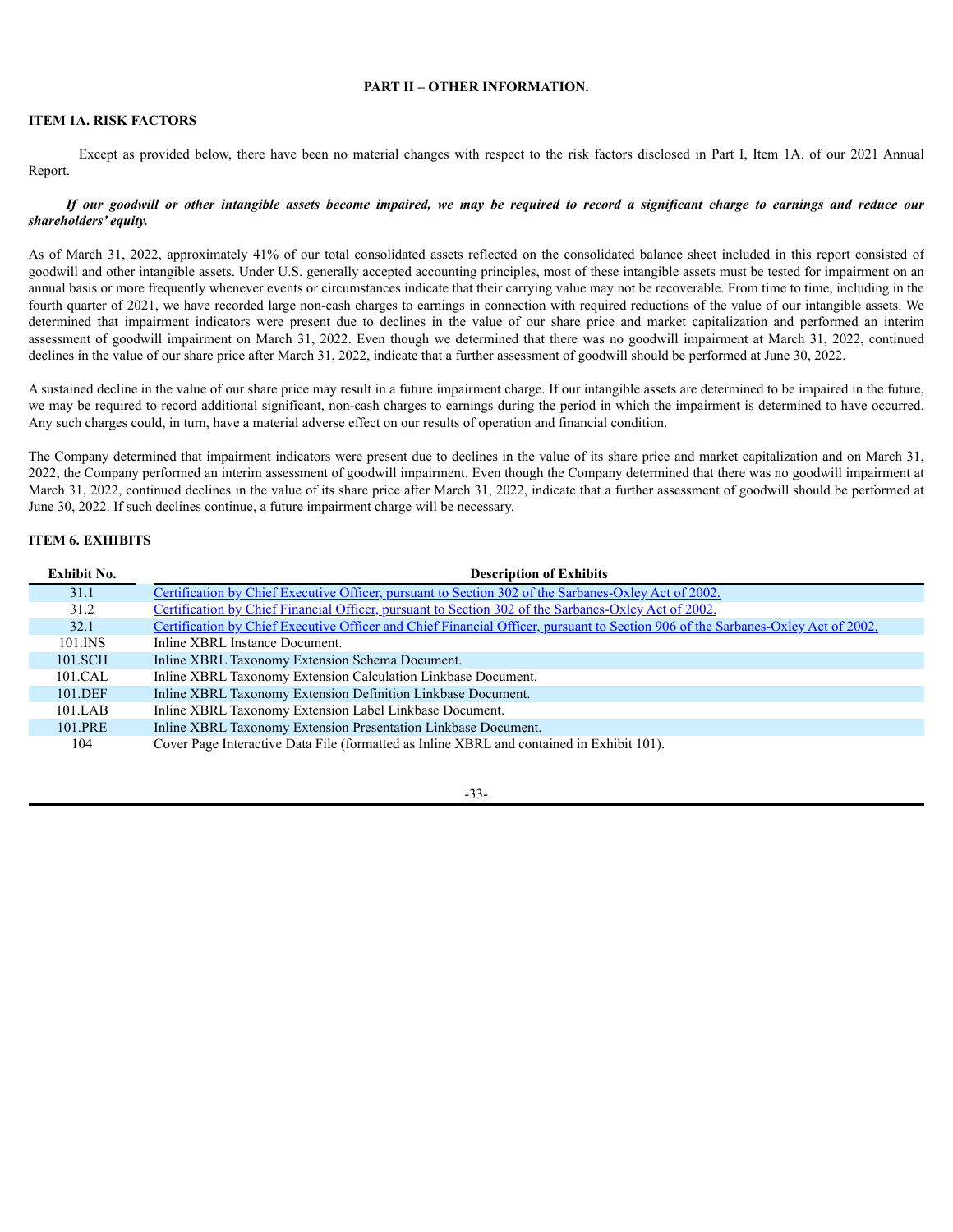# **SIGNATURES**

Pursuant to the requirements of the Securities Exchange Act of 1934, the Registrant has duly caused this report to be signed on its behalf by the undersigned, thereunto duly authorized.

May 16, 2022 /s/ Brett Jackson

CYREN LTD.

Brett Jackson Chief Executive Officer (Duly Authorized Officer)

May 16, 2022 /s/ Kenneth Tarpey

Kenneth Tarpey Chief Financial Officer (Principal Financial Officer)

-34-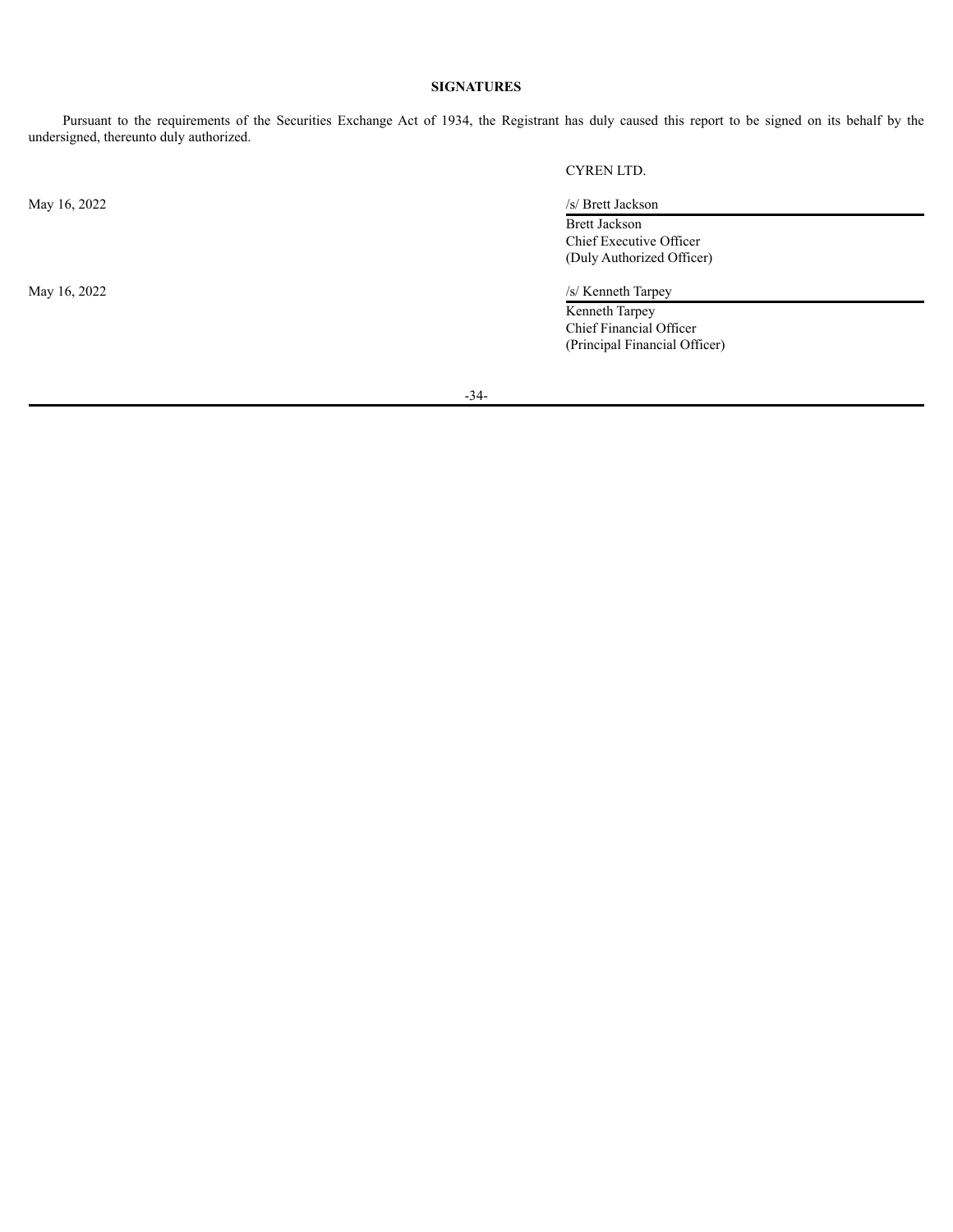# **CERTIFICATION BY THE CHIEF EXECUTIVE OFFICER PURSUANT TO SECTION 302 OF THE SARBANES-OXLEY ACT OF 2002**

<span id="page-37-0"></span>I, Brett Jackson, certify that:

- 1. I have reviewed this Quarterly Report on Form 10-Q of Cyren Ltd.
- 2. Based on my knowledge, this report does not contain any untrue statement of a material fact or omit to state a material fact necessary to make the statements made, in light of the circumstances under which such statements were made, not misleading with respect to the period covered by this report.
- 3. Based on my knowledge, the financial statements, and other financial information included in this report, fairly present in all material respects the financial condition, results of operations and cash flows of the registrant as of, and for, the periods presented in this report.
- 4. The registrant's other certifying officer and I are responsible for establishing and maintaining disclosure controls and procedures (as defined in Exchange Act Rules 13a-15(e) and 15d-15(e)) and internal control over financial reporting (as defined in Exchange Act Rules 13a-15(f) and 15d-15(f)) for the registrant and have:
	- a. designed such disclosure controls and procedures, or caused such disclosure controls and procedures to be designed under our supervision, to ensure that material information relating to the registrant, including its consolidated subsidiaries, is made known to us by others within those entities, particularly during the period in which this report is being prepared;
	- b. designed such internal control over financial reporting, or caused such internal control over financial reporting to be designed under our supervision, to provide reasonable assurance regarding the reliability of financial reporting and the preparation of financial statements for external purposes in accordance with generally accepted accounting principles;
	- c. evaluated the effectiveness of the registrant's disclosure controls and procedures and presented in this report our conclusions about the effectiveness of the disclosure controls and procedures, as of the end of the period covered by this report based on such evaluation; and
	- d. disclosed in this report any change in the registrant's internal control over financial reporting that occurred during the registrant's most recent fiscal quarter (the registrant's fourth fiscal quarter in the case of an annual report) that has materially affected, or is reasonably likely to materially affect, the registrant's internal control over financial reporting.
- 5. The registrant's other certifying officer and I have disclosed, based on our most recent evaluation of internal control over financial reporting, to the registrant's auditors and the audit committee of the registrant's board of directors (or persons performing the equivalent functions):
	- a. all significant deficiencies and material weaknesses in the design or operation of internal control over financial reporting, which are reasonably likely to adversely affect the registrant's ability to record, process, summarize and report financial information; and
	- b. any fraud, whether or not material, that involves management or other employees who have a significant role in the registrant's internal control over financial reporting.

Date: May 16, 2022

By: /s/ Brett Jackson

Brett Jackson Chief Executive Officer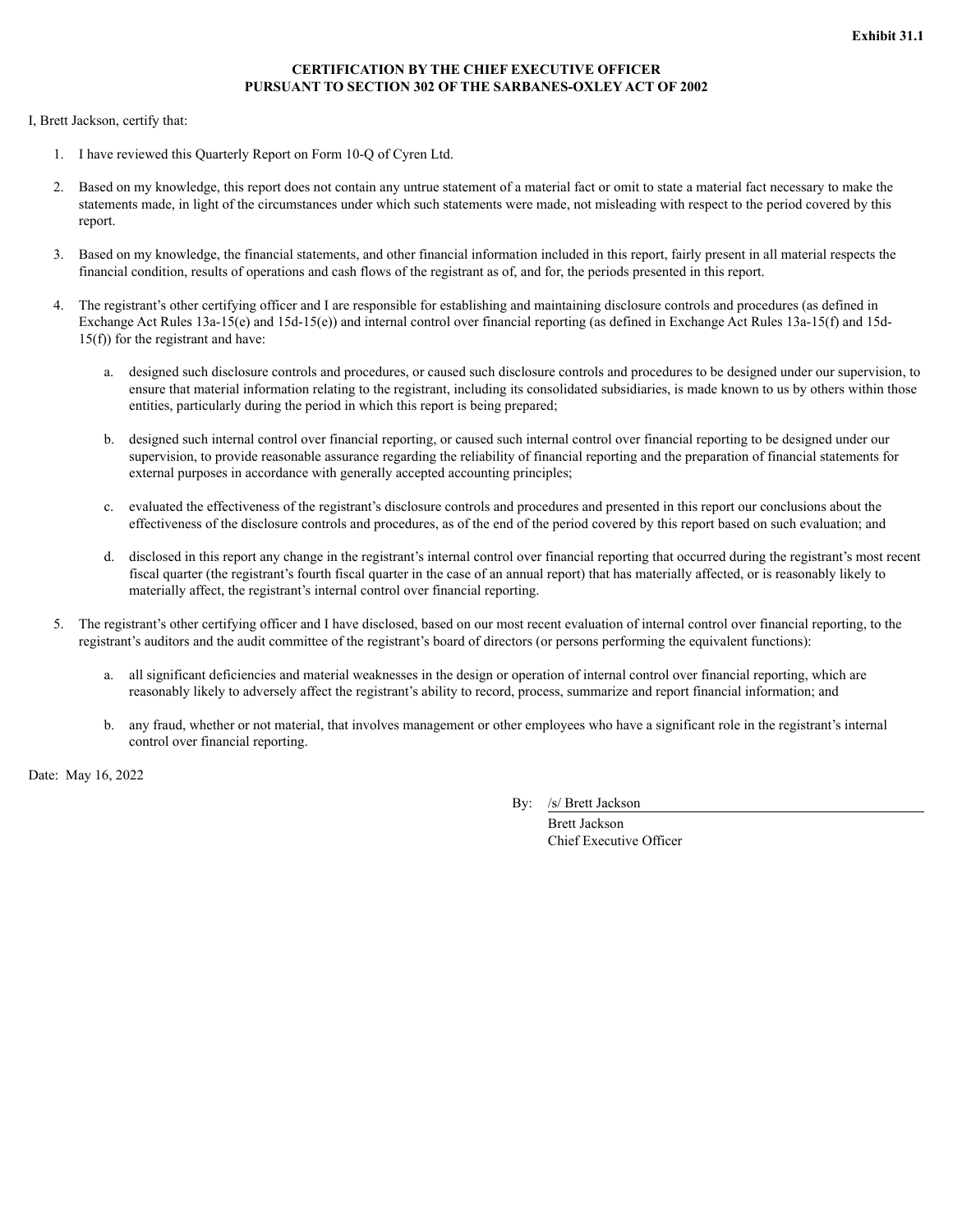# **CERTIFICATION BY THE CHIEF FINANCIAL OFFICER PURSUANT TO SECTION 302 OF THE SARBANES-OXLEY ACT OF 2002**

<span id="page-38-0"></span>I, Kenneth Tarpey, certify that:

- 1. I have reviewed this Quarterly Report on Form 10-Q of Cyren Ltd.
- 2. Based on my knowledge, this report does not contain any untrue statement of a material fact or omit to state a material fact necessary to make the statements made, in light of the circumstances under which such statements were made, not misleading with respect to the period covered by this report.
- 3. Based on my knowledge, the financial statements, and other financial information included in this report, fairly present in all material respects the financial condition, results of operations and cash flows of the registrant as of, and for, the periods presented in this report.
- 4. The registrant's other certifying officer and I are responsible for establishing and maintaining disclosure controls and procedures (as defined in Exchange Act Rules 13a-15(e) and 15d-15(e)) and internal control over financial reporting (as defined in Exchange Act Rules 13a-15(f) and 15d-15(f)) for the registrant and have:
	- a. designed such disclosure controls and procedures, or caused such disclosure controls and procedures to be designed under our supervision, to ensure that material information relating to the registrant, including its consolidated subsidiaries, is made known to us by others within those entities, particularly during the period in which this report is being prepared;
	- b. designed such internal control over financial reporting, or caused such internal control over financial reporting to be designed under our supervision, to provide reasonable assurance regarding the reliability of financial reporting and the preparation of financial statements for external purposes in accordance with generally accepted accounting principles;
	- c. evaluated the effectiveness of the registrant's disclosure controls and procedures and presented in this report our conclusions about the effectiveness of the disclosure controls and procedures, as of the end of the period covered by this report based on such evaluation; and
	- d. disclosed in this report any change in the registrant's internal control over financial reporting that occurred during the registrant's most recent fiscal quarter (the registrant's fourth fiscal quarter in the case of an annual report) that has materially affected, or is reasonably likely to materially affect, the registrant's internal control over financial reporting.
- 5. The registrant's other certifying officer and I have disclosed, based on our most recent evaluation of internal control over financial reporting, to the registrant's auditors and the audit committee of the registrant's board of directors (or persons performing the equivalent functions):
	- a. all significant deficiencies and material weaknesses in the design or operation of internal control over financial reporting, which are reasonably likely to adversely affect the registrant's ability to record, process, summarize and report financial information; and
	- b. any fraud, whether or not material, that involves management or other employees who have a significant role in the registrant's internal control over financial reporting.

Date: May 16, 2022

By: /s/ Kenneth Tarpey

Kenneth Tarpey Chief Financial Officer